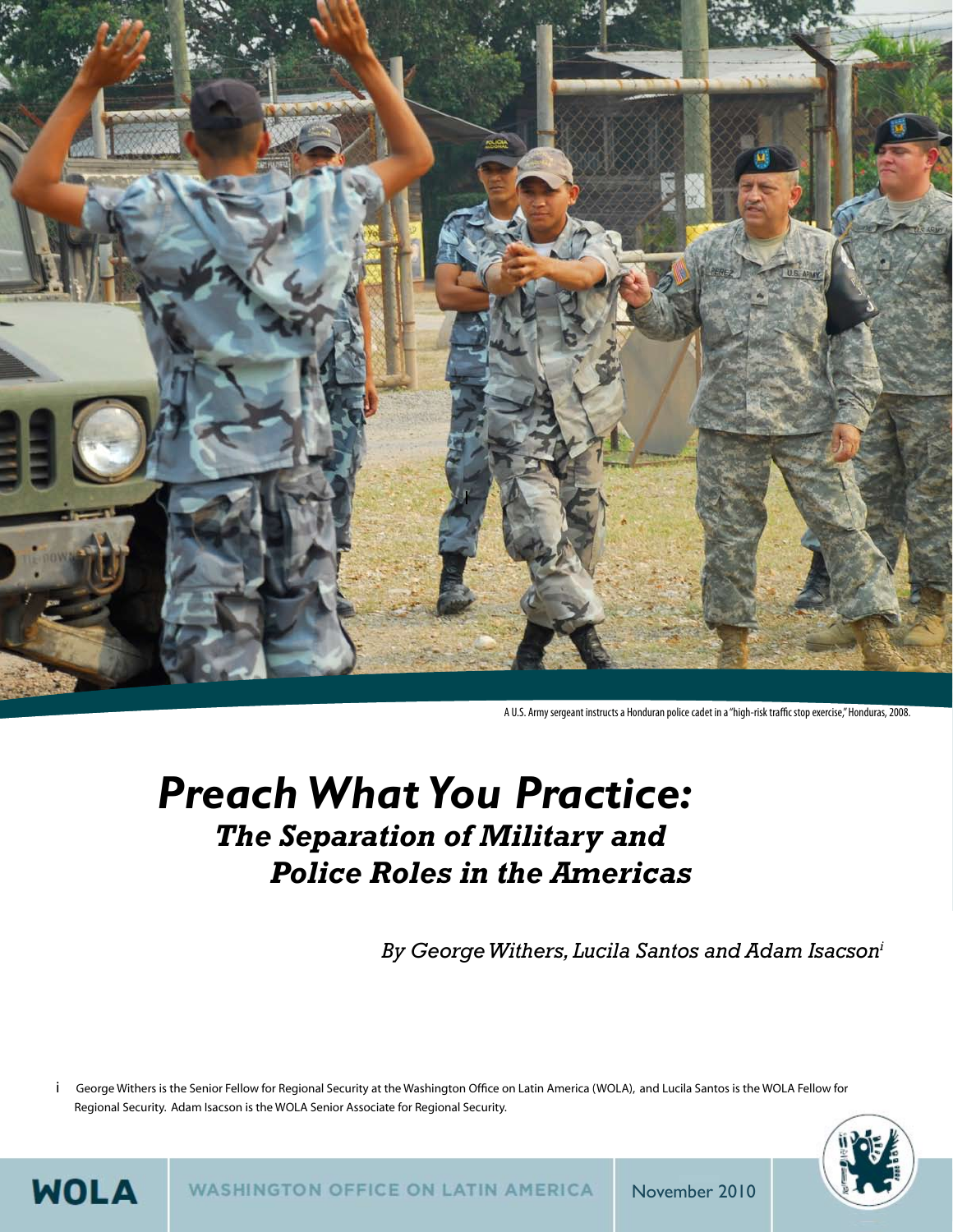### *Introduction*

American citizens enjoy a legal concept that many nations do not. Domestically, the United States has a clear separation between the uses of its military and the uses of its law enforcement agencies. U.S. law generally restricts the military from use against its citizens. While this separation does not guide U.S. operations in battleground environments like Iraq and Afghanistan, it remains very strong at home.

In Latin America, where democracies have struggled mightily to exert civilian control over their armed forces, the reality is different. Most nations lack a similar principle of clear military-police separation. The region's circumstances hardly ever require armies to defend citizens from foreign invaders, but leaders often call upon them to defend some citizens – or the state – from other citizens. Today, many governments are calling on militaries to enforce laws and to combat domestic crime.

Choices made in Washington can have a strong impact on this. The U.S. government is by far the largest provider of military and police aid to Latin America and the Caribbean. Arms and equipment transfers, training, exercises, presence at bases, and military-tomilitary engagement programs send strong messages about military and police roles. So do diplomatic interactions with the region.

Instead of exporting the principle to which the United States adheres, though, these efforts often do just the opposite: encourage Latin American governments to use their militaries against their own people. This is a longstanding tendency in U.S. policy toward Latin America, though it rarely gets framed in terms of the United States' much different domestic model.

That is what this report will do. The following pages highlight U.S. practices that encourage Latin America's armed forces to take on internal security roles that the U.S. military cannot legally play at home. They go on to point the way toward policy changes to end these practices.

Section I reviews the U.S. experience with Posse Comitatus, an 1878 law that became a cornerstone of U.S. democratic stability by making U.S. citizens' interactions with on-duty soldiers very rare, and causing the institutional character of the country's defense and law-enforcement forces to diverge dramatically. Section II looks at Latin America's far different history of civil-military relations, with a focus on the military's use against citizens internally, in a climate of few external security threats. Section III lays out the United States' persistent, century-long tendency to help the region's

militaries take on internal security roles; this tendency, it argues, continues with today's "wars" on drugs, terrorism, and organized crime.

Finally, Section IV offers recommendations for Latin American governments seeking to protect their populations while at the same time consolidating their democracies; for the executive and legislative-branch architects of U.S. policy toward Latin America; and for the United States at home, as it seeks to secure its citizens and borders against 21st century threats.

These recommendations can be summarized simply. **Militaries should not be used for internal security and law-enforcement roles, and the United States should not encourage such use, either at home or abroad.** While exceptions may exist under extraordinary circumstances – and then, only with several safeguards and institutional reforms in place – the Posse Comitatus model works, and should guide future U.S. security interaction with Latin America.

### I. *The History of the Posse Comitatus Act*

*"Civilian rule is basic to our system of government. The use of military forces to seize civilians can expose civilian government to the threat of military rule and the suspension of constitutional liberties."—Bissonette v. Haig, 8th Circuit, 19851*

Entrusting an unelected part of the government with the power of arms is risky in a democracy, especially a young democracy. U.S. objection to military power over its citizens in fact dates back to colonial times, even though it wasn't codified into permanent law until after the Civil War. In response to the British quartering their troops in Boston against the wishes of the local populace, the Declaration of Independence itself includes a grievance that the King had "kept among us, in times of peace, Standing Armies without the consent of our legislatures."

While the legal separation of police and military roles is absent from the Constitution, the issue factored into the late-1700s debate over ratification. In the Federalist Papers, Alexander Hamilton assured the American people that the military would not be used against them. He wrote,

*If the federal government can command the aid of the militia in those emergencies which call for the military arm in support of the civil magistrate, it can the better dispense with the employment of a different kind of force. If it cannot avail itself of the former, it will be obliged to recur to the latter. To render an army unnecessary will be a more certain method of preventing its existence than a thousand prohibitions on paper.2*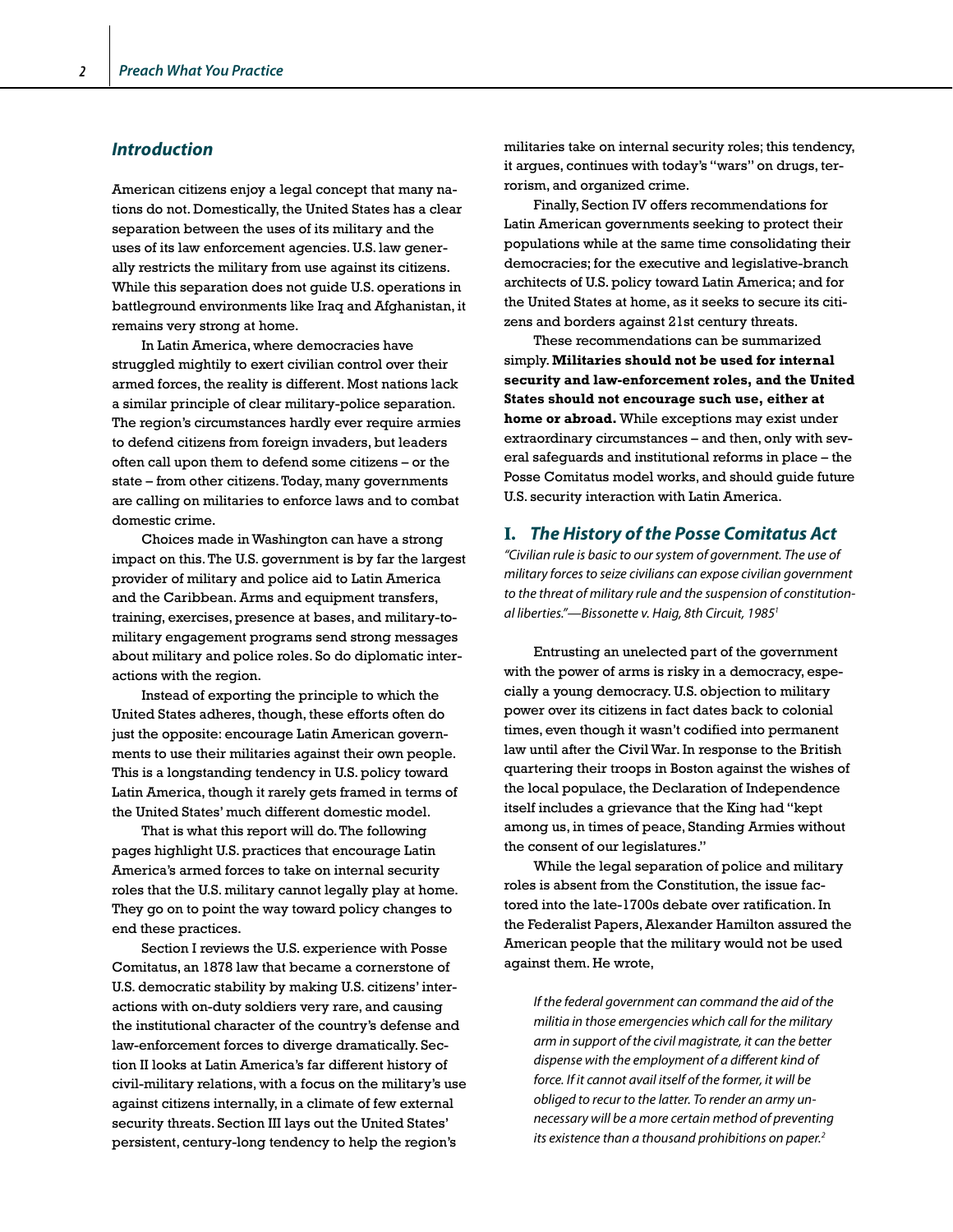The prohibition against the use of military troops for law enforcement purposes was finally enacted into law at the end of the Reconstruction era. In 1854, the attorney general at the time, Caleb Cushing, issued an opinion that militias could be used to enforce the Fugitive Slave Act, which called for apprehending and safeguarding fugitive slaves. Two decades later, the "Cushing Doctrine" led to the Army's widespread use to exercise police functions and essentially take governing control of the eleven states of the former Confederacy.

During the presidential election of 1876 Samuel J. Tilden, a Democrat, won the majority of the popular vote, but the Republican, Rutherford B. Hayes, won the electoral vote. There was deep suspicion in the South that the military had exercised undue influence on the election. In a compromise, Hayes was to take the presidency in return for certain concessions, including an agreement to withdraw the federal troops.

The Posse Comitatus Act (PCA) was subsequently enacted in 1878, according to Lawrence (1940), to prevent the "excessive use of federal machinery under the Federal Election Laws [as] in the presidential election of 1876."3 The term "posse comitatus" means the "force of the county." Its doctrine dates back to English common law, in which a county sheriff could raise a posse

comitatus to repress a civil disturbance or for other purposes. The Posse Comitatus Act of 1878 states (as amended):

*Whoever, except in cases and under circumstances expressly authorized by the Constitution or Act of Congress, willfully uses any part of the Army or the Air Force as a posse comitatus or otherwise to execute the laws shall be fined under this title or imprisoned not more than two years, or both.*<sup>4</sup>

Over the past century and a half, the wording of the Posse Comitatus Act has remained essentially unchanged, but its use has become engrained in U.S. law and culture. Though there have been several incidents when the Act has been severely tested, this basic concept of civilian control – absent in too many other countries – has helped guarantee freedom from military oppression.

### WHAT DISTINGUISHES MILITARY AND POLICE ROLES?

Several factors make militaries and police different. A military is meant to fight wars, and a police force is meant to enforce laws. There are clear reasons why neither is good at doing the other's job. That the police

|                                                     | <b>The Police</b>                                                                                                                                                                                                                                                                                                                                                                                                                                                                                                                 | <b>The Armed Forces</b>                                                                                                                                                                                                                                                                                                          |
|-----------------------------------------------------|-----------------------------------------------------------------------------------------------------------------------------------------------------------------------------------------------------------------------------------------------------------------------------------------------------------------------------------------------------------------------------------------------------------------------------------------------------------------------------------------------------------------------------------|----------------------------------------------------------------------------------------------------------------------------------------------------------------------------------------------------------------------------------------------------------------------------------------------------------------------------------|
| <b>Source of Authority</b><br>and<br><b>Mandate</b> | Various non-federal police agencies through-<br>out the United States derive authority from<br>the local or state political structure. In other<br>words, the police work for the mayor or the<br>governor, who is answerable to a local citi-<br>zenry. As such, the police in their law enforce-<br>ment and crime prevention tasks are also<br>answerable to that citizenry. In most cases,<br>the police are a part of the community they<br>patrol, and they reflect the norms, customs<br>and culture of those communities. | With the exception of the National Guard<br>in "State" or "Title 32" Duty (more on that<br>below), the military derives its authority<br>from the very top of the government, the<br>president as Commander-In-Chief, and as<br>such is not directly answerable to the com-<br>munities where it may be sent to enforce<br>laws. |
| <b>Use of Force</b>                                 | Police are trained to use the <i>minimum force</i><br>necessary to enforce the<br>community's laws.                                                                                                                                                                                                                                                                                                                                                                                                                               | Military personnel are trained to use over-<br>whelming lethal force to fight and win wars.                                                                                                                                                                                                                                      |
| Investigation and<br><b>Prosecution</b>             | Obtaining evidence and securing its chain of<br>custody is standard for police investigations.                                                                                                                                                                                                                                                                                                                                                                                                                                    | Military personnel are not trained in the<br>protection of vital Fourth and Fifth Amend-<br>ment rights. <sup>5</sup> In fact, in several instances,<br>legal prosecutions have failed due to<br>military actions in an operation or investi-<br>gation, including mishandling of evidence<br>due to lack of training.           |
| <b>Capabilities</b>                                 | In ideal situations, the police are equipped,<br>right-sized and specifically trained for the<br>tasks of enforcing laws and ensuring civil<br>liberties.                                                                                                                                                                                                                                                                                                                                                                         | The time, effort and resources that the<br>military spends on law enforcement take it<br>away from its core mission: to be at a high<br>state of readiness in the event of war.                                                                                                                                                  |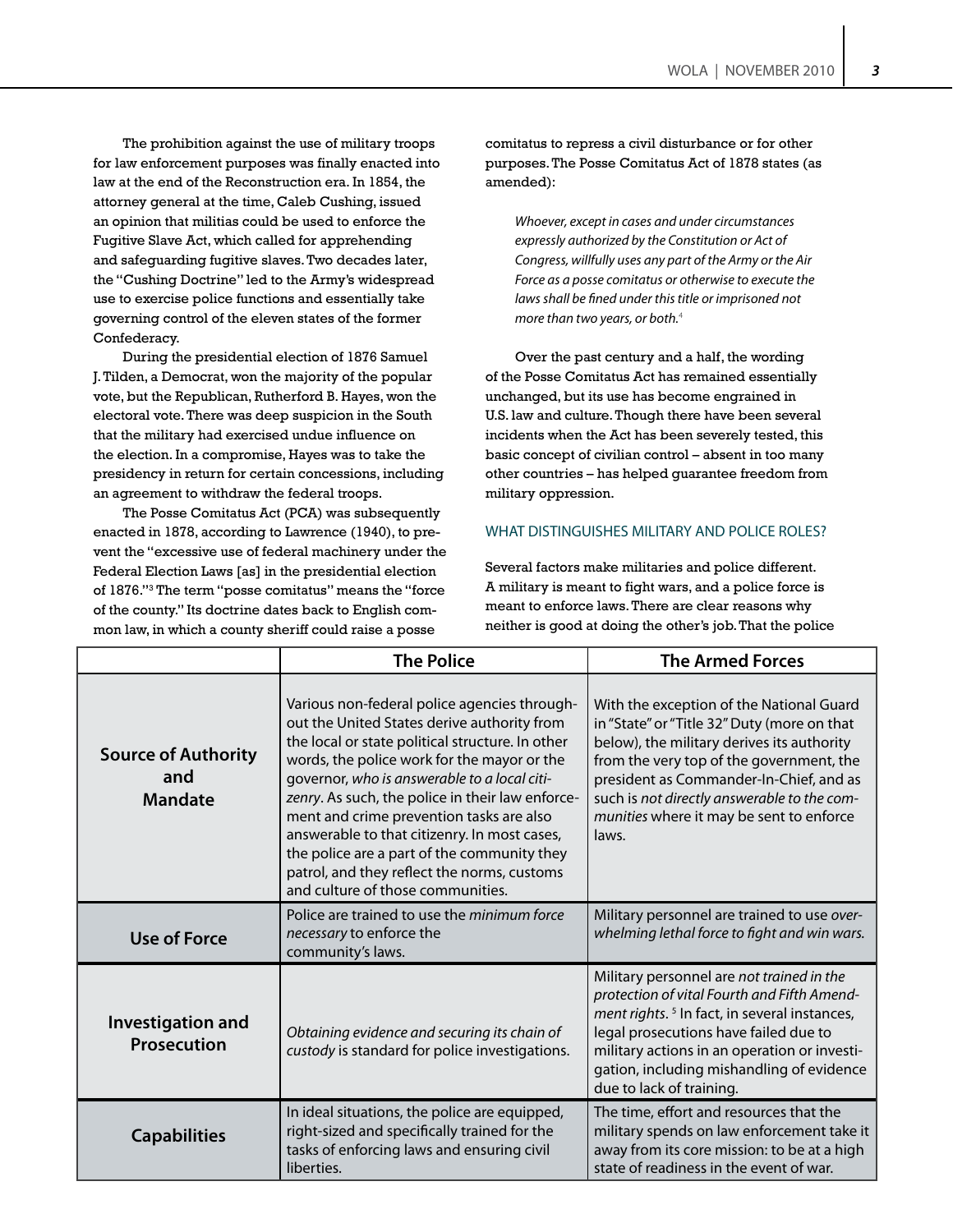*4*

should not be sent to fight a war with a foreign enemy is obvious. The more important distinction is why the military should not be sent to enforce domestic laws.

### POWERS TO USE THE MILITARY WITHIN THE UNITED **STATES**

The Posse Comitatus Act does not absolutely forbid any federal use of the military for law enforcement or other domestic security purposes. The Act itself allows for special circumstances in which federal law, or the Constitution itself, can expressly authorize the military's domestic use. Although the Constitution does not "expressly" give the president the authority to use the military for law enforcement, it does allow Congress to "provide for calling forth the militia to execute the laws of the union, suppress insurrections and repel invasions."6 Presidential authority derives from the Constitution, which expressly names the president as Commander-in-Chief of the military and makes it a presidential duty to see that the laws are faithfully executed. $^7$ 

In the Code of Federal Regulations, two presidential exceptions to the Posse Comitatus Act permit military performance of domestic law enforcement functions. They are (1) the "emergency authority," which authorizes the president to use "prompt and vigorous Federal action, including the use of military force to prevent loss of life or wanton destruction of property" and (2) for the "protection of federal property and functions."<sup>8</sup>

Another notable exception is found in the U.S. Code and applies to a variety of circumstances, including a Katrina-sized disaster: the president is authorized to use the militia (that is, the National Guard) or the military to suppress "any insurrection, domestic violence, unlawful combination, or conspiracy" if such violence so hinders the enforcement of state or federal law to the extent that the state's citizens are deprived of their federally protected rights – and if the state authorities are unable or unwilling to protect those rights.<sup>9</sup>

Another legislative exemption to the Posse Comitatus Act is the Coast Guard. Although a branch of the U.S. Armed Forces, the Coast Guard does not fall under the Act because Congress has, through statute, empowered it to enforce domestic law.10 The Coast Guard operates under several titles of the U.S. Code and while it is primarily under the Department of Homeland Security, it has the authority to conduct military operations under the Department of Defense.<sup>11</sup> Though it has both law enforcement and military responsibilities, the Coast Guard is not used as a primary military force.

### USE OF THE MILITARY GONE WRONG

There are numerous instances of the military being called into action within the United States and performing heroically and efficiently to save lives and restore order. This is particularly true during natural disasters, when the manpower, resources, logistical expertise and rapid mobility that the military possesses are enormously advantageous. We do not take issue with their use in circumstances when other means are overwhelmed or simply not available, and when their mandate is carefully tasked to the mission of saving lives and restoring order in a manner consistent with civil liberties and human rights.

However, in a fair number of instances, the military's use in domestic law enforcement outside the PCA's letter or spirit has gone wrong, sometimes with disastrous consequences. It is important to learn from the mistakes made – and to apply the lessons learned to current and future situations. The list of examples below is meant to be illustrative, not exhaustive.

Labor Strikes. One of the early examples was the use of the military to break up a miners' strike at Coeur d'Alene, Idaho, in 1899. Men arrested by the Army were imprisoned without charge for weeks or months, and the area was kept under martial law for the ensuing two years.<sup>12</sup>

In 1952, President Harry S. Truman called out the military to seize the private property of the Youngstown Sheet and Tube Company steel mills in Ohio, in order to keep striking workers from halting production. The Supreme Court ruled that the President had committed an illegal act.

• **Antiwar Protests**. During the Vietnam War, the military was involved in several instances of intelligence-gathering on the activities of U.S. citizens who opposed the war.

Perhaps the most notable episode was a more violent event in May 1970, shortly after the U.S. invasion of Cambodia was announced, when the Ohio National Guard was called out to put down an anti-war protest on the campus of Kent State University. While Governor James Rhodes had never actually declared a state of emergency, the Guard took to the campus thinking he had. As tensions escalated, some members of the Guard, later saying they felt their lives to be in danger, fired into the crowd of unarmed students, killing four and wounding nine. Nearly a decade of legal battles ended with an out-of-court settlement in which the State of Ohio paid a financial sum to the complainants and the Ohio National Guard issued a declaration of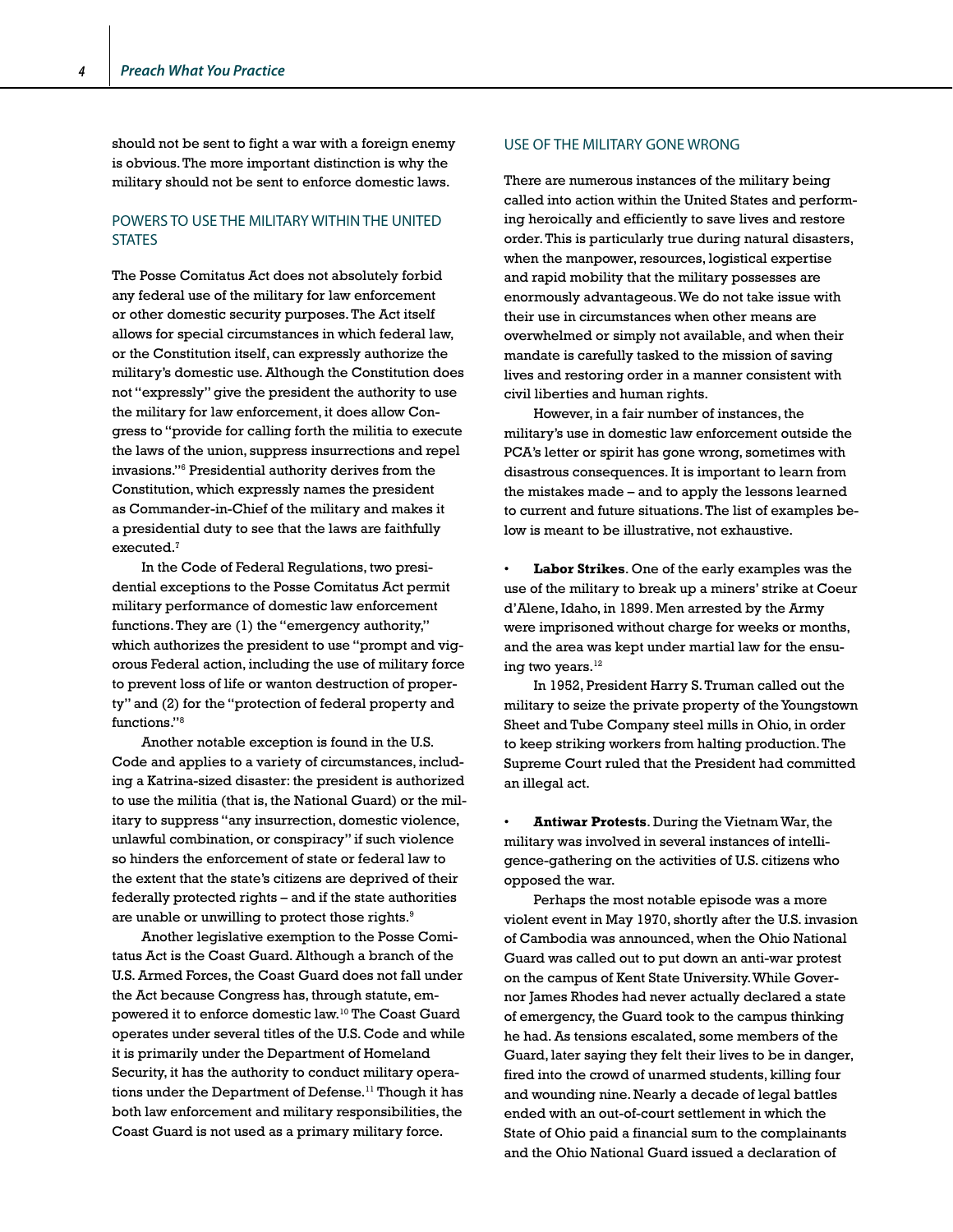regret. No Guardsmen were found guilty.<sup>13</sup>

• **Wounded Knee, 1972**. After a trading post was looted on the Pine Ridge Reservation in South Dakota, the FBI and other federal agents surrounded the town of Wounded Knee. During the siege, the military was called in and used in several ways, including aerial reconnaissance flights, as undercover agents, and for advice in negotiations, logistics and rules of engagement.

In an ensuing court case, the legality of the extent of military involvement was questioned, and in 1981 Congress enacted a series of clarifying authorities and restrictions on the use of the military to assist law enforcement.<sup>14</sup> Included in this law are several specific authorities in which the military can share information, training and equipment with law enforcement agencies. Also included is a restriction against "direct participation by a member of the Army, Navy, Air Force, or Marine Corps in a search, seizure, arrest, or other similar activity unless participation in such activity by such member is otherwise authorized by law."<sup>15</sup>

The 1980s saw intensifying concern over illicit drug use and drug-related crime in the United States, and the increased authorities of the 1981 law were written partly in response to the perceived need to increase the civilian law enforcement agencies' capacities, assisted by the military, in the "drug war." This is discussed further below.

• **Los Angeles Riots, 1992**. After Los Angeles police officers were found not guilty of police brutality in the videotaped beating of Rodney King, riots ensued in and around Los Angeles. Fifty-four people were killed and over \$800 million in property damage occurred. In response, 10,000 California National Guard troops, 2,000 regular Army troops and 1,500 Marines were called out to restore order. While individual soldiers' performance has generally not been criticized, they took to the streets with little or no training in civil disturbances. Further, considerable confusion between the military and the civil authorities was a hallmark of the entire episode.<sup>16</sup>

• **Branch Davidians, 1993**. In February of 1993, the Bureau of Alcohol, Tobacco and Firearms (BATF) tried to arrest David Koresh, the leader of a religious community in Waco, Texas, for stockpiling illegal weapons and explosives. A 51-day standoff ensued, resulting in the deaths of four federal agents and seventy-six men, women and children in the compound. The original raid by the BATF and the final FBI tank attack on the

compound were both run as military exercises and planned by the U.S. military.<sup>17</sup> The military had been called in for assistance under the drug war exemptions to the PCA mentioned above, citing an ultimately false claim that David Koresh had a methamphetamine lab on the premises. Attorney General Janet Reno acknowledged in congressional hearings that the disastrous attack was the implementation of a recommendation from U.S. Army Delta Force.<sup>18</sup>

• **Redford, Texas, 1997**. The military had been further pressed into domestic counter-drug operations in the 1990s, and a Joint Task Force (JTF-6, also involved in the Branch Davidian operations) had been assigned to maintain Listening Posts/Observation Posts (LP/OP) along the Texas border with Mexico, in search of drug traffickers. On the afternoon of May 20, 1997, a teenager named Esequiel Hernández, a U.S. citizen, did not know that four U.S. Marines were concealed in camouflage in the area where he was herding goats while carrying a 22-caliber rifle, which he often did to protect the herd against snakes and other animals. At one point, one Marine felt that another concealed Marine was in danger because of the teenager and he opened fire, killing Hernández instantly. After a series of investigations by congressional staff, a grand jury and the Marine Corps, the Marines were not indicted, and were judged (by the military) to have followed the rules of engagement in their counter-drug operation.19



Esequiel Hernández, accidentally killed by U.S. Marines in Redford, Texas in 1997.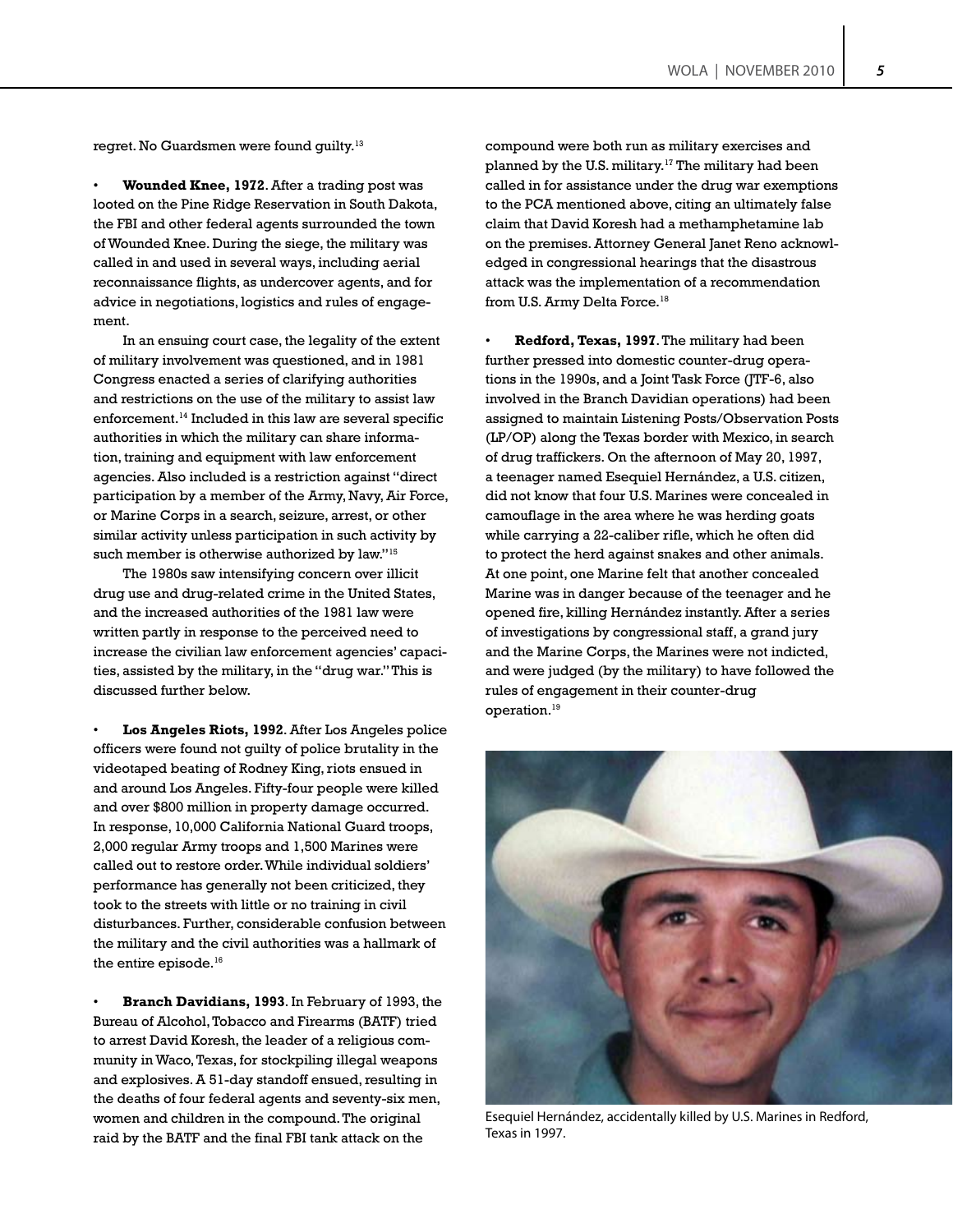### THE NATIONAL GUARD AND THE POSSE COMITATUS ACT

Every state has an organized militia at its governor's disposal. The right of states to form a militia predates the Constitution, which also guarantees it. These military forces, since 1824 referred to as the National Guard, are trained to the standards of the standing regular U.S. Army. There are essentially three forms of duty for which these forces can be utilized:

#### **• State Active Duty:**

Under "State Active Duty," the Guard and its equipment are at the ready access of the governor, through the adjutant general of the state or territory, for emergencies and any other uses allowed under individual state constitutions. The governor may call them up in natural disasters like floods and earthquakes, or to restore order during a time of civil unrest. Under State Active Duty, the command and control of these forces rests solely with the state governor. Further, under State Active Duty, the Posse Comitatus Act does not apply to these troops' use.<sup>20</sup>

### **• Title 32 Duty:**

Article I, § 8 of the Constitution allows the National Guard to be used – again under the command and control of the governor – to "execute the laws of the Union, suppress insurrections and repel invasions." This is referred to as "Title 32 Duty," after the title of the U.S. Code that covers the National Guard. As in "State Active Duty" status, the Posse Comitatus law does not apply to the Guard on Title 32 Duty. After the 9/11 attacks the National Guard was called immediately to patrol and protect the nation's airports under Title 32 Duty. These forces remained under states' control for the duration of their six-month mission. Some questioned the statutory authority for these operations, claiming that the federal use of the guard under Title 32 was for training purposes, not domestic operations. Congress subsequently passed a law that authorizes the Title 32 use of National Guard troops for "homeland defense activities," which are "critical to national security from a threat of aggression against the United States."21

#### **• Title 10 Duty**

The federal government, under the War Powers clause of the Constitution, may press the militia (the National Guard) into federal service.<sup>22</sup> Under Title 10 of the U.S. Code, these troops may be used at home or abroad in combat or combat support. They are mobilized as part of the "total force concept," making them indistinguishable from the regular Army. "Title 10 Duty," which governs all Guard deployments to Iraq and Afghanistan, is under the sole control of the Commander-In-Chief and the military chain of command. The Posse Comitatus Act applies to all troops deployed under Title 10 Duty within the United States.

### THE USE OF THE MILITARY IN THE COUNTER-DRUG EFFORT

In the 1980s, illicit drug use and drug-related crime was seen as a growing threat and a salient political issue, and Congress was anxious to take action. Beyond the explicit grants of authority enacted in 1981 for military assistance to the police – in drug operations and some operations beyond, like immigration control – Congress began discussing a broader military role in interdicting the flow of drugs into the United States.<sup>23</sup>

Central to the debate over whether to use the military in such a role was the Posse Comitatus law. At 1988 House and Senate hearings on the military's druginterdiction role, Defense Department witnesses were unified in their opposition to expanding the military's role, warning against the assumption of a police role. When Assistant Secretary of Defense Grant Green voiced that opinion, members of the congressional committees roundly criticized him. Rep. Charles Bennett (D-Florida) said, "We are trying to fight drugs. Instead of coming up with an urgent effort to fight them, you are making all kinds of excuses for not doing it." In the heated exchange, Rep. Bennett went on to say, "The comitatus law is not a noble law. It is a very simple evil law. It ought to be repealed in its totality. It has to do with the Banana Republic."<sup>24</sup>

At the final hearing in the series, President Ronald Reagan's Secretary of Defense, Frank Carlucci, maintained the Department's opposition to the military's use in the law enforcement roles envisioned by the Armed Services Committees. In prepared testimony, he wrote in part, "I remain absolutely opposed to the assignment of a law enforcement mission to the Department of Defense. I am even more firmly opposed to any relaxation of the Posse Comitatus restrictions on the use of the military to search, seize and arrest. I have discussed this matter with the President and other senior members of his Cabinet, and I can report that these views are shared throughout this Administration."25

In the end, the bill that eventually passed scrapped earlier attempts to permit military personnel to arrest citizens within the United States.<sup>26</sup> A compromise allowed the military to participate in detection and monitoring of air and sea traffic, which were seen as more customary military roles. Still, it represented a significant step for the military to have such a formal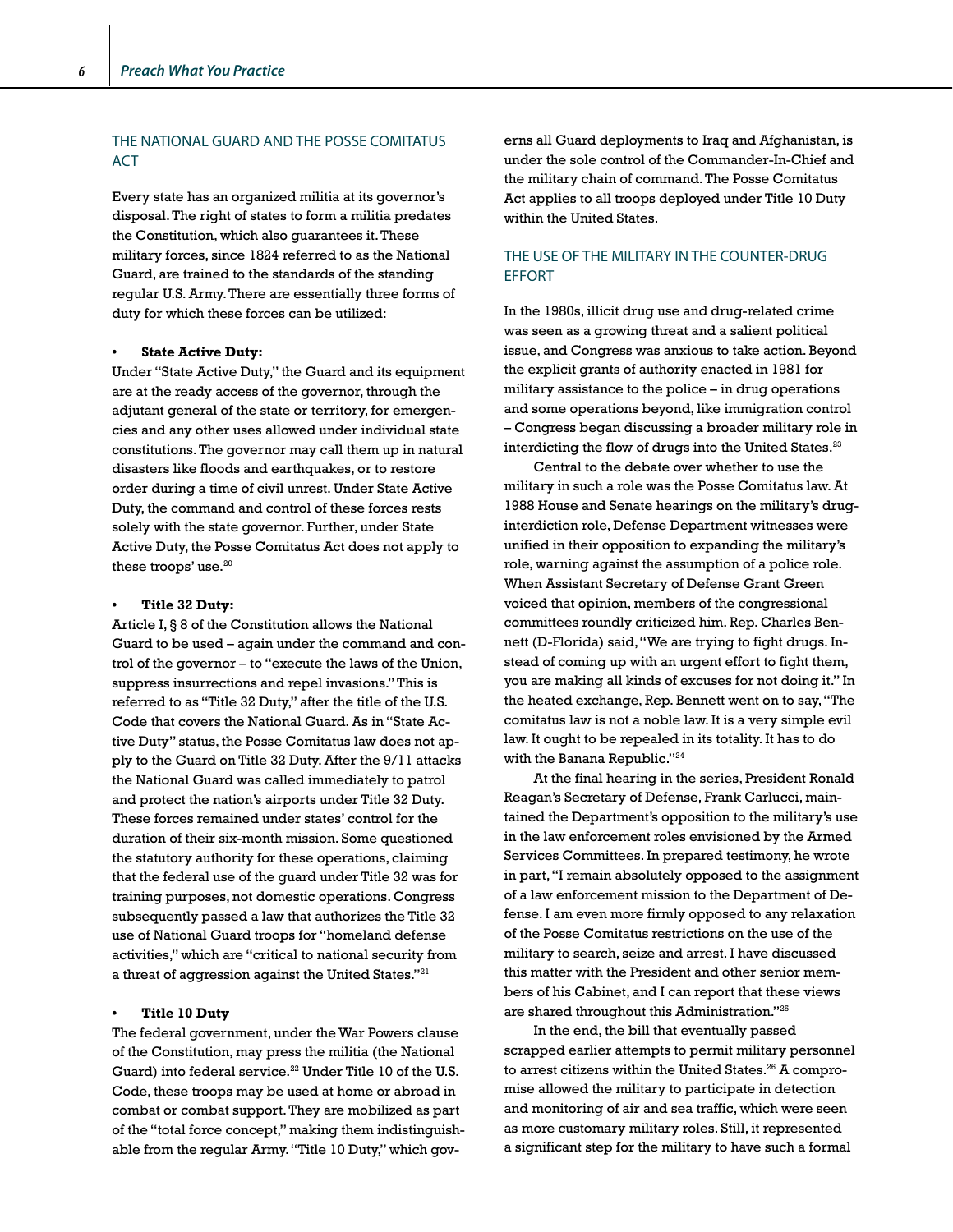mission in the traditionally civilian realm of law enforcement.

The following year, the defense authorization bill repealed this section and instead made it permanent law, adding a new Section 124 to Title 10 of the United States Code.<sup>27</sup> This made the military the permanent "single lead agency of the Federal Government for the detection and monitoring of aerial and maritime transit of illegal drugs into the United States."

However, it is important to note that even as Congress pressed these authorities on the military, it was careful to restrict the involvement to (1) detection and monitoring activities, not actual arrest and seizure; and (2) authorization for activities by the U.S. military outside the United States only. These two restrictions allowed continued adherence to the Posse Comitatus Act, which directs the military away from counter-drug activities that include the law enforcement acts of interdiction and arrests.

### U.S. NORTHERN COMMAND

Following the September 2001 terrorist attacks on the United States, the U.S. military reorganized itself to include a higher profile in the defense of U.S. territory. A new Northern Command (NORTHCOM), covering the United States, Canada, Mexico and the waters surrounding them, was established to provide support to civilian authorities in the event of a disaster, and to prevent, deter or defeat any threat against the United States.

The Northern Command has several shared responsibilities with civilian law enforcement agencies. Under their "National Response Framework" the Command is tasked to provide a timely response to a whole range of threats, and is meant to act as the military partner of "first responders." The Command endorses the importance of the Posse Comitatus Act in its literature and on its web site, and acknowledges that its forces are meant to assist, but not supplant, law enforcement authorities.<sup>28</sup>

### EFFORTS TO REPEAL THE POSSE COMITATUS ACT

Since the 9/11 attacks, policymakers have held recurring discussions about the relevance of the Posse Comitatus statutes and the possible need to amend or repeal them. In October 2006, President George W. Bush signed into law the Defense Authorization Act for Fiscal Year 2007. That Act included a section that essentially repealed Posse Comitatus: "The Use of the Armed Forces in Major Public Emergencies."29 It amended the U.S. Code to allow the president to use the military "to

restore public order and enforce the laws of the United States when, as a result of a natural disaster, epidemic, or other serious public health emergency, terrorist attack or incident, *or other condition* in any State or possession of the United States [emphasis added]."30

In other words, the president could order the regular military or the National Guard into a state, even over the objection of that state's governor, for almost any reason. He could even order the National Guard from one state into another state over the objections of both governors, to enforce the laws of the state.<sup>31</sup>

When the little-known provision in the FY 2007 Defense Authorization bill became more widely understood, the section was quickly repealed in the next year's Authorization bill, thus restoring the effect of the Posse Comitatus Act.<sup>32</sup>

Arguments for and against repealing or amending the Posse Comitatus Act continue to surface regularly in scholarly articles and law journals. The idea of amendment or repeal has not gained critical mass, though, since it is viewed as risky, the military generally opposes it, and because exceptions exist: the President has the right to suspend the Act during extreme emergencies and Congress has enacted specific exemptions, such as the 1988 Stafford Act for disasters and the 1807 Insurrection Act for disturbances.<sup>33</sup>

Further, in response to terrorist attacks, like the World Trade Center bombing in 1993 and the Oklahoma City bombing in 1995—both before the 9/11 attacks—the military was used to assist, but not to supplant, law enforcement agencies. Since 9/11, the military has regularly been used in "special security events" designated by the Department of Homeland Security to protect high-profile targets from terrorist attack. Events such as the Super Bowl, the presidential inaugurations and the 2002 Winter Olympic Games hosted by Salt Lake City are examples. The military personnel used in these situations are restricted to a secondary role, neither replacing local police nor enforcing civil laws, and are within the limits of the Posse Comitatus Act.34

### TROOPS TO THE BORDER

For several years in the 1990s, Congress debated the idea of sending military troops to the border to enforce immigration and drug trafficking laws. Rep. James Traficant (D-Ohio) offered original bills and perennial amendments to send up to 10,000 regular military troops to the border, and as recently as the year 2000 his initiative passed the House of Representatives, but did not become law.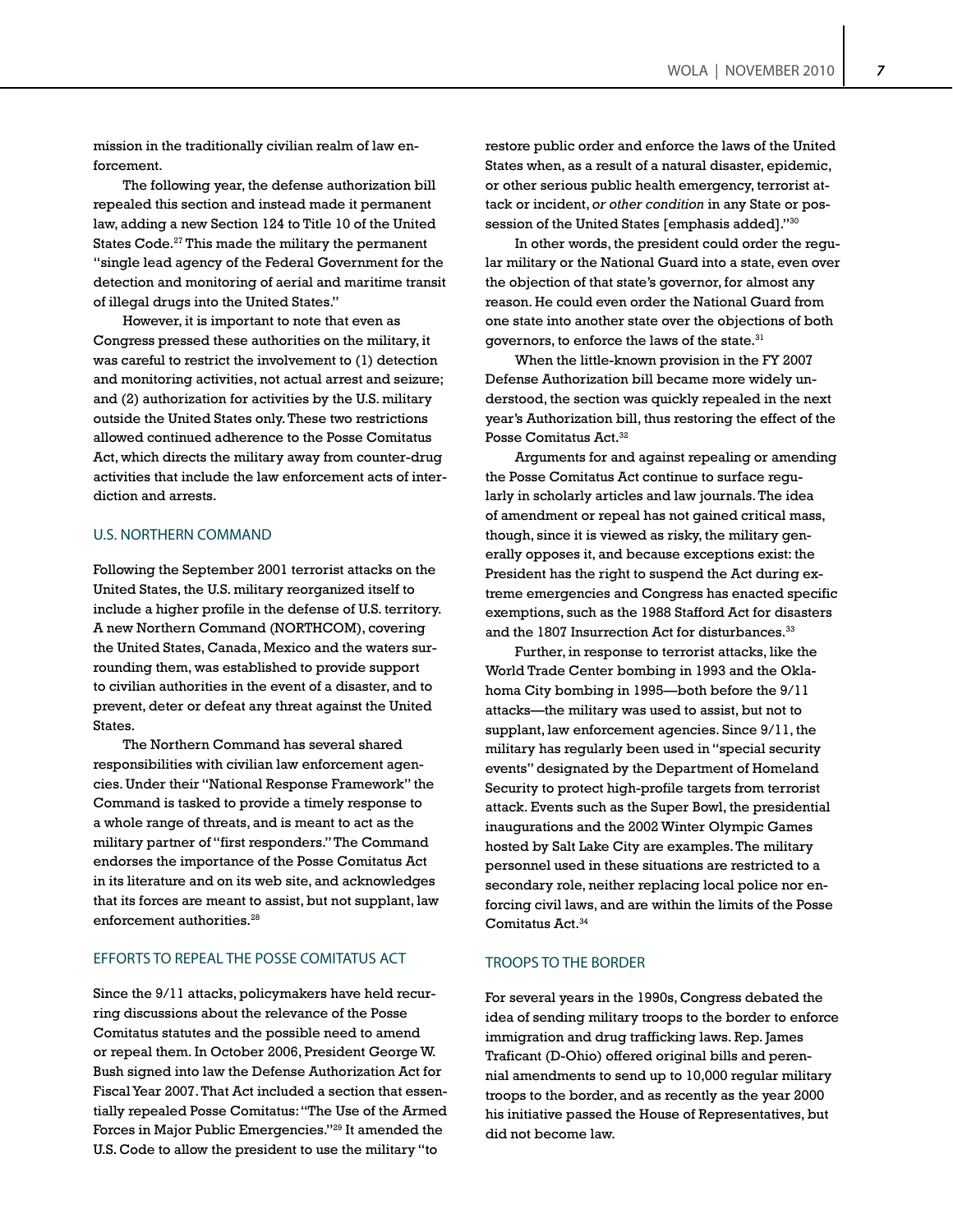

Army National Guardsman stands watch outside Nogales, Arizona, as part of Operation Jump Start in 2006.

In 2006, President Bush ordered 6,000 National Guard troops to assist the Border Patrol for a two-year period in California, Arizona, New Mexico, and Texas. These Guardsmen and women came mostly from those four states, but some came from other states, and were pressed into duty under Title 32 status. They operated surveillance systems, analyzed intelligence, installed fences and vehicle barriers, built roads, and provided training.35 The deployment became known as "Operation Jump Start." This was the largest number of soldiers on the border since the Mexican Revolution ninety years earlier.<sup>36</sup> The bulk of the Guard activity was in the area of intelligence gathering, and while there were no reports of human rights abuses of migrants, it was disquieting for some U.S. citizens living in the border areas to be under military surveillance. $37$ 

In May 2010, President Barack Obama announced the intention to send 1,200 National Guard troops to the border again. These troops will join the 340 already there under the "State Counter Drug Programs," assisting law enforcement with surveillance and intelligence gathering. The National Guard Bureau does not release information about the current rules for the use of force by troops assigned to border duty, nor about how the rules may have changed since the Redford, Texas tragedy involving the Marine Corps, only to say that the rules are the same that apply to other National Guard troops in existing state counter-drug programs.

A Bureau official told WOLA that the National Guard personnel will not participate directly in any Federal and Department of Homeland Security or Customs/ Border Patrol law enforcement activities.<sup>38</sup> While the troops will be under Title 32 status and thus beyond the reach of the Posse Comitatus Act, they are assigned to limit their activities to assistance only. However, each soldier will be armed – and naturally will have the right to defend him or herself – which introduces a level of militarization that was not present before their assignment.

While the military deployment to assist law enforcement agencies appears to come within the limits of the Posse Comitatus Act, there appears to be no imminent "threat of attack" on the United States, calling into question the need for a heightened militarization of the border. This also came as the FBI and the Congressional Research Service reported that the incidence of "spillover violence" appears to have significantly declined along the U.S. side of the border.<sup>39</sup>

# **II.** *Latin America's Inward-Looking Militaries*

In the United States, it has become a recognized legal principle that police forces and military forces are entirely different tools, to be reserved for distinct and separate purposes. Thanks to Posse Comitatus, U.S. citizens would view as extremely unusual the idea of heavily armed soldiers patrolling streets, arresting and interrogating civilians, or otherwise playing a major role in citizens' daily lives. That is far from the case, however, in Latin America.

Most Latin American countries have not opted for a strong, constitutional separation of military and police forces. This is largely explained by the region's history and the origins of its armed forces.

### A HISTORICAL LEGACY

Since Latin American nations' independence, each country's armed forces have played a crucial role in the formation of states. It is difficult to understand the region's political history without taking its militaries heavily into account.

Militaries' prominence throughout the nineteenth and early twentieth centuries was a legacy of the independence wars of the early 1800s.<sup>40</sup> Armies were the first autonomous institutions to emerge in the newborn states.<sup>41</sup> For many countries, "the creation of a permanent army" was, as Rouquie (1987) put it, "the foundation of state sovereignty."42 From the ranks of military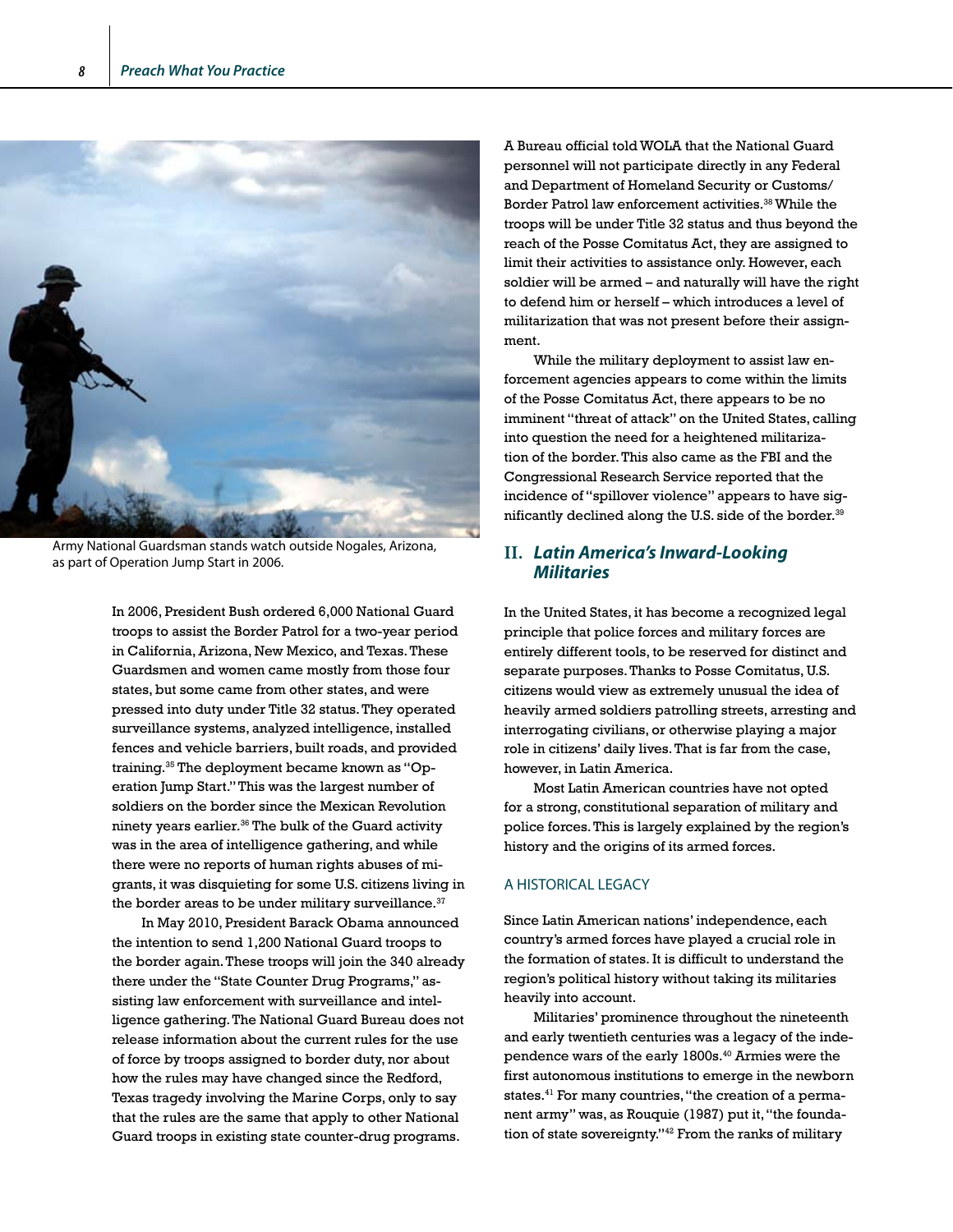

Gen. Antonio López de Santa Anna, a classic 19th century *caudillo*, was president of Mexico for 11 times in 22 years.

leadership emerged the decision-makers who spearheaded independence movements and influenced new states' early development.<sup>43</sup>

Unlike George Washington, who left power after two presidential terms, popular generals became *caudillos,* personalistic leaders who sought to control national power. From 1825 to 1879, for instance, Bolivia had a series of "barbarian *caudillos*," originating from the "liberating troops" of independence, who seized the reins of government and ruled brutally over the country.44

A legacy of these countries' colonial experience was striking inequality: a tiny landed, European-descended elite, a landless mass, and millions of indigenous natives and black Africans forced to work as slaves.45 Amid such stark divisions, the small elite resorted to using the military to achieve internal order. In a region that to this day remains the most economically unequal in the world, this coercive force has persisted in the form of extensive military presence among the citizenry.

The armed forces emerged not only as one of the most visible state institutions, but according to Varas (2009) they also enjoyed a special prestige in their societies due to their relative professionalism and evident leadership role.46 Viewing themselves as the guardians of national values, military leaders took responsibility for their countries' internal development and international positioning.47 The United States, by contrast, did not have a standing national army of any

consequence until the Civil War.

From the start, Latin American militaries' role was all-encompassing. They sought to maintain social order while spearheading economic development, strategic autonomy, and national unity. In Brazil, in 1896 and in 1914, the military were used to quell internal disorder and riots among civilians; this, in Rouquie's (1987) words, "made the officers aware that they were the guarantors of the status regni – that is, of the state – and that therefore they deserved special budgetary and legislative provisions."48

Under militaries' dominance, autonomous civilian state institutions languished. Justice systems, police, infrastructure-building and other government bodies proved consistently incapable of fulfilling their obligations and responsibilities to citizens. Trapped by their own impotence in the face of social demands, Latin American states chose to employ the "saviors of the homeland." This choice carried the opportunity cost of weakening civilian institutions further, which in turn – in a vicious cycle – made the armed forces' management appear more attractive. Militaries began to take over non-military missions, and officers commonly came to occupy presidencies and rewrite constitutions. 49

By the 1950s, the United States' "National Security Doctrine," discussed below, had achieved wide influence across Latin America. Though the Warsaw Pact was considered to be the foreign enemy, leftist groups, social activists, politicians, and students – who, coincidentally, encouraged fairer distribution of wealth to the detriment of small elites – were vilified domestically. Political, economic, and social matters were transformed into issues of security, leading to a securitization of nearly all aspects of daily life and opening the door for military intervention in every internal matter. From the 1950s to the 1980s, these dictatorships brought dreadful consequences: gross human rights violations and the destruction of civilian government capacities. In Argentina, for example, a military junta ruled the country from 1976 till 1983, naming generals to all top government positions. The Argentine military considered itself the most fit to rule in all public matters and to fend off the communist threat.

Country by country, the region underwent a halting democratic transition from the late 1970s to the early 1990s. By the end of this wave of democratization, and with the Cold War over, most countries in the hemisphere (with exceptions like Cuba, PRI-ruled Mexico, coup-ruled Haiti and Fujimori's Peru) were ruled by freely-elected civilians. For the most part, however, these elected presidents exercised little effective con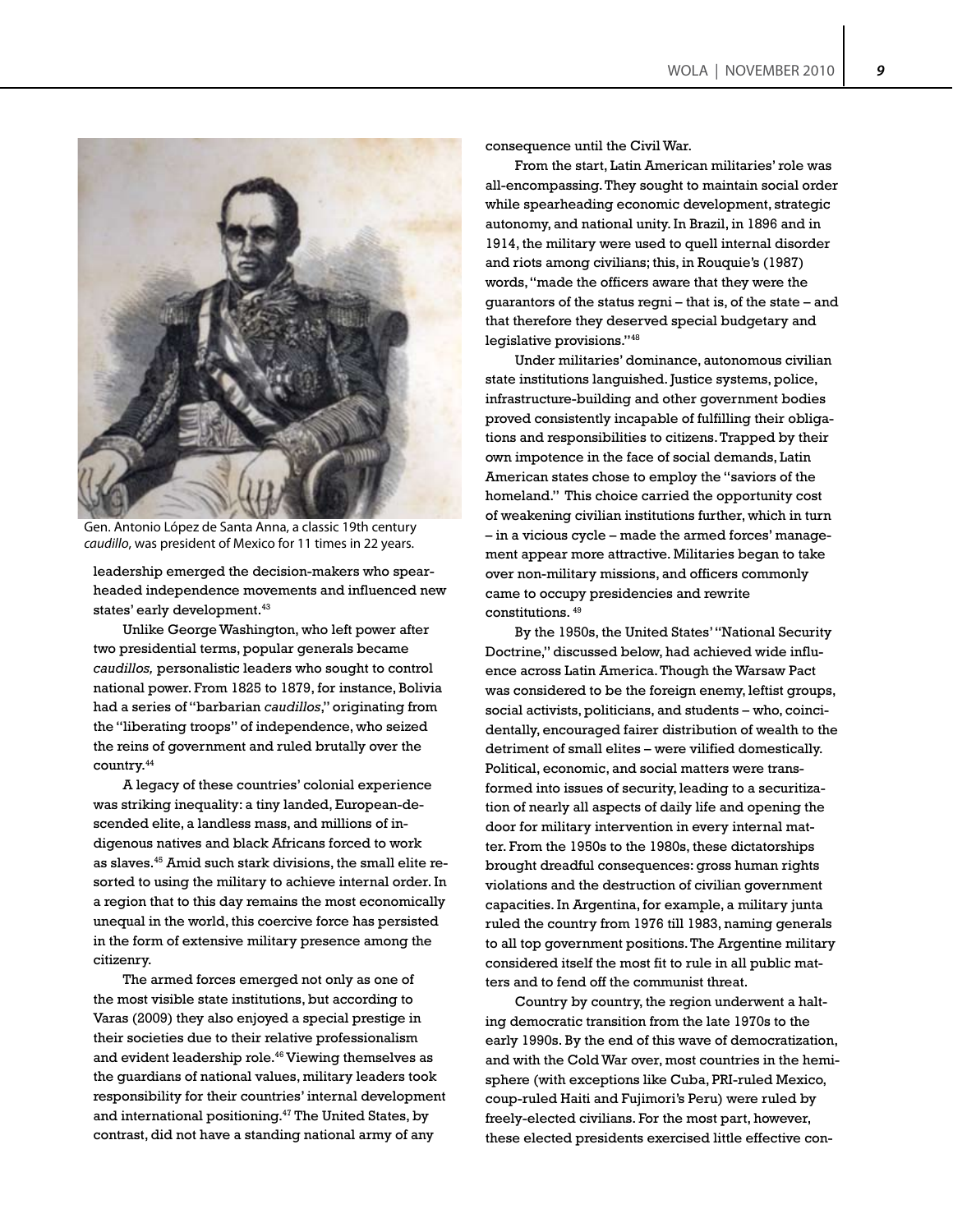trol over the militaries that had only recently given up total power.

The mid-1980s to the present has been a period of unsteady progress in returning the armed forces to the barracks. Elected civilian leaders have struggled to assert command, reform military institutions, and eliminate repressive and authoritarian legacies.50 The generally understood objective has been to build professional armed forces that are subordinated to civilian authority and respectful of human rights and the rule of  $law.<sup>51</sup>$ 

Milestones – not yet reached everywhere – have included the naming of civilian defense ministers, the creation of civilian police forces, greater civilian control over defense budgeting, presidential ability to name and fire commanders, and the ability to investigate and try military human rights abuses in civilian courts.

### **Countries with Civilian Defense Ministers**



### MIXING ROLES: LATIN AMERICAN ARMED FORCES TODAY

Democratic transitions have shaped military roles differently in each country, so today there is not a single model that applies across the entire region.

Despite many reforms, military systems in much of Latin America have not yet become professionally democratic institutions – conducted by civilian defense ministers, with clearly defined defense missions and armed forces fully subordinated to elected leaders. Defense reforms have taken place, as FLACSO (2007) puts it, "in a context characterized by a legacy of military autonomy, institutional weaknesses, [and] some states' limited capacity to respond to social demands, social fragmentation and violence."<sup>52</sup> This is why many governments have had difficulty limiting military roles or establishing institutional mechanisms to achieve full civilian control.

The fundamental military role is the defense of national sovereignty, territory and independence against external aggression. Not all countries, however, have legislation separating police and military missions and roles, and those that do often have unclear constitutional provisions governing the military. Many definitions of the armed forces' functions are quite ambiguous; some laws only make reference to missions, not functions, or refer to vague concepts. $53$  For example, Bolivia's constitution establishes that the military has to defend the "honor" of the nation, but does not define this term.<sup>54</sup>

Another recurring role is the military's assistance in times of natural disaster and emergency, as has happened recently after storms in El Salvador and Honduras, and after earthquakes in Peru and Chile. Many countries also promote their armed forces' participation in overseas peacekeeping missions. Both of these tasks enjoy high levels of acceptance and legitimacy in the region.

One of the most challenging reforms has been getting the military out of citizen security – the area that the United States addressed long ago via the Posse Comitatus Act. Doing so requires that elected civilian leaders draft clear, separate and legally defined military and police missions.

Many armed forces perform police functions, including routine searches and public security checks, and patrolling in areas affected by violence, drug trafficking, gang activity or similar citizen security threats.55 Latin America is known to suffer the highest rates of criminal violence of any region in the world, with well-armed populations and murder rates higher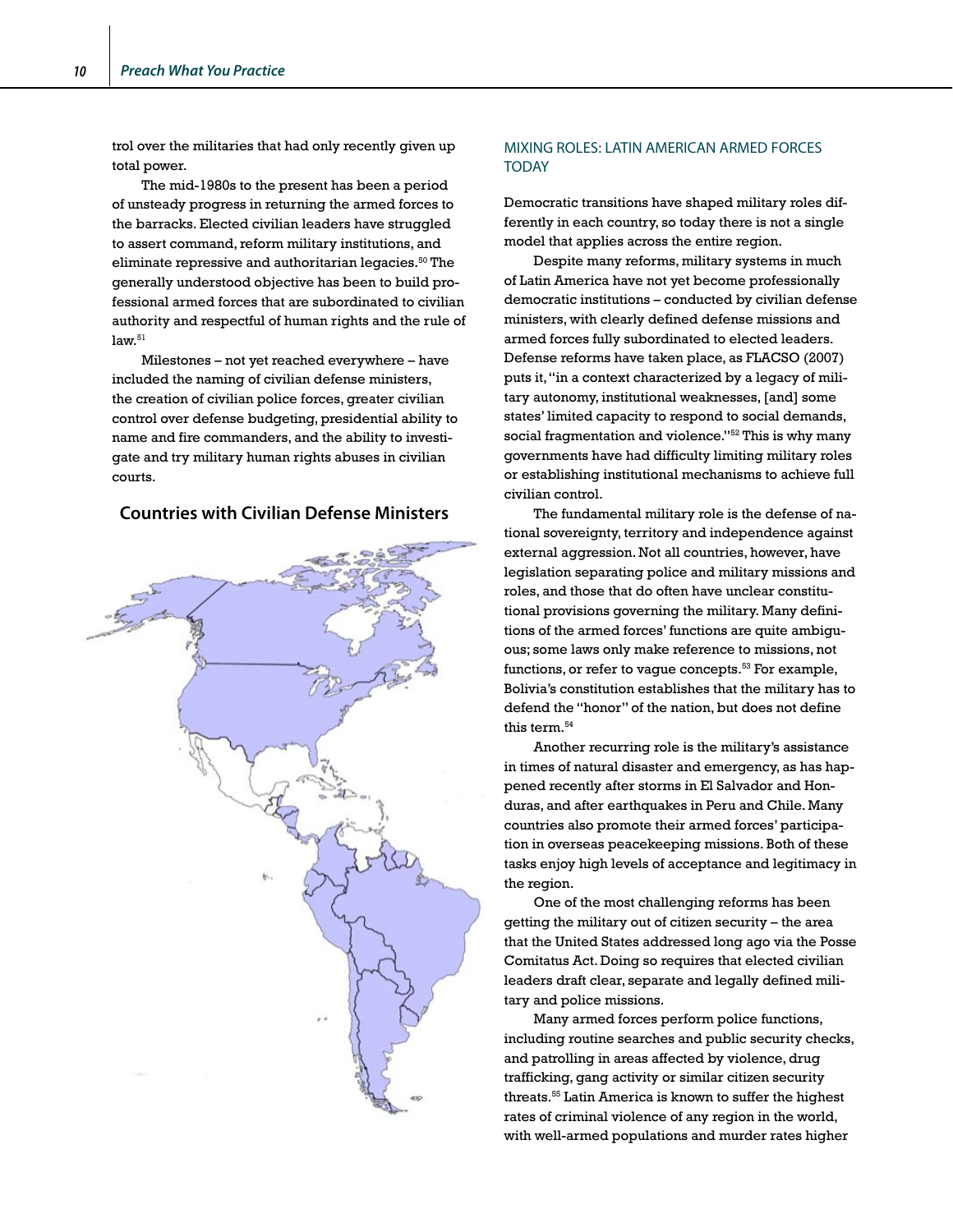than nearly anywhere else. With corrupt and weak police forces overwhelmed, many countries have turned to the military.<sup>56</sup>

A less common role is military participation in development tasks, such as road-building or providing medical services, as in Bolivia and Brazil. When governments do not have civil bodies trained and financed to assist disadvantaged populations, the armed forces are frequently called on because they have the capacity, the personnel and the equipment.

While each country has its own particularities, it is possible to identify broad similarities in military roles across four Latin American sub-regions.\*

The *Southern Cone* (Argentina, Chile and Uruguay) today has the region's most professional defense systems, and the separation of military and law-enforcement roles that most closely resembles the U.S. model.

This is the case principally of Chile and Argentina; both have constitutional provisions separating defense and police roles. In both countries, the armed forces' main mission is the defense of national territory from external aggression perpetrated by a foreign adversary. They can only carry out law-enforcement activities if expressly called on by the President under extreme conditions. Both countries had bloody dictatorships, and their transitions to democracy involved a strong focus on eliminating the armed forces' internal roles. In fact, Andersen (2009) observes that Argentine legislation separating defense from internal security, the National Defense Law, is "shaped and informed in part by the example of the Posse Comitatus Act (18 U.S.C. Section 1385), hailed by many Americans as well as observers overseas as having been for 130 years an important safeguard for limiting military involvement in civilian law enforcement in the United States."57

Brazil, with Latin America's largest armed forces, is an outlier in this sub-region. Its armed forces are primarily tasked with the external defense of the nation, but are not expressly prohibited by law from engaging in internal functions. This lack of legal precision has allowed for the use of the military within *favelas* (poor, often violent urban slums) to fight drug trafficking groups.58 The military has carried out other subsidiary functions in development tasks like combating hoofand-mouth disease in the southern region, distributing water in the semi-arid northeast, and delivering medical and dental attention to the riverbank population of

the Amazon region, among other projects.<sup>59</sup> They also participate in peacekeeping operations – including a leading role in the UN Haiti mission – cooperate with the national development and civil defense, and are involved, as the law expresses it, in "institutional campaigns of public and social interest."60

While militaries in the *Andean* sub-region (Bolivia, Colombia, Ecuador, Peru, Venezuela) differ in many ways, they share an important feature: their militaries are all-encompassing, multipurpose forces whose functions range from traditional national defense to law enforcement, development, and even some involvement in business and investment.

In Bolivia, the armed forces are charged with national defense but also play a major role in development projects, drug control tasks and border security.<sup>61</sup>

# **Countries whose Militaries Assist Police in Non-Emergency Situations**



\* We have not included the Caribbean as a sub-region in this section because it is far more heterogeneous than other sub-regions. The Anglophone states and Haiti have far different historical and cultural traditions than the Spanish-speaking states, while non-sovereign Puerto Rico and communist Cuba are also unique.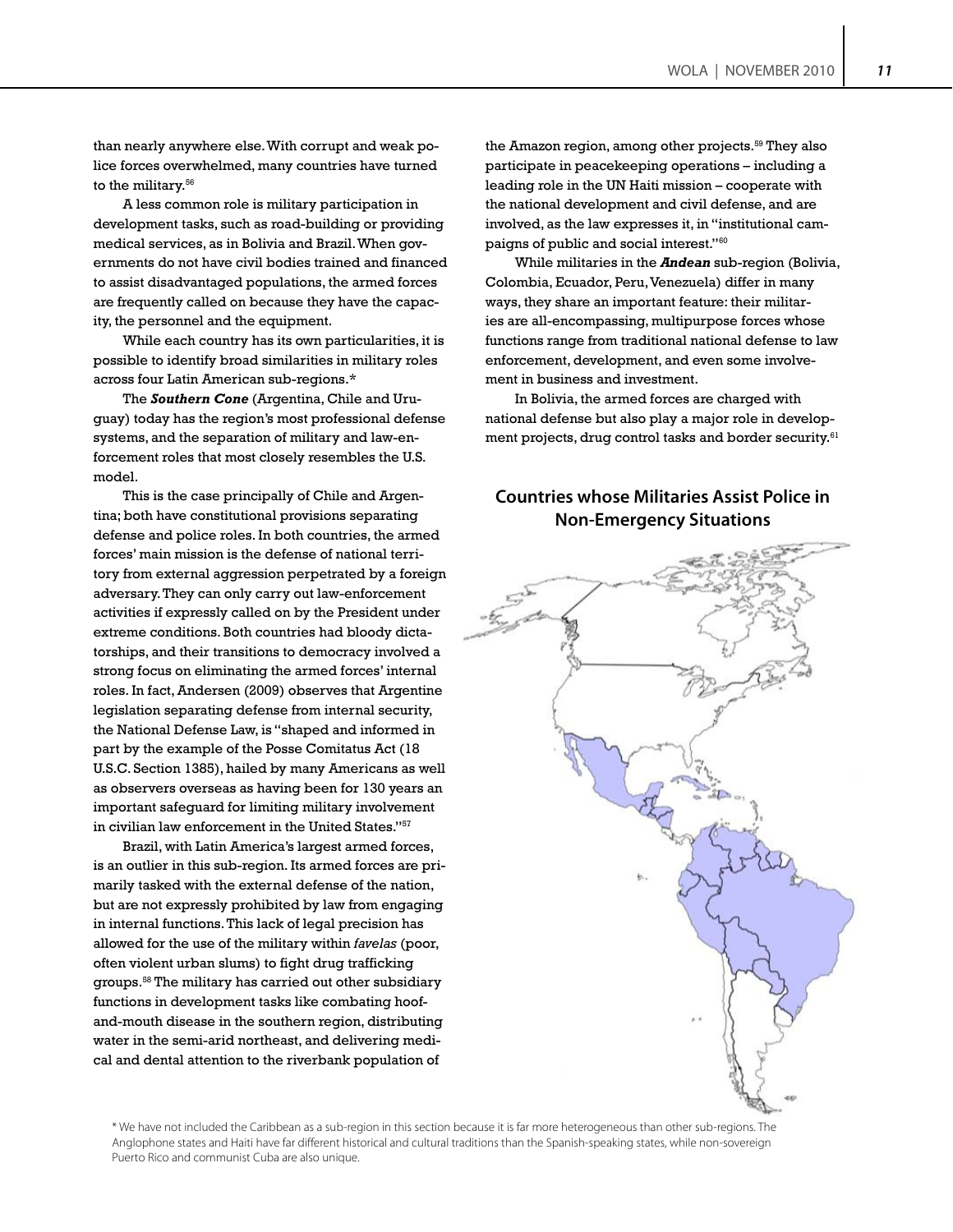According to Tellería (2008), "The lack of strategic definition has made the Bolivian military perform roles which are not incumbent to its military nature."<sup>62</sup>

Like Bolivia, Ecuador's armed forces are also multipurpose. Among other roles, the constitution states that they "guarantee the legal and democratic order of the social rule of law … collaborate with the social and economic development of the country; … [and] participate in economic activities exclusively related to the national defense."63 The military's internal security duties are likely to increase following a September 2010 police insurrection that led soldiers, in an operation to rescue the President, to engage in a bloody firefight with rebellious police officers. The most distinctive characteristic of the Ecuadorian military is its ownership of businesses to finance itself. These include industrial corporations that produce ammunition, clothes and shoes for military use, but also industries that develop car parts, an airline, a banana and shrimp exportation company, supermarkets, and banks, among others.<sup>64</sup>

Colombia, which remains mired in a 46-year-old internal conflict, is the most extreme case of indistinguishable military and non-military roles. "The

# *Militaries in Politics Redux: Honduras Today*

In June 2009, just as many in the region had begun to believe that civil-military coups were over for good, Honduran soldiers entered the presidential residence, seized elected president Manuel Zelaya, and shipped him off into exile. Though the military handed power to a civilian interim government, it has since gained much greater power in the country's public sphere. Twenty-nine years after the formal end of military rule, Leticia Salomón, Honduras' most-cited expert in military affairs, now warns of "highly politicized security forces, and in the case of the military, the leadership has become a decision-making body, which is simply not right."77

The Honduran armed forces' multifaceted role in citizens' daily lives is supported by ambiguous and permissive language in the country's 1982 constitution: "The armed forces are formed to defend the Republic's territorial integrity and sovereignty, to maintain the peace, public order and respect for the Constitution, the principles of free suffrage and the rotation in power of the Presidents of the Republic."78 Among other roles, the Honduran armed forces take part in:

**Operation and protection of the electoral process:** The military protects the balloting process during elections. In 2010, legislators sought to modify this rule, but the military effectively made use of its veto power and stopped the reform.

**Law enforcement activities:** Due to Honduras's increasing crime and violence rates, the Honduran government has involved the military in law enforcement. This role was assigned before the coup, and is contemplated in the Constitution, which allows the military to assist public-security institutions in fighting terrorism, arms trafficking and organized crime. A May 2010 executive decree determined that the military will provide police forces with personnel and equipment in order to help them carry out their functions.79 In June 2010, a congressional decree ordered the Army to assist the police in stopping the violence caused by gangs and common crime.<sup>80</sup>

**Social repression:** The recent coup showed the Armed Forces being used as a praetorian force responding to the interests of a powerful political and economic sector. In its aftermath, they were used to repress anti-coup political demonstrations, while searching the premises of and even suspending the activities of civil-society organizations and independent media outlets. More recently, the military has been deployed in rural areas to evict and capture peasants involved in land disputes. Army and police personnel have been active in the Guadalupe Carney and Carbonales<sup>81</sup> communities, commonly referred to as the Bajo Aguán, to prevent land takeovers.

Since the coup, accusations of human rights violations have risen sharply. According to Honduran human rights groups,<sup>82</sup> between 36 and 46 social activists were assassinated between the coup and the inauguration of Porfirio Lobo on January 27, 2010. The military is implicated in at least ten of these assassinations, according to the Honduran Human Rights Committee (CODEH).<sup>83</sup> Between June 28, 2009 and October 10, 2009 alone, the Honduran security forces were responsible for 3,033 detentions according to the Committee of Relatives of the Detained Disappeared (COFADEH).<sup>84</sup> The post-coup regime militarized Honduran society and criminalized dissent "by creating a climate of insecurity and terror," in the words of the OAS Inter-American Human Rights Commission.<sup>85</sup>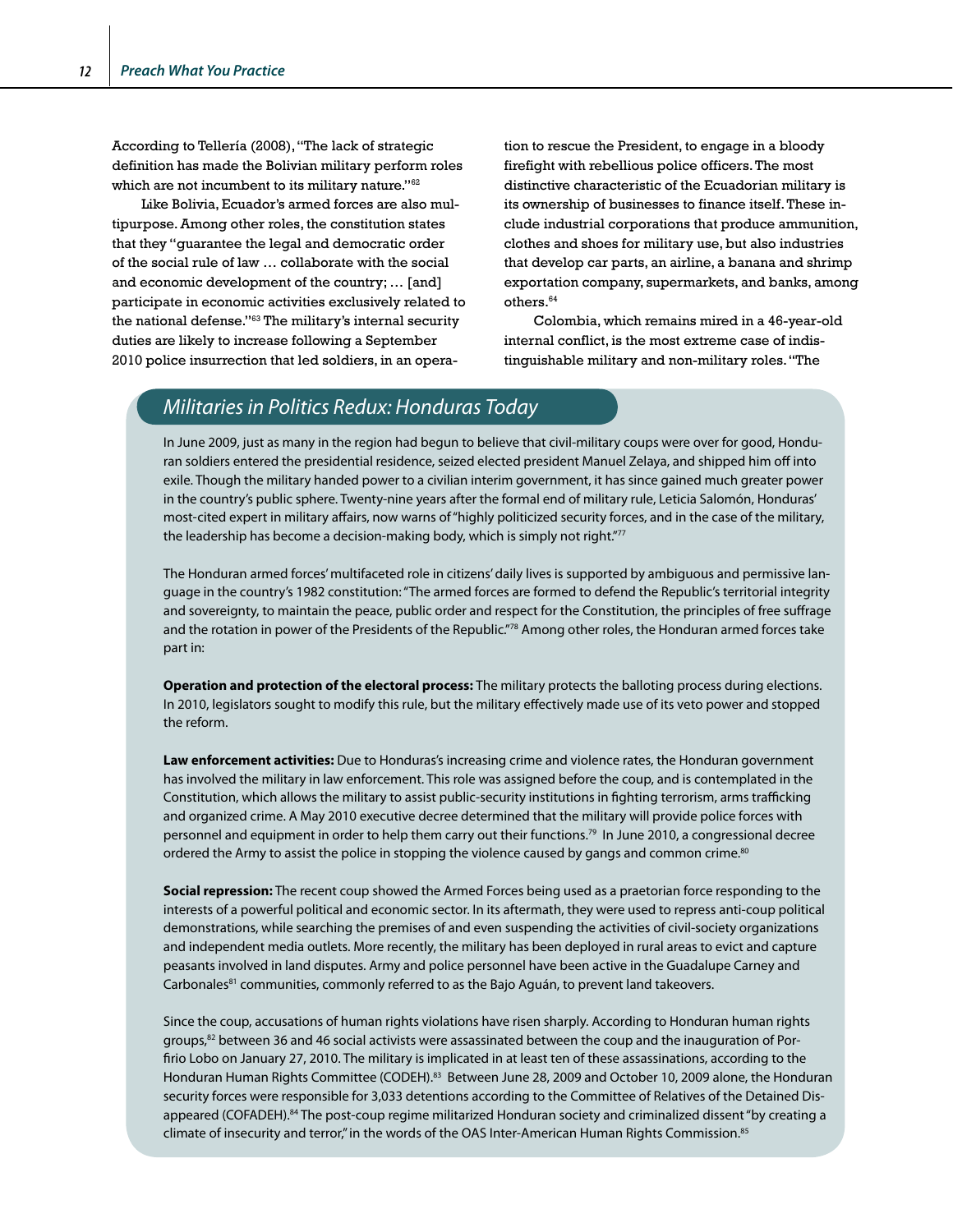# *No Militaries: The Case of Costa Rica*

On December, 1, 1948, following a brief civil war, Costa Rica's president, Jose María Figueres, decided that the country did not need armed forces.<sup>86</sup> He discharged the Army and proscribed the armed forces as a permanent institution of the State. This was included in Article 12 of the country's constitution. Sixty-two years later, Costa Rica has had no military forces, and has faced no situations that called for a military response.

To assure its national defense, Costa Rica relies on international arrangements, like Chapters VI and VII of the UN charter, to dissuade attacks. It has also made use of the Organization of American States' mechanisms to resolve disputes, such as territorial disagreements with Nicaragua.

In addition, Costa Rica has a national police, the *Fuerza Pública*, under a Ministry of Public Security.87 It carries out ground security, law enforcement, drug control, and border patrol functions. A Coast Guard patrols Costa Rica's territorial waters. As part of this function, in 1999 Costa Rica signed a bilateral Counter-Narcotics Maritime Agreement with the United States to cooperate against drug-trafficking.

In 1986 Oscar Arias, then President of Costa Rica, declared December 1st as "Military Abolition Day." More recently, during his second presidency, Arias contended, "The army's abolition has made it possible to assign more public resources to the country's development, especially in education, health and culture; it has legitimized the electoral process as the only path to power, and it has avoided the creation of a group of soldiers capable of gaining autonomy and directly taking over the nation's destiny."<sup>88</sup>

persistence of violence has led to the issue of domestic security being considered the main threat to stability," writes Vargas (2008). At the same time, "it has led to the indiscrimination of armed forces and police roles, thus generating a militarization of the police and a 'policialización' of the armed forces."65 As a consequence, the Colombian armed forces are "more oriented towards domestic public order control functions, leaving a functional ambiguity between Army and Police."66

Following this pattern, Venezuela's National Armed Forces carry out missions that range from peacekeeping and joint exercises with other Latin American armed forces, to aiding police and the National Guard to preserve or restore internal order in cases of serious disturbance, to supporting governmental institutions with economic and social development duties.<sup>67</sup> Venezuelan soldiers are increasingly taking up internal order duties such as routinely carrying out neighborhood development projects, arming citizen militias outside the military chain of command that report directly to the president, and participating in the "Plan República" that is activated during electoral processes, among others.<sup>68</sup>

Following the conflicts and democratic transitions of the 1980s, countries in *Central America* also sought to democratize their defense systems. The initial aims of this sub-region's militaries were to be peacekeeping missions and supporting civilian authorities in the event of natural disasters.<sup>69</sup> However, rising crime rates and pervasive violence have led to heavy military involvement in efforts to address crime, gangs, and drug trafficking. Unlike Southern Cone countries, the constitutions of El Salvador, Honduras, Nicaragua and Guatemala allow for the possibility of expanding military tasks to internal security and other unconventional roles.<sup>70</sup> According to Rivera Joya (2009), this permissiveness, together with U.S. interests after 9/11, has caused the sub-region's armed forces to restructure so that they might once again confront non-traditional threats.<sup>71</sup>

In El Salvador's case, Martinez-Uribe (2008) explains that many sectors view the military as an important factor of governance, which leads to "a high prominence of the military in domestic security matters, given the incompetence of civilian institutions charged with quaranteeing citizen security."<sup>72</sup> In Guatemala, the high level of violent crime has led the armed forces to include crime control and citizen security in their mission. They have, for example, incorporated aspects related to citizen security and criminal investigations.<sup>73</sup> In Honduras, where the military played an instrumental role in a June 2009 coup against an elected president, the armed forces are playing a host of internal roles.

Finally, *Mexico's* armed forces have always characterized themselves as one of the most professional in the region, proud never to have carried out a coup against a civilian government. However, as in Central America, the rise in violence caused by increasingly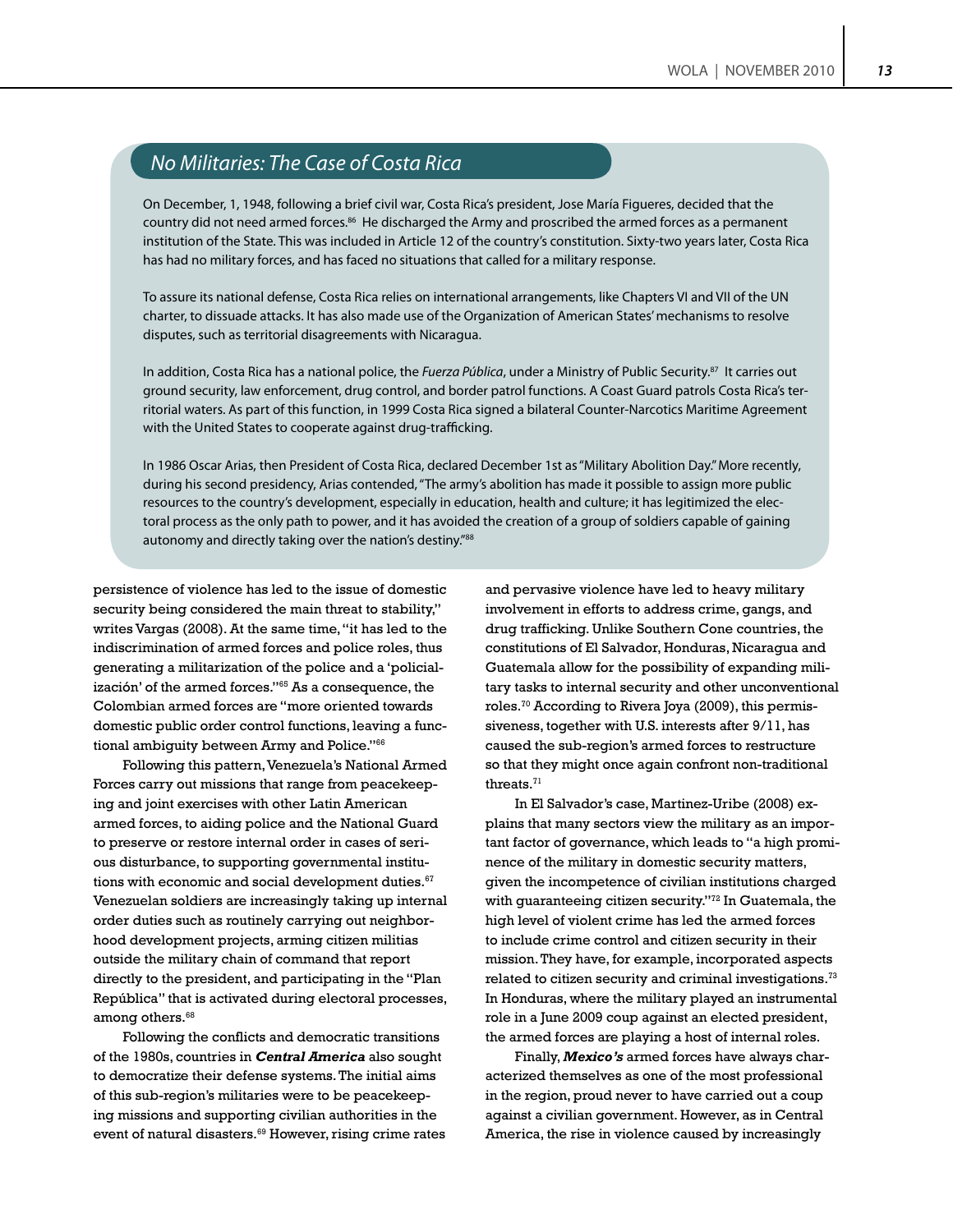well-armed drug traffickers and organized crime groups has pushed the Mexican government to involve the military ever more deeply in drug enforcement and public order.

Moreover, Mexican law calls upon the armed forces to support citizens in cases of public need; to carry out civic and social works aimed at the country's progress; to maintain public order; to offer assistance to people and their assets; and to aid the reconstruction of areas affected by natural disasters.<sup> $74$ </sup> They are also called to confront political protests when the president, judging that they overwhelm public security forces' capacities, orders them to do so.<sup>75</sup> "The overuse of the armed forces in the war against organized crime," warns Benítez Manaut (2008), "involves possible human rights violations, due to the low education level of low-ranking soldiers, and their weak training in such matters."<sup>76</sup>

Using the military for internal matters like crimefighting carries four main risks. First, it generates a potentially tense overlap between military and police institutional missions and responsibilities, especially for crime prevention and control. Second, it politicizes the military; as Hunter (1994) warns, it "invites the armed forces to remain an important political actor. … The symbolic significance of military involvement in domestic affairs should also not be underestimated, especially where a tradition of interventionism exists."89 Third, it places military personnel in a situation for which they are not properly trained or equipped: constant contact with the population. This entails risks of authoritarian behavior and human rights abuse. Fourth, it carries a high institutional opportunity cost. Recurring constantly to the military to solve internal security problems reduces political will to make the investments necessary to build a functioning civilian security and justice sector. This sector's continued weakness, in turn, guarantees that the armed forces will be called on again in the future.

# **III.** *Posse Comitatus is Not the Model the United States Encourages*

Despite the occasional examples of disputes and overreaching discussed in Section I, the Posse Comitatus model has served the United States well. U.S. military and police institutions alike have benefited from the clear separation between their roles and missions.

It is unfortunate and alarming, then, that Washington has supported almost the exact opposite course in Latin America and the Caribbean. For the past century, and continuing today, U.S. assistance has encouraged

the Western Hemisphere's militaries to assume internal roles that would be inappropriate, or even illegal, at home.

### A BRIEF HISTORY OF U.S. MILITARY ASSISTANCE

Starting with the 1898 Spanish-American War and especially in the two decades after World War I, U.S. forces intervened in, and occupied, several countries in Central America and the Caribbean.<sup>90</sup>

• **Cuba:** 1906-1909; June-August 1912; 1917-1922.

• **Dominican Republic:** March-April 1903; January-February 1904; June-July 1914; 1916-1924.

• **Guatemala:** April 1920.

• **Haiti:** January-February, October 1914; 1915-1934.

• **Honduras:** March 1903; March-June 1907; January 1911; September 1919; February-March, September 1924; April 1925.

• **Mexico:** 1914-1917; 1918-1919.

• **Nicaragua:** February-March 1899; May-September 1910; 1912-1925; 1926-1933.

• **Panama:** November-December 1901 (before independence from Colombia); April, September-November 1902 (before independence from Colombia); 1903-1914; 1918-1920; October 1925.

Upon their exit from Cuba, the Dominican Republic, Haiti, Nicaragua, and Panama, the departing U.S. forces set up new military bodies to keep order in their absence. Though these forces' missions included external defense like traditional armies, in fact they were principally constabularies carrying out internal policing. The "enemies" these small forces sought to confront were not hypothetical foreign invaders. They were criminals, bandits, and – all too frequently – unionists, opposition movements and political reformers.

This first U.S. experience with overseas military assistance was accompanied by very little aid to build civilian governing capacities or credible justice systems. And it went badly. As Loveman (1999) notes, "These constabularies never achieved the professional levels or military capabilities of Chilean, Argentine or Peruvian armed forces [who had received European aid at the time]. They operated almost as military gangsters, keeping order, controlling gambling, prostitution, and other rackets, and extorting resources from the citizenry in the name of 'law and order' and a superficial patriotic fervor."91

These U.S.-created, internally focused armies ended up being the principal supports for brutal dictators. The National Guard left behind by U.S. Marines quickly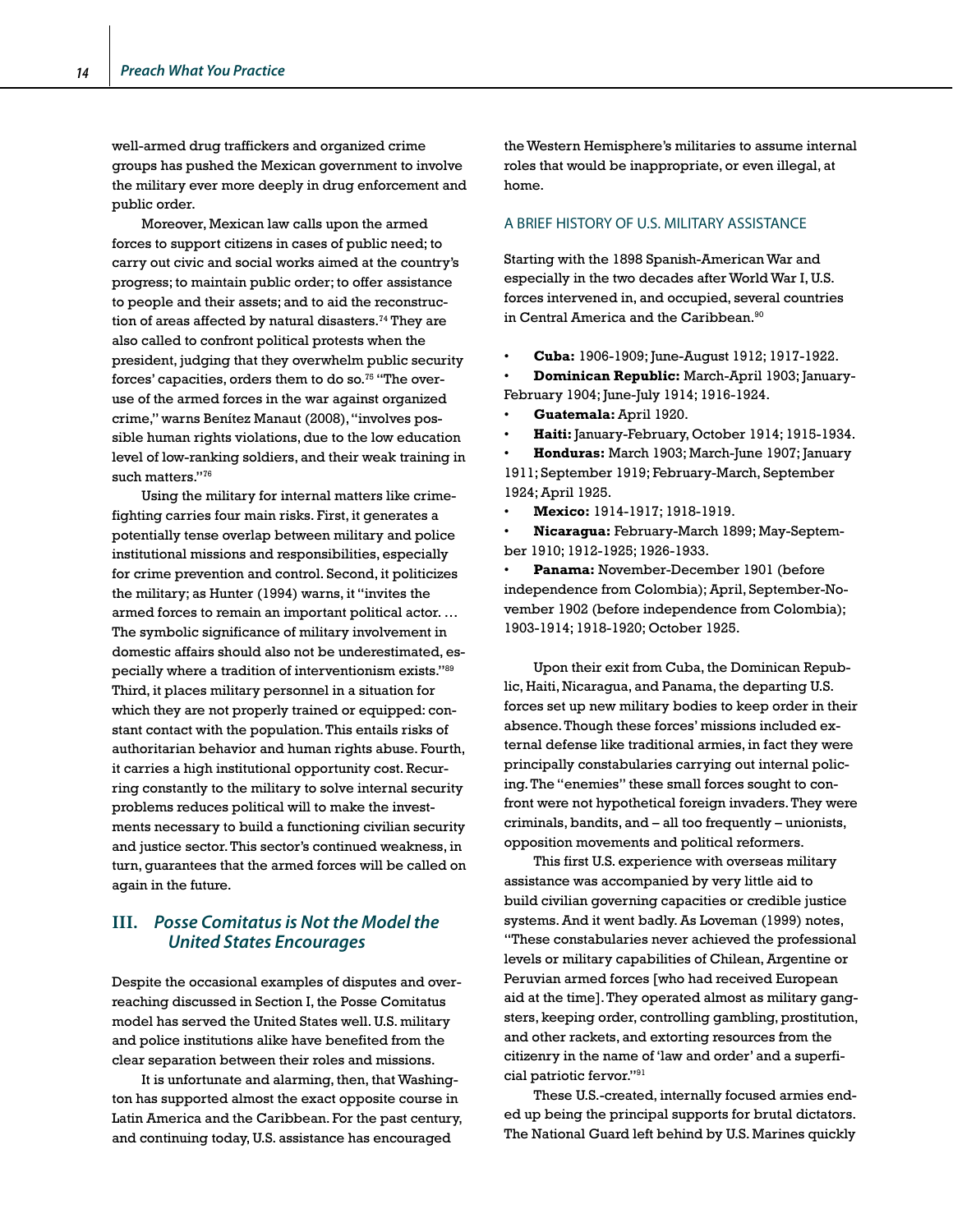# *Bolivia: Military and police in counter-drug roles*

Bolivia is one of three countries in the world that produce significant amounts of coca, the plant used to make cocaine. Since the 1970s, the coca issue has weighed heavily over U.S.-Bolivian relations, and the Andean country has been one of the primary battlegrounds in the war on drugs. With U.S. assistance Bolivian forces – both police and military – seek to interdict cocaine smuggling, and manually eradicate thousands of hectares of coca plants each year.

One of the first U.S.-supported missions was Operation Blast Furnace, a 1986 program aimed at supporting law enforcement efforts against coca producers. The mission provided technical assistance to Bolivian police forces seeking to find and destroy peasant-operated coca processing facilities. Blast Furnace, which had little effect on cocaine supplies, publicly involved U.S. military personnel acting on the ground, setting an example for the military's role in domestic anti-drug activities.<sup>103</sup>

A subsequent operation, called Snowcap, further established the U.S. military's growing role. U.S. Special Forces trained the Bolivian rural mobile drug police, known as UMOPAR, and the Pentagon was responsible for lending helicopters and equipment during anti-drug missions. Originally, UMOPAR officers received training at the U.S. Army School of the Americas, but after 1987 they began to be trained in military tactics and strenuous exercise at the "Garras de Valor" School in the Chapare region of Cochabamba province.<sup>104</sup>

As Ledebur (2005) explains, the Bolivian military began participating in drug control operations due to strong insistence from the U.S. government.105 U.S. funding helped create a Bolivian Air Force unit called the Red Devils, a naval group known as the Blue Devils, and an army unit called the Green Devils to perform drug interdiction operations.

In 1989, the George H.W. Bush administration set in motion the Andean Initiative "to stem the flow of cocaine into the United States by reducing production and trafficking in Colombia, Peru, and Bolivia."106 This new policy deliberately sought the incorporation of "host country military forces into the counternarcotics effort and an expanded role for the U.S. military throughout the region."<sup>107</sup> The Bolivian military's involvement in anti-drug missions was further strengthened in May 1990, when then-President Jaime Paz Zamora signed a secret agreement with the United States establishing the direct funding of Bolivian armed forces, an institution that "the Bolivian government had previously kept out of drug control."<sup>108</sup>

As these programs proceeded, Bolivia's security forces were the subject of numerous accusations of human rights abuse. Beginning in 1987, Bolivia's Permanent Human Rights Assembly documented the murders of peasants, and other human rights groups have reported unlawful arrests and detentions, verbal and physical abuse of locals, forceful suppression of peaceful protests, and unwarranted searches and seizures of property.109

Violations worsened with the 1998 enactment of "Plan Dignidad" (Plan Dignity), a forced-eradication program that sought to eliminate all Bolivian coca within five years. The Plan gave the Bolivian military, particularly the Bolivian Army's 9th Division, a direct role in forced eradication.<sup>110</sup> U.S. support and advice created a Joint Task Force, comprised of police and armed forces, to carry out specific eradication tasks in the Chapare. This structure, and the Plan Dignidad offensive as a whole, sowed new confusion about police and military in Bolivia. They also intensified competition and rivalry within the barracks: police and military officers now competed for U.S. drug-control funds, prestige, and decision-making power.

Plan Dignity also had human victims: 33 coca growers and 27 members of the security forces were killed between 1998 and 2003 in violence stemming from the Plan's often confrontational operations. None of the human rights violations committed during these missions by military and police forces have been thoroughly investigated or brought to justice, nor has any member of the security forces faced serious legal consequences. The lack of accountability for these abuses and the sense of protection enjoyed by military and police officers have only increased the armed forces' power and autonomy.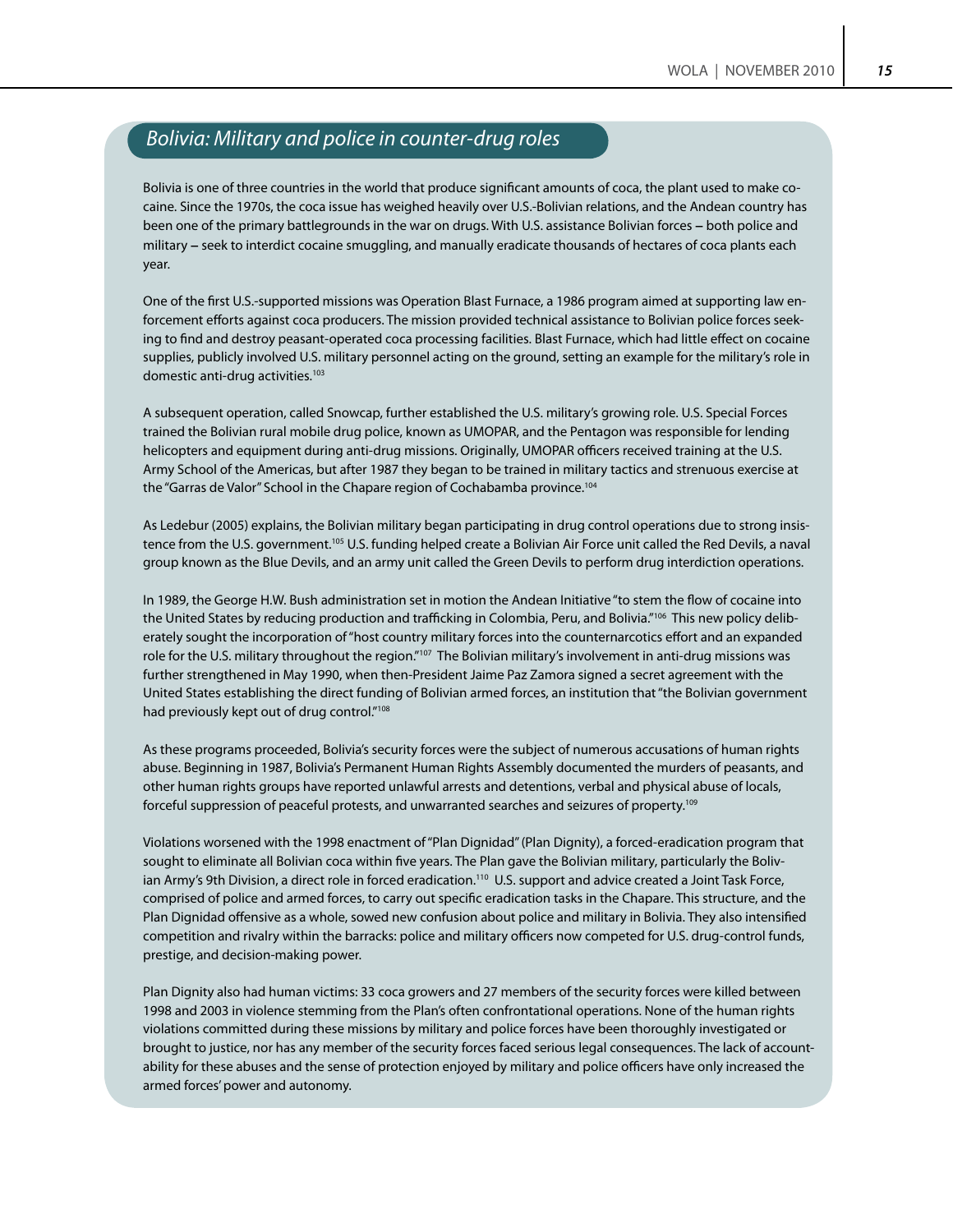became the power base of the Somoza dictatorship in Nicaragua, while similar forces propped up Rafael Trujillo in the Dominican Republic and the Machado and Batista regimes in Cuba.

The drive to assist foreign militaries' internal missions receded a bit during the years of Franklin D. Roosevelt's noninterventionist "Good Neighbor Policy" and during World War II. With the advent of the Cold War, though, U.S. military aid to confront "internal enemies" reached unprecedented heights.

Rooting out Soviet influence in the "backyard" became the principal objective of U.S. foreign policy in Latin America. Starting in the 1950s but intensifying heavily after the 1959 Cuban revolution, successive U.S. governments generously aided armies to root out communist subversion, despite the absence of democracy and civil liberties in most of the recipient countries.

The horrors committed by U.S.-aided militaries in Latin America during this period are now well documented—in fact, they are a key reason why WOLA was founded in 1974—and need not be detailed here. The

"National Security Doctrine" explicitly encouraged the region's security and intelligence forces to seek out and destroy a political enemy mixed in with the population. But the definition of "communist subversive" came to be interpreted far too broadly. Opposition politicians, union organizers, human rights defenders, even artists and folksingers came to be regarded as enemies of the state. Tens of thousands were imprisoned, tortured, disappeared and murdered.

Strengthened by this U.S.-inspired internal security mandate, with their capacities far outstripping those of civilians, generals themselves came to take power in much of the region. In Brazil (1964-85), Chile (1973-90), Argentina (1966-73 and 1976-83), Guatemala (1954-85), Uruguay (1973-85) and elsewhere, the military came to take on internal roles well beyond security, controlling all government functions from health to education to infrastructure building.

Often, this included taking over police forces. Here, U.S. aid ran into particular trouble. The U.S. Agency for International Development's Office of

### *Colombia: The armed forces overcome their resistance to a counter-drug role*

At a December 1998 meeting in Cartagena, U.S. Defense Secretary William Cohen and Colombian Defense Minister Rodrigo Lloreda agreed to establish a Counternarcotics Battalion in the Colombian Army. The battalion, financed at first entirely by accounts in the U.S. defense budget, was joined in 1999 by a new U.S.-aided counter-drug Riverine Brigade in the Colombian Navy.

This was a major change for Colombia's armed forces which, despite the country's bitter fight against drug cartels going back to the 1980s, had been unwilling to take on the counternarcotics mission unless it involved fighting leftist guerrillas in the country's long internal conflict. "Colombia's military brass had resisted the conflation of the drug war and counterinsurgency," explains Kirk (2003). "They wanted no part of chasing down traffickers or busting labs, a dirty job better suited to the police. In 1992, the Colombian military had flatly rejected a U.S. offer of \$2.8 million to set up army counterdrug units."<sup>100</sup> That year, reports the National Security Archive, "the U.S. and Colombia agreed to reduce the Colombian military's level of involvement in the drug war and redirect some \$75 million in assistance to the Colombian National Police. … The U.S. Embassy complained publicly that the military had been using U.S. counterdrug aid to fight guerrillas."101

With the July 2000 approval of a \$1.3 billion package of mostly military aid to Colombia and its neighbors – a contribution to a larger strategy called "Plan Colombia" – the military's resistance to anti-drug missions, whether counter-guerrilla or otherwise, wore away. Counter-narcotics funding accounts in the U.S. foreign assistance and defense budgets provided \$4.9 billion in military and police aid (out of a total \$5.6 billion in military and police aid) between 2000 and 2010.102 Estimating roughly, this aid was split about equally between Colombia's armed forces and police.

The huge infusion of Plan Colombia counter-drug aid made Colombia – until the wars with Iraq and Afghanistan – the world's third-largest U.S. military aid recipient. The Army Counter-Narcotics Battalion quickly became a 3-battalion brigade, while the army and air force received dozens of helicopters and aircraft, whose maintenance was funded by the United States. Today, U.S.-funded military units throughout the country not only fight guerrillas (as they could do with counternarcotics funds after a 2002 change in U.S. foreign aid law): they raid laboratories, help eradicate coca, search people, vehicles and boats at checkpoints, carry out counter-drug intelligence missions, and patrol neighborhoods where drug-funded gangs hold sway.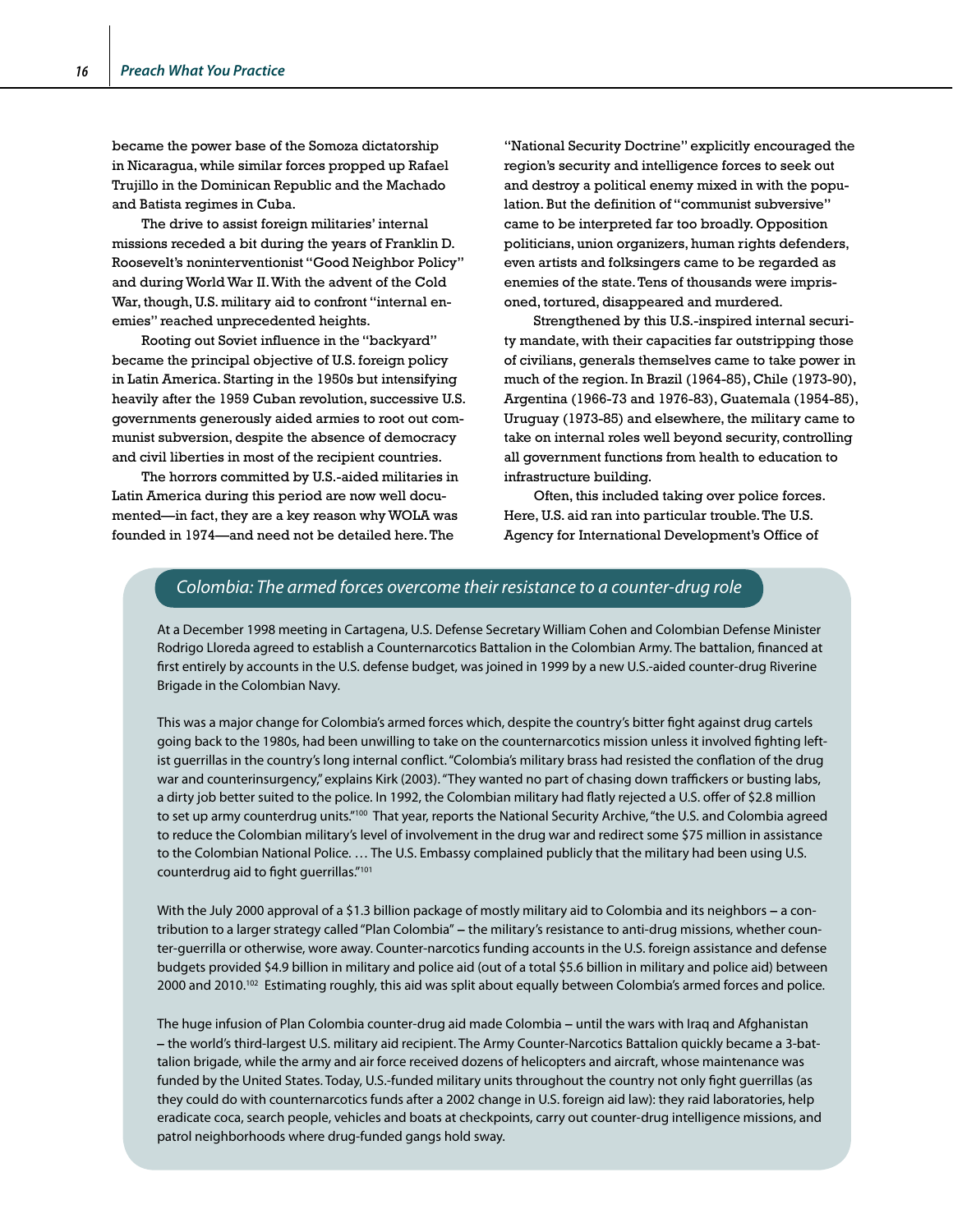Public Safety, which aided police forces in several Latin American countries under military rule, was found to be teaching surveillance, interrogation and other techniques that authoritarian regimes badly misused. In some instances, representatives of the USAID office may even have taught or supervised torture to militaryrun police personnel.<sup>92</sup>

As a result of the Office of Public Safety revelations, Congress in 1974 decided to ban all foreign police assistance. Section 660 of the Foreign Assistance Act continues to be in place today, though it is riven with exceptions (criminal investigations training, counternarcotics, armyless countries, post-conflict countries, counterterrorism and several others). Today, the ban still makes it impossible to aid foreign police forces simply to improve overall capacities, to fight common crime or to guarantee public safety. Section 660 has had a perverse unintended consequence: with U.S. aid to help civilian police improve public security prohibited, U.S. aid went instead to militaries taking on internal security roles that Posse Comitatus would never allow at home.

In the name of anti-communism, U.S. support for Latin America's military regimes was a Cold War

### *Mexico's "war on drugs"*

With the demise of Colombia's big drug cartels since the 1990s, control of transshipment – the most profitable link in the illegal drug trafficking chain – passed to criminal syndicates in Mexico. Confrontations between Mexico's cartels, and between cartels and the government, caused an explosion of violence within Mexico, mostly near the U.S. border, during the 2000s. Over 3,500 drug-related killings were reported in Mexico in 2009.<sup>111</sup>

Unable to deal with rising crime, drug traffickers' increasingly lethal firepower, and the inefficacy of corrupt police forces, the government of President Felipe Calderón, which took office in late 2006, greatly increased the Mexican armed forces' role in fighting cartels, deploying tens of thousands of troops into the streets of key cities. President Calderón asked the United States for help with this strategy, and the Bush administration obliged.

At an October 2007 meeting in Mérida, Yucatán, Presidents Calderón and Bush signed an agreement for a new security cooperation program, called the Mérida Initiative. This proposal provided Mexico and Central America with \$1.6 billion in assistance, most of it military and police equipment and training, from 2008 to 2010.<sup>112</sup> Unlike Colombia, U.S. military personnel do not participate in or support counternarcotics operations in Mexican territory, where sovereignty sensitivities are higher.

The military component of Calderon's counterdrug strategy centers on army forces and the navy, who have intelligence and logistics capabilities to confront drug trafficking organizations.<sup>113</sup> In fact, the military asserts dominance over police forces and other civilian institutions in large areas of many Mexican states. This trend is exemplified by the increasing number of civilian posts currently held by military personnel, particularly in the law enforcement realm.

The militarization of counter-drug operations has resulted in some captures of major traffickers, but has had little effect on cocaine flows and no effect at all on violence levels.<sup>114</sup> It has also had deleterious effects on both society and institutions. The armed forces' conduct of public security functions has brought mounting accusations of human rights abuses. Since President Calderon launched counter-drug operations in December 2006, human rights complaints against the Mexican military have increased from 182 in 2006 to 1,791 in 2009, according to Mexico's National Commission on Human Rights (CNDH).115 The armed forces' lack of training and preparation for an internal policing role are an important cause of this rise in human rights abuse allegations.

The Mexican military not only has less human rights training, it is also an institution with more functional, financial, and political autonomy than police forces.<sup>116</sup> This makes military personnel less accountable to civilian authorities and allows them to remain unpunished for the human rights violations attributed to them.<sup>117</sup> Accusations of military human rights abuse go to the military justice system, where an acquittal or the dropping of a case is almost totally assured.

After several years of disappointing results, the Mexican and U.S. governments have begun to take halting steps to improve Mexico's police and judicial capacities, with the idea of eventually – perhaps in the distant future – allowing the armed forces to return to the barracks. Meanwhile, though, the United States has once again promoted a model in Mexico that the U.S. military could not legally follow at home.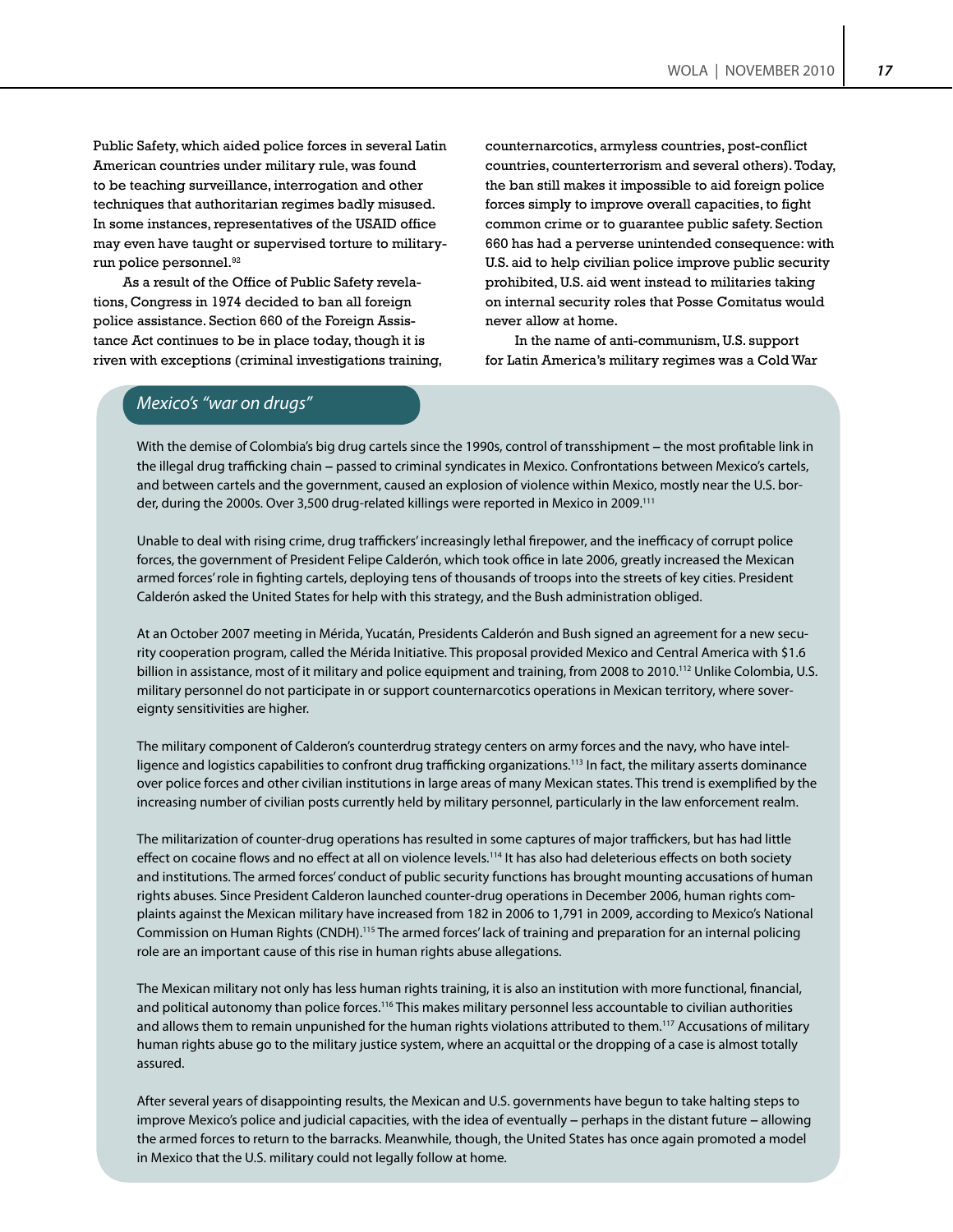constant, with a single exception: the Carter administration's late-1970s human rights policy, which sought to distance the United States from the region's worst violators, cutting aid and pressuring for reduced abuses. This policy incensed the Republicans who would reverse it upon coming to power with Ronald Reagan in 1980.

While the Reagan administration ramped up military aid, especially in Central America, it did find itself under pressure to encourage its recipients to adopt at least the basic structures of democracy. This, combined with a global "third wave" of democratizations that began sweeping through Latin America starting with Ecuador in 1978, saw most of the region's military regimes give way to formal democracies by the end of the 1980s.

As civilian leaders have sought to assert control over the armed forces, one of the most difficult frontiers to surpass has been the military's involvement in internal security. As the previous Section (II) explains, the armed forces are called on throughout the region to play internal roles ranging from anti-gang activities to environmental protection. With very few exceptions – only Argentina and Chile come close – no Latin American or Caribbean country that maintains armed forces has anything resembling a Posse Comitatus Act.

Though the United States has continued to be well served by its own Posse Comitatus restrictions, even in the post-Cold War period this principle has not guided U.S. assistance to Latin America. Since the early 1990s several major assistance programs, involving billions of dollars in U.S. resources, have encouraged the region's militaries to take on internal roles that it would be illegal for the United States to pursue at home.

### COUNTER-DRUG OPERATIONS

With the end of the Soviet threat, most Latin American nations lost their main pretext for maintaining standing militaries large and powerful enough to defy civilian rule. The United States, too, lost the main threat scenario to justify generous aid to these militaries. In many countries, particularly South America's Southern Cone, military assistance levels slipped to almost nothing, beyond training programs and military exercises.

In the Andes, Mexico, and parts of Central America and the Caribbean, however, military assistance levels were maintained or increased over Cold War levels, in response to the next most prominent threat on U.S. policymakers' minds: illicit drug production and trafficking. It was around 1990 that the State Department's International Narcotics Control and Law Enforcement assistance program (INCLE) surpassed Foreign Military Financing, the "regular" military-aid program that provided most Cold War aid, as the number-one source of military and police aid to the region. INCLE, which has made up the bulk of both Plan Colombia and the Mérida Initiative, remains in the number-one spot today.

In 1989, the U.S. Congress added a new section (§ 124) to Title 10 of the U.S. Code: "The Department of Defense shall serve as the single lead agency of the Federal Government for the detection and monitoring of aerial and maritime transit of illegal drugs into the United States." While this section, as discussed in Section I above, meant some erosion of Posse Comitatus at home, it also meant a large new role for the U.S. military in Latin America and the Caribbean, the transit zone of significant amounts of illegal drugs.

The Defense Department immediately sought clarification from Congress about whether "detection and monitoring" might include giving the Pentagon the ability to use funds from its own enormous budget to aid foreign military and police forces on counter-drug missions. Congress said "yes," with certain conditions, in Section 1004 of the 1991 National Defense Authorization Act. While this section specifies what kinds of aid are allowed (large items like helicopters, and most lethal aid, are not), today Section 1004 authorizes more than \$200 million in U.S. military and police aid to the region each year.

Section 1004 broke with a tradition that began with the Foreign Assistance Act of 1961: that foreign aid would be funded through the Foreign Operations section of the U.S. budget and managed by the State Department. Instead, Section 1004 aid flowed through the Defense budget with no legally mandated State Department input. Because of this unusual arrangement, Section 1004 has not been added to permanent law, and Congress must periodically renew it. Its expiration date has been postponed to 1995, 1999, 2002, 2006, and 2011.

These two drug control programs – the State Department-managed INCLE and the Defense Department-run Section 1004 – together account for about 85 percent of military and police aid to Latin America and the Caribbean since 2000.<sup>93</sup> The principal recipients of this aid have been Colombia, Mexico, Peru, Ecuador, Bolivia, Guatemala, El Salvador, Panama and the Dominican Republic.

By definition, assisting militaries to address illicit drug production and trafficking is encouraging them to take on an internal security role. Recipient military units have included the Colombian Army counternar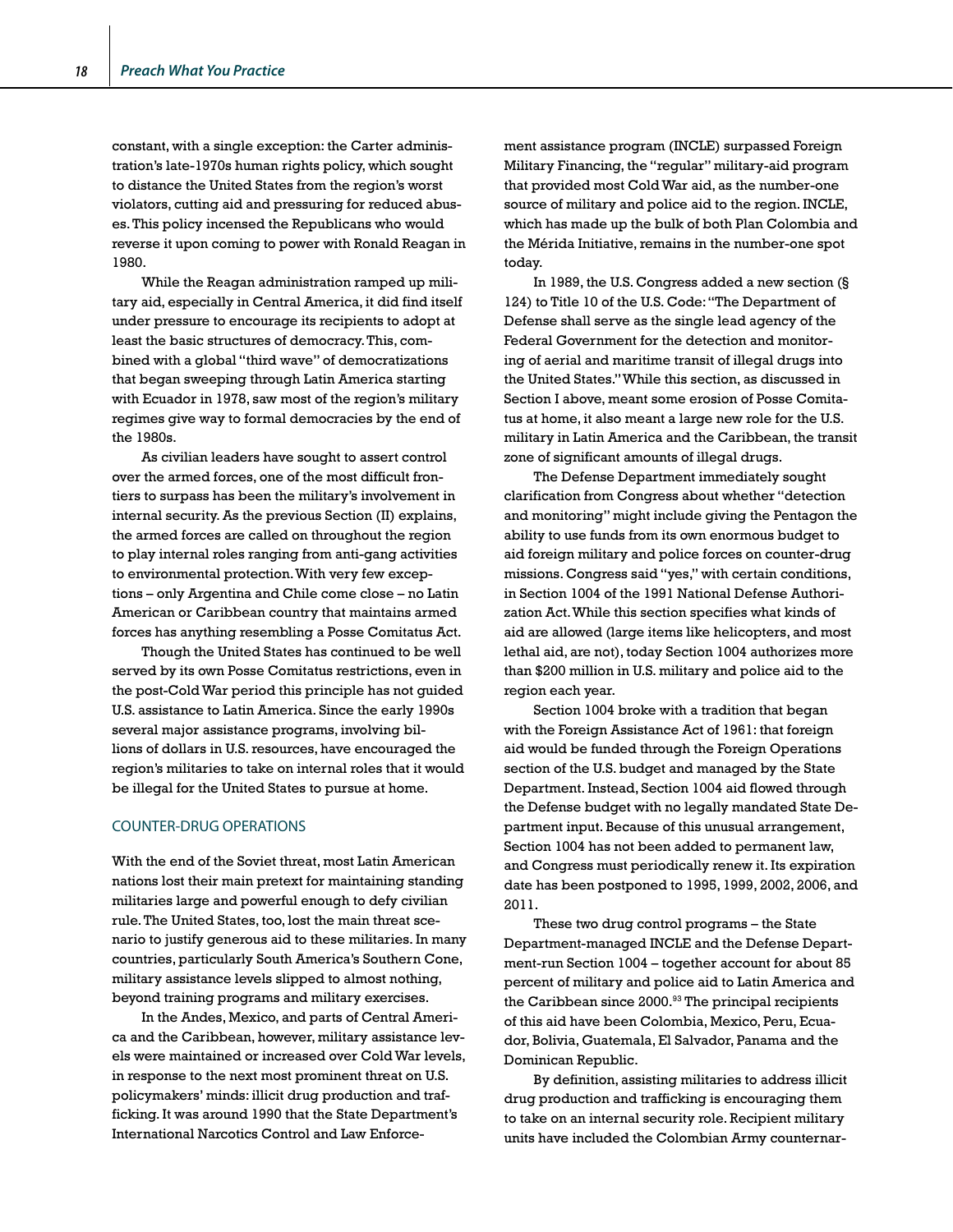cotics brigade and dozens of regular Army brigades; the Ecuadorian Army's northern border units; the Bolivian Joint Task Force, 9th Army Division, and "Devils" task forces; the Guatemalan Navy; and Mexican Army, Navy and Air-Mobile Special Forces units, among several others throughout the region.

Especially in the Andes, "riverine" interdiction programs have prepared navies to patrol rivers, the main arteries of vast roadless areas, where sailors routinely man checkpoints, search and detain citizens. As most countries lack coast guards, U.S. programs also equip and train navies to perform law enforcement tasks in coastal waters.

Weapons, equipment and training have sought to improve these units' intelligence capabilities, including domestic surveillance, wiretapping and interrogation. They have included such small-unit tactics as marksmanship, close-quarters combat, light infantry skills and urban operations, as well as related logistics and communications. They have included training in the piloting and maintenance of the biggest and costliest equipment provided by the United States, particularly patrol boats and helicopters, which over the past twenty years have almost entirely been funded through counter-drug aid accounts.

Like the anti-communist programs of the Cold War years, drug control programs have encouraged militaries to orient themselves to combat a domestic threat mixed in with the general population. Unlike the toxic anti-subversive efforts of the past, today's counter-drug programs do not teach soldiers to view all citizens as potential enemies. However, they do encourage militaries to leave the barracks and operate among the citizenry, even with no change to their orientation toward defeating an enemy with overwhelming use of force.

A few countries have seen periodic surges of antidrug aid that did much to encourage militaries to take on the drug control mission.

• **Operation Blast Furnace, Bolivia, 1986**: U.S. Army personnel set a strong example for their Bolivian counterparts of how a military can become a leading internal counter-drug force (see box). In an earlier WOLA publication, Ledebur (2005) described this months-long U.S. military offensive against Bolivian cocaine labs:

*In 1986, Bolivia became the scene of the first major antidrug operation on foreign soil to publicly involve U.S. military forces. One hundred sixty U.S. troops took part in Operation Blast Furnace, carried out primarily in the departments of Beni, Pando and Santa Cruz in July through November 1986.94*

• **The Andean Initiative, 1989-93**: As the Cold War wound down, the George H.W. Bush administration and U.S. congressional leaders committed to a five-year package of greatly increased counter-drug assistance to Colombia, Peru and Bolivia. It was during the Andean Initiative period that Gen. Maxwell Thurman, the commander of U.S. Southern Command, joked that the war on drugs was "the only war we've got" in the region.<sup>95</sup> Indeed, aid under the Andean Initiative went predominantly to military and police forces: \$183 million out of \$231.6 million in 1990.<sup>96</sup> While the Andean Initiative reportedly intended to "front-load" military assistance and deliver economic and civilian institution-building aid in later years, the Clinton administration chose not to continue the Bush administration's approach. The result was a multi-year aid package that sustained several countries' military assistance at or above Cold-War levels – but with an entirely new internal mission in mind.



Mexican Marines undergo "military operations in urban terrain" training with U.S. Marines, Manzanillo, Mexico, 2010.

• **Brief warming to the Mexican military, 1997- 99**: President Clinton's second defense secretary, William Perry, put a high priority on forging links with his counterparts in Latin America. Much of this effort was aimed at Mexico, which at the time was experiencing a sharp rise in drug transshipment and a first wave of drug cartels. Though Mexico's Army has historically viewed the United States with great suspicion, it accepted some counter-drug aid: a donation of 72 used helicopters and an ambitious program, at the JFK Special Warfare School at Fort Bragg, North Carolina, to train thousands of Mexican Air Mobile Special Forces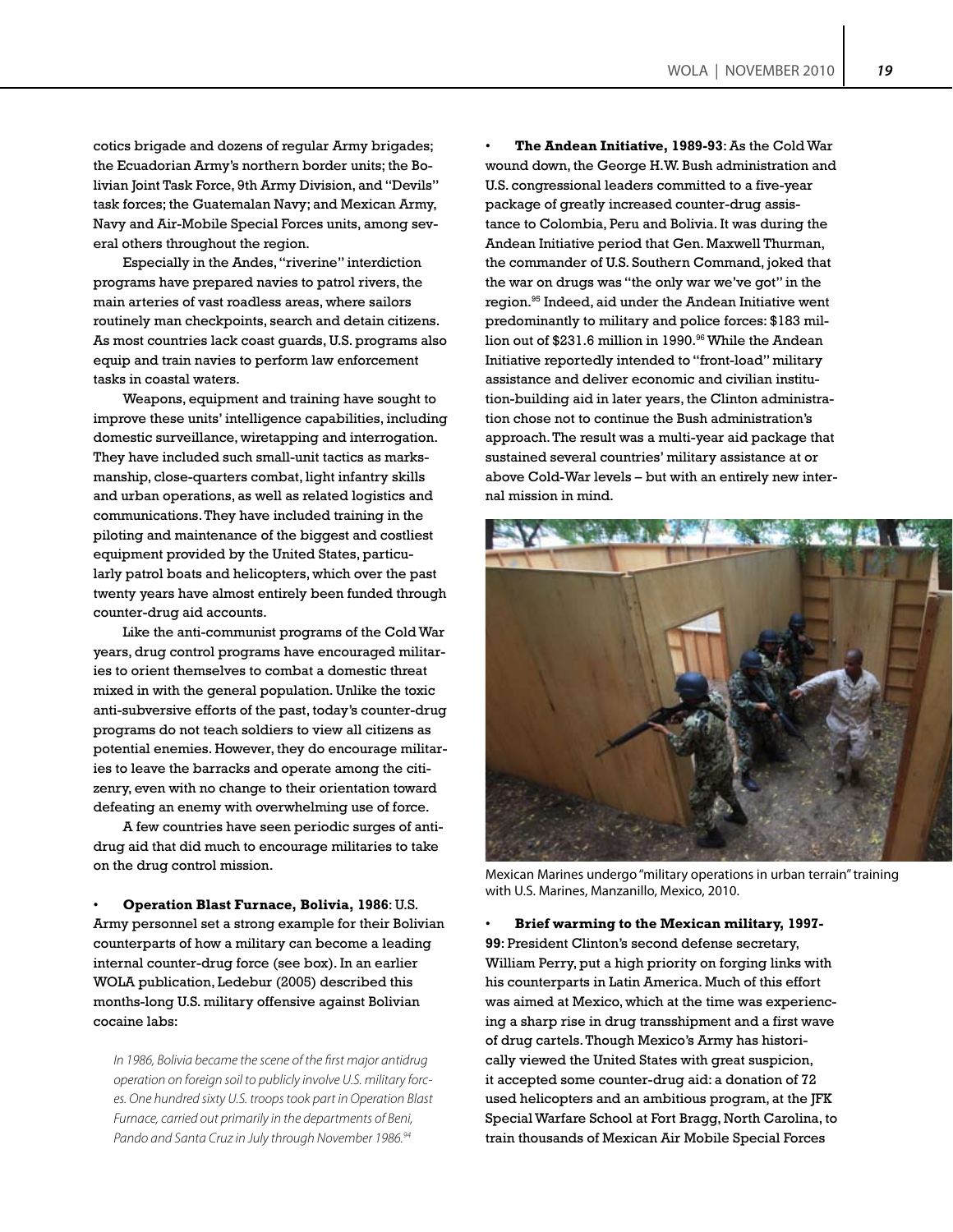(GAFE) troops. Neither program turned out well: Mexico returned the helicopters in 1999, arguing that most were too old to fly, and some former GAFEs (though perhaps not U.S. trainees) went on to found the Zetas, one of Mexico's most violent criminal organizations.<sup>97</sup>

• **Plan Colombia and the Andean Regional Initiative, 2000-2006**: The biggest single outlay to date of U.S. military aid to fight drugs began with "Plan Colombia," a 2000 supplemental appropriation that gave \$1.3 billion in mostly military aid to Colombia and several of its neighbors (see box). Over the next decade, Colombia would go on to receive nearly \$6 billion in military and police aid; most of both went to support counter-drug missions, though an increasing share went to help Colombia fight its decades-old war against leftist guerrilla groups. Among many other priorities, Plan Colombia paid for the creation and provisioning of a Counternarcotics Brigade in the Colombian Army, a Riverine Counter-Drug Brigade in the Colombian Navy, and far greater military participation in, and support of, interdiction and eradication missions. Plan Colombia funds also benefited the armed forces of Peru, Bolivia, Ecuador, and even, through a small "Cooperative Air Interdiction" program, Hugo Chávez's Venezuela.

• **The Mérida Initiative, 2008-Present**: Following his election in 2006, Mexican President Felipe Calderón sent tens of thousands of soldiers into the streets in zones under the dominion of hyper-violent drug drug-trafficking organizations (see box). Especially in cities near the U.S. border, Mexico's Army now works hand-in-hand with police forces, and at times supplants them completely. The Bush administration rushed to



U.S. Marines and Honduran soldiers at an earth-breaking event for the exercises like New Horizons are funded through the "Beyond the Horizon" humanitarian construction exercise, 2008.

endorse this model with a multi-year aid package, now totaling over \$1.4 billion and mostly made up of military and police assistance. The largest items in the aid package – helicopters and surveillance aircraft – are for Mexico's Army and Navy. The Mérida package also includes counter-drug aid, some for navies but mostly non-military, for Central America, Haiti and the Dominican Republic. In future years' Mérida aid, as well as in new frameworks called the Central America Regional Security Initiative (CARSI) and the Caribbean Basin Security Initiative (CBSI), the Obama administration is indicating a desire to de-emphasize military aid in favor of civilian institution-building aid. Military aid appropriated in 2008 and 2009, though, continues to be delivered, even as violence measures show President Calderón's military deployment to be an ineffective response to Mexico's drug trafficking and citizen security challenges.

### DEVELOPMENT PROJECTS

While the largest in dollar terms, counter-drug programs are just one of several channels through which U.S. assistance encourages Latin American militaries to adopt, or continue performing, new internal roles. Another is a robust program of exercises in which U.S. military personnel build infrastructure or provide medical services in impoverished regions of the Americas. While these exercises help needy populations and generate goodwill, they also instruct the region's militaries in the assumption of new internal roles, and do little or nothing to strengthen the civilian government institutions tasked with providing these services.

Known as "Fuertes Caminos" (Strong Roads) from the 1980s to the mid-1990s, and "Nuevos Horizontes" (New Horizons) thereafter, these exercises usually involve four or five major (weeks or months-long) events in as many countries each year, in addition to hundreds of smaller Medical Readiness Deployments (MED-RETES, or even Veterinary Readiness Deployments or VETRETES) throughout the region. U.S. personnel—often reservists or National Guardsmen on short rotations—build "vertical" infrastructure like schools, medical posts or wells, "horizontal" infrastructure like roads, and offer free medical, dental and veterinary treatment to thousands of people and livestock.

Legally, these exercises' primary purpose is not to deliver the aid, but to train the U.S. personnel involved. The troops get to practice their engineering and medical skills, and develop familiarity with recipient countries' language, culture, and terrain. As a result,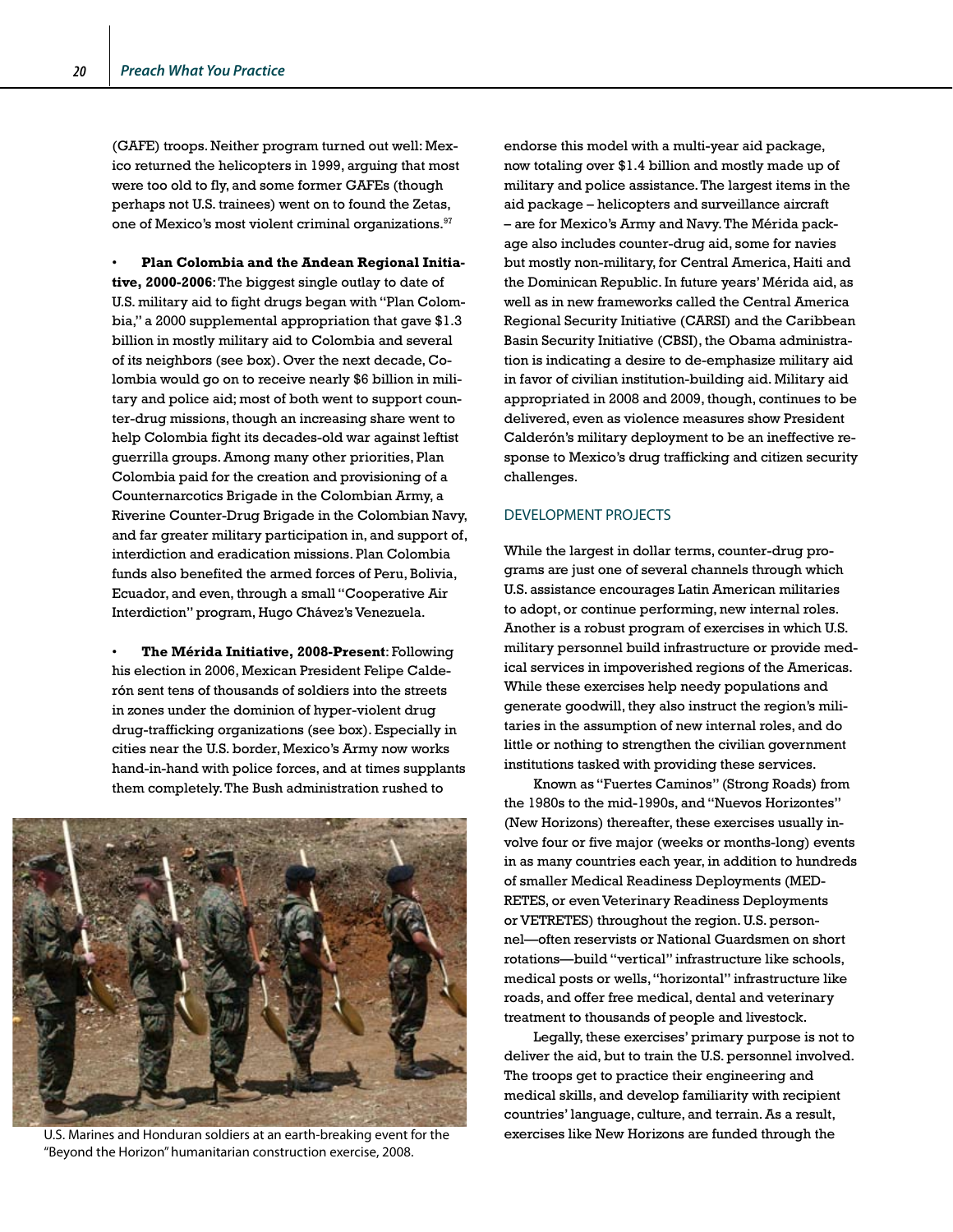Defense Department's budget (under Operations and Maintenance) and do not count as foreign aid. (As a result, it is hard to parse out personnel expenses and get a good estimate of how much they actually cost.) Normally, the host-country military is not a full participant; its members are often relegated to guarding their perimeter.

These exercises' tempo has increased in recent years, in part – though U.S. officials wouldn't frame it this way – in an effort to keep up with President Hugo Chávez's government in Venezuela, which has sought to win influence in the region by very visibly spreading its largesse through similar quick-impact infrastructure projects. Additional U.S. defense resources have gone to high-profile humanitarian projects like circumnavigations of the Americas by the U.S. Navy's USNS Comfort hospital ship.

Each year, these exercises offer aid to tens of thousands of people who otherwise would not get any. Economic development professionals, however, have worried about their coordination with civilian aid agencies and recipient governments. A common concern, for instance, is that newly built schools and clinics, a few years hence, will lack teachers, doctors or supplies.

In addition, of course, the Southern Command's engineering and humanitarian exercises also send a powerful message: that building schools, paving roads and pulling teeth are appropriate military roles, even though they are clearly not so in the United States. (A very partial exception is the U.S. Army Corps of Engineers, a military agency that has carried out mostly domestic public works construction since its founding in the 1700s.) Construction and medical services are roles that these countries' civilians – their transportation, education and health ministries, for instance – could just as easily be playing.

In countries with few external threats or other reasons to maintain large armed forces, high-profile exercises like New Horizons offer militaries something to do. Their example encourages new roles that not only can help avoid budget cuts, but can keep the armed forces actively deployed among the population.

When militaries take on these roles, states pay an institutional opportunity cost. When militaries build infrastructure or provide medical services, they duplicate the efforts of – and soak up resources that could go to – civilian government bodies like health and transportation ministries. These civilian institutions' resulting atrophy broadens the vacuum further, and the armed forces often end up filling it.



Members of a Dominican Armed Forces counter-terrorism commando unit undergo training with U.S. Marine Special Forces, Ciudad del Niño, Dominican Republic, 2009.

#### COUNTERTERRORISM

After the September 11, 2001, attacks, a new "internal enemy" scenario emerged to guide some U.S. military assistance to the region. Though Latin America and the Caribbean lack terrorist groups "with global reach" likely to carry out attacks on U.S. soil, anti-terrorism assistance to the region jumped during the 2000s. Much of it intended to help recipient militaries and police forces detect and combat terrorism, whether al-Qaedalinked or, particularly in Colombia, the homegrown variety.

In Colombia, the counter-terror mission overlaps completely with the counterinsurgency aid the United States has provided since 2002. Elsewhere in the region, counter-terror military assistance has been small but significant. It has principally flowed through two new programs in the Defense Department's budget.

The Regional Defense Counter-Terrorism Fellowship Program, founded in 2002, is a Defense-budget program to "fund foreign military officers to attend U.S. military educational institutions and selected regional centers for non-lethal training." Added to permanent law in 2003 (Section 2249c of Title X, U.S. Code), the CTFP funds training already authorized by State Department-managed programs in the Foreign Assistance Act, particularly International Military Education and Training (IMET). Between 2004 and 2007 – the last year for which data are available – it was the fifth-largest funder of U.S. military training in the Americas, out of twelve programs that trained more than 100 students in that period.<sup>98</sup>

Section 1206 of the 2006 National Defense Authori-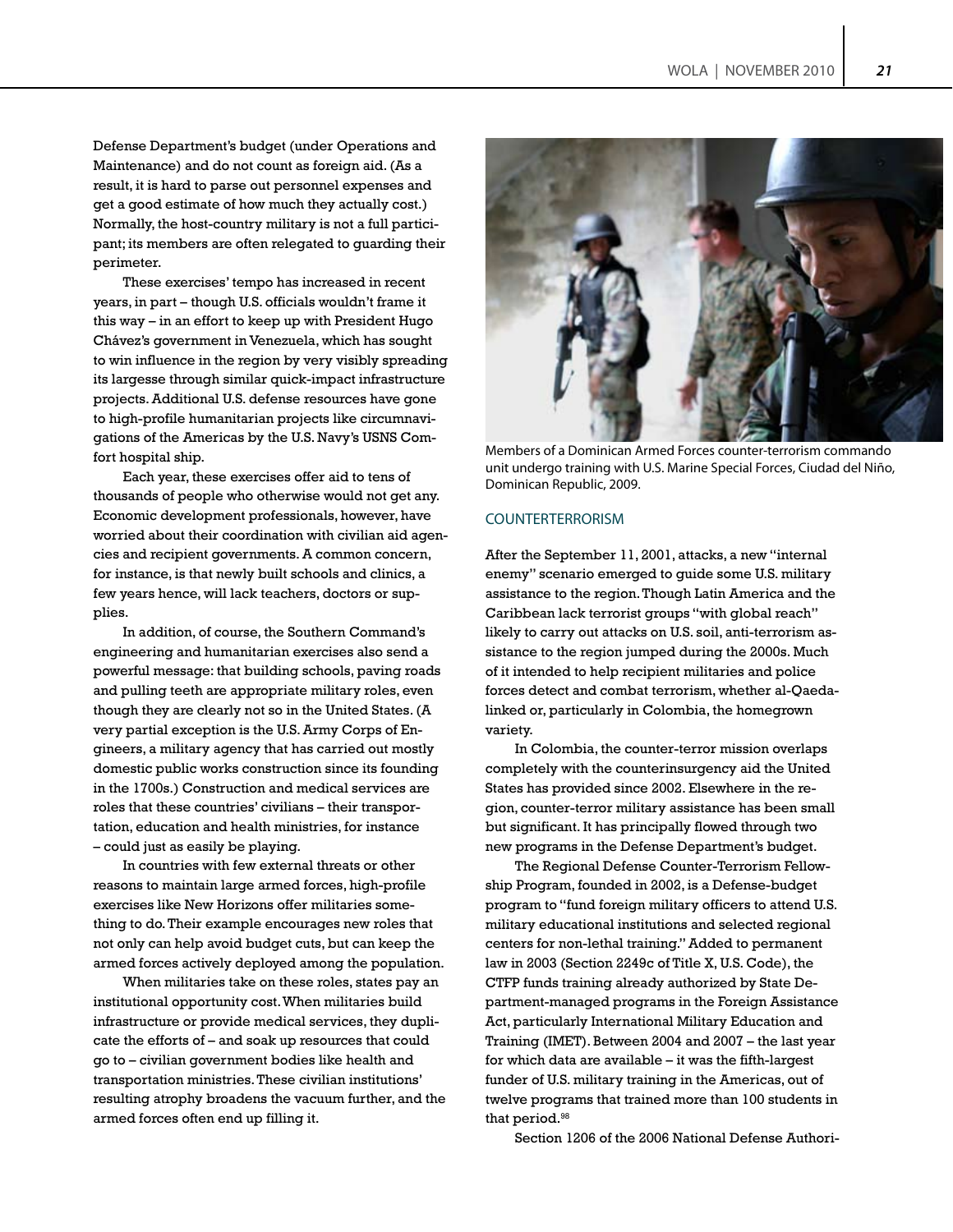### *Pulling back on gangs: the El Salvador counter-example*

During the Cold War, the United States generously aided the army of El Salvador with an aggressive internal mission: rooting out communist subversion. By the 1980s, this mission blossomed into large-scale U.S. support for the Salvadoran Army in its bloody war against leftist guerrillas.

The peace accord that ended the fighting in 1992 explicitly sought to reduce the Salvadoran military's internal role. It created a Civilian National Police outside the Defense Ministry, with its own academy and the goal of making policing a professional career. During the 1990s El Salvador was not a major drug-transit point, so unlike many countries in the region, its military received very little U.S. government aid for the internal counter-drug mission.



Slide from a 2007 PowerPoint presentation by the Southern Command's Military Group, U.S. Embassy El Salvador.

But El Salvador quickly began to suffer from a different internal security problem: gangs and violent crime. Spurred in part by deportations of Salvadoran criminals from the United States, hyper-violent, gangs proliferated in poor, mostly urban areas marked by low education levels and high youth unemployment. El Salvador's murder rate shot upward to one of the highest in the world – higher even than during the civil war years.

Successive governments opted to crack down with politically popular, but ultimately ineffective, "mano dura" strategies. Guatemala, El Salvador and Honduras have deployed troops internally for high visibility anti-gang campaigns to establish joint military-police patrols in neighborhoods that have significant youth presence.

The Southern Command has tracked the gang phenomenon very closely, and considers gangs to be the prime security threat in Central America. Fortunately, however, the United States has not fully or explicitly endorsed the use of militaries against gangs in El Salvador, and little or no military aid has gone for that purpose in recent years.

For a time in the 2000s, though, Southern Command gave some very serious consideration of military aid to fight gangs. This was mainly because the U.S. government lacked an overall counter-gang strategy at the time, and because Central American governments were regularly asking Southcom to provide military aid to fight gangs.

Southcom took what the Congressional Research Service has called "a leading role in discussing the problem of citizen security in Central America, both within the U.S. inter-agency community and with Central American officials."<sup>118</sup> In 2004 and 2005, this even included discussions with Central American military leaders, including an enthusiastic contingent from El Salvador, about a possible regional rapid-reaction force, which would be made up of soldiers and police from several Central American countries and primed to respond to "emerging threats" like gang violence. This proposal, note Fyke and Meyer (2008), enjoyed "the explicit support of regional defense officials and U.S. Gen. Bantz Craddock, then the commander of Southern Command," and at the beginning of 2006 it entered its planning stages.<sup>119</sup>

Southern Command discussed anti-gang strategies at conferences and other meetings with military officials from El Salvador and elsewhere. One of this report's authors attended one such conference, a March 2007 Southcomsponsored meeting about the role of human rights in anti-gang and law enforcement activities. The armed forces of El Salvador were heavily represented at this meeting. Salvadoran officers explained to the author that the region's militaries had requested that Southcom hold the conference because they sought guidance after having this internal security role thrust on them by civilian leaders and their "mano dura" strategies.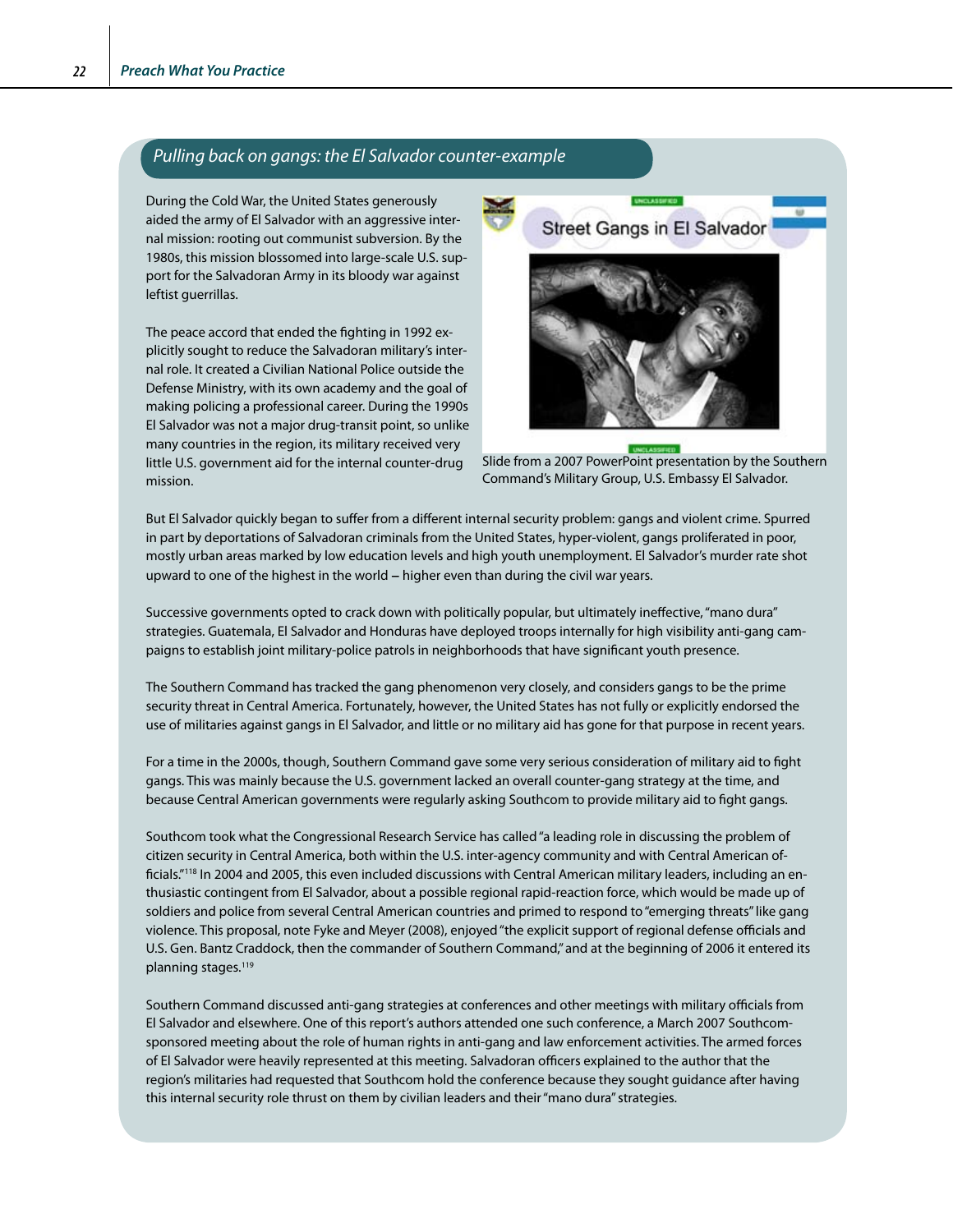By the end of the decade, it was ever more apparent that the "mano dura" had failed to reduce gang violence. Meanwhile, by the end of the Bush administration, support for a military anti-gang response in Central America – never overwhelming within Southern Command – faded. The approach has become more civilian. In mid-2007, several U.S. agencies (Justice, State, Homeland Security, USAID and Defense) developed a common Strategy to Combat Criminal Gangs from Central America.120 While Southcom is involved, it is not the "lead agency" of any aspect of the strategy, which does not call for assistance to military forces.<sup>121</sup>

The 2008 Mérida Initiative and the 2010 Central America Regional Security Initiative (CARSI) include significant U.S. assistance to help El Salvador and its neighbors fight crime and gangs. This includes funds to help Central American navies increase maritime drug-interdiction patrols, but does not include any assistance for militaries to fight gangs.

While Southcom continues to monitor the problem closely and to engage with the Salvadoran military on the topic, it is not a significant aid mission. That is the correct model, and an important example of the U.S. government pulling back from helping a Central American military take on an internal security mission.

zation Act made counterterrorism a principal justification for sending \$72 million in "train and equip" military aid to several countries in the region. This provision authorized the Pentagon to use \$200 million of its budget—since expanded to \$350 million—to support foreign militaries and police worldwide. Known simply as "Section 1206," this aid closely resembles the State Department-run Foreign Military Financing (FMF) program: in Latin America, it has consisted mainly of small weapons, vehicles, patrol boats, communications equipment and construction of infrastructure.

By the end of the Bush administration, it was apparent that Latin America and the Caribbean had very few potential "terrorists with global reach." Programs like the CTFP and 1206 have declined in importance. Since 2009, Section 1206 funds have been zeroed out in Latin America; Congress has communicated to the Southern Command that aiding militaries in the Western Hemisphere, not a key front in the "war on terror," is not the intent of the Section 1206 program.

It is positive to see reduced U.S. encouragement of "counter-terrorism" as a new internal military role. In today's security climate, none dispute the importance of identifying potential terrorists and preventing attacks. However, it was only thirty years ago that Latin American security forces were repressing a broad spectrum of their societies by branding them "communists." There is a significant risk that, in a largescale campaign against terrorism, the "terrorist" label could be misused against politicians, journalists, labor leaders, human rights defenders and others carrying

out legitimate, peaceful activities. In Colombia, for instance, President Álvaro Uribe (2002-2010) used the "terrorist" label frequently against his political, judicial and human rights detractors—at times before military audiences—which gravely undermined their security and forced some to abandon the country.

Once again, meanwhile, it is far from clear that armed forces are the most appropriate instrument for this mission. Police, with far better training in investigative techniques, rules of evidence, and work among the population, are often superior. Police units brought down Colombia's Medellín and Cali cartels\*; captured the leader of Peru's Shining Path insurgency; and today are successfully controlling alleged terror-group fundraising activity in the Argentina-Brazil-Paraguay "tri-border" region.

At home, the United States ultimately reversed post-9/11 attempts to turn back Posse Comitatus in the name of counter-terrorism. It is not clear, then, why it would be in the U.S. interest to encourage militaries in Latin America to take on anti-terror roles that, even in the wake of the attacks, were not granted to the U.S. military at home.

### FOSTERING NEW DISCUSSIONS OF INTERNAL THREATS

Beyond aid programs and exercises are the harder-togauge ways in which U.S. representatives – both civilian and military – convey messages about the advisability of involving the military in internal security. Conferences, exchanges, speeches, published materials, and

\* Colombia's armed forces, unwilling at the time to take on the counternarcotics mission, played a relatively small supporting role in the early-1990s fight against the cartels.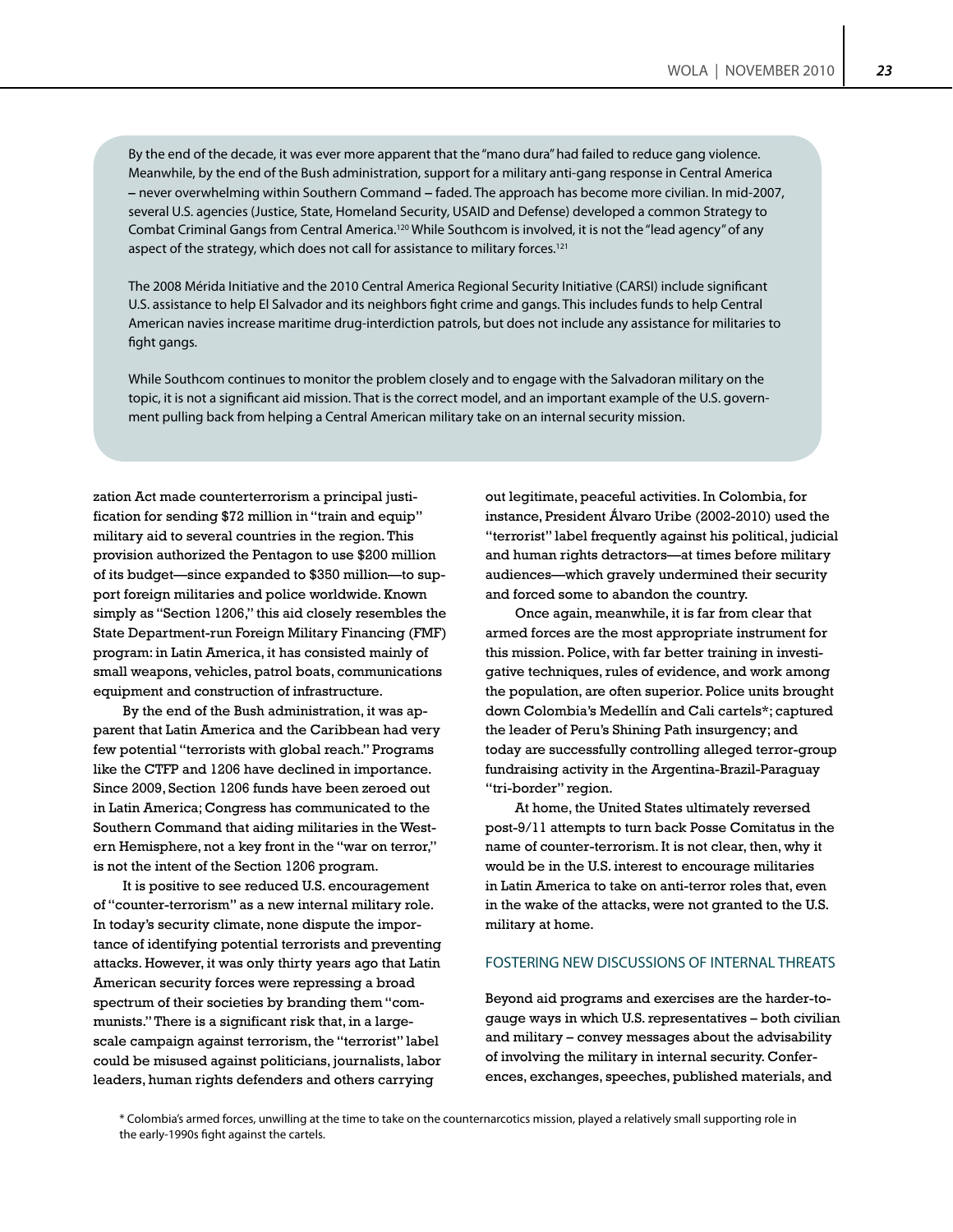public affairs efforts may appear small in dollar terms, but nonetheless can do much to transmit ideas, doctrine and "best practice" recommendations.

At least occasionally, and perhaps often, these events and materials encourage greater assumption of internal military roles. A 2009 Southern Command "Quick Reference Guide" card lists "drugs/gangs" as a principal military priority in the region. In the past few years, Southcom has hosted conferences for the region's militaries on non-traditional topics ranging from crimefighting to environmental protection to domestic counterterrorism.



A frequent response to these concerns is that the choice of subject matter owes to requests from the region's militaries themselves – in particular, militaries having new internal missions like gang-fighting thrust on them by civilians promising "get-tough" strategies. Still, the U.S. government is not obliged to accede to these requests when they end up discussing a role that would not be legal for the U.S. military to play at home. The U.S. response, however, has not been so discriminating.

### POSITIVE EFFORTS

This critique does not include one internal military role that the U.S. military encourages by example: disaster relief. At least in the early stages of a natural disaster, the military may be the only agency, U.S. or local-government, with the capacity to respond rapidly. Only defense and security forces have fleets of helicopters and boats to deliver assistance, fuel and manpower to carry out logistics, and equipment ranging from communications radios to field hospitals. The U.S. military has greatly aided recovery, and saved lives, in the aftermath of disasters like Hurricane Mitch in Central America, the Haiti earthquake, and several others.

Military disaster-relief missions, however, are

short-term; troops are drawn down and quickly replaced by civilians during the reconstruction stage. This is an excellent example: the military's internal role is viewed as appropriate only under the most extreme circumstances, and civilian specialists take their place as soon as they are able.

Meanwhile, it deserves recognition that parts of the U.S. government apparatus, including within Southern Command, are coming to understand the risks and undesirability of assisting militaries' assumption of inappropriate internal roles. "It is a little paradoxical for us to be providing training, assistance and direction to armed forces in the region with respect to how they might better support the law enforcement institutions," said Acting Deputy Assistant Secretary of State for Western Hemisphere Affairs Kevin Whitaker in July 2010. "It may well be that the better answer here is to reinforce the law enforcement institutions themselves. And this is one of the things that we've come to realize over the course of the last several years."99 An early reflection of this tendency is the Obama administration's 2010 declarations of intent to devote more resources to justice reform, police reform and civilian institution-building while steadily reducing military support in three of its flagship aid initiatives to the region: the Mérida Initiative for Mexico, the Central America Regional Security Initiative (CARSI) and the Caribbean Basin Security Initiative (CBSI).

Similarly, since 1997 the Defense Department has maintained an institution in Washington, the Center for Hemispheric Defense Studies (CHDS), whose main purpose is to train civilians from the region in the basics of defense management. The CHDS responds to a need for civilians with defense and security expertise who can manage a defense apparatus and thus maintain more effective civilian control over the military. It is not clear why CHDS must be funded within the Defense budget, and its curriculum in recent years has increased anti-terror content at the expense of defense policymaking and management. Nonetheless, this latter purpose remains vitally important and CHDS plays a useful role in creating a cadre of capable civilian defense professionals in the hemisphere.

### **IV.** *Findings and Recommendations*

Since the end of the Cold War, much of the U.S. assistance for the region's militaries continued to prepare them to fight an internal threat. Instead of the constabulary duties of the 1920s or the anticommunist mission of the 1960s, today the internal threats are called "non-traditional," "transnational" or "non-state."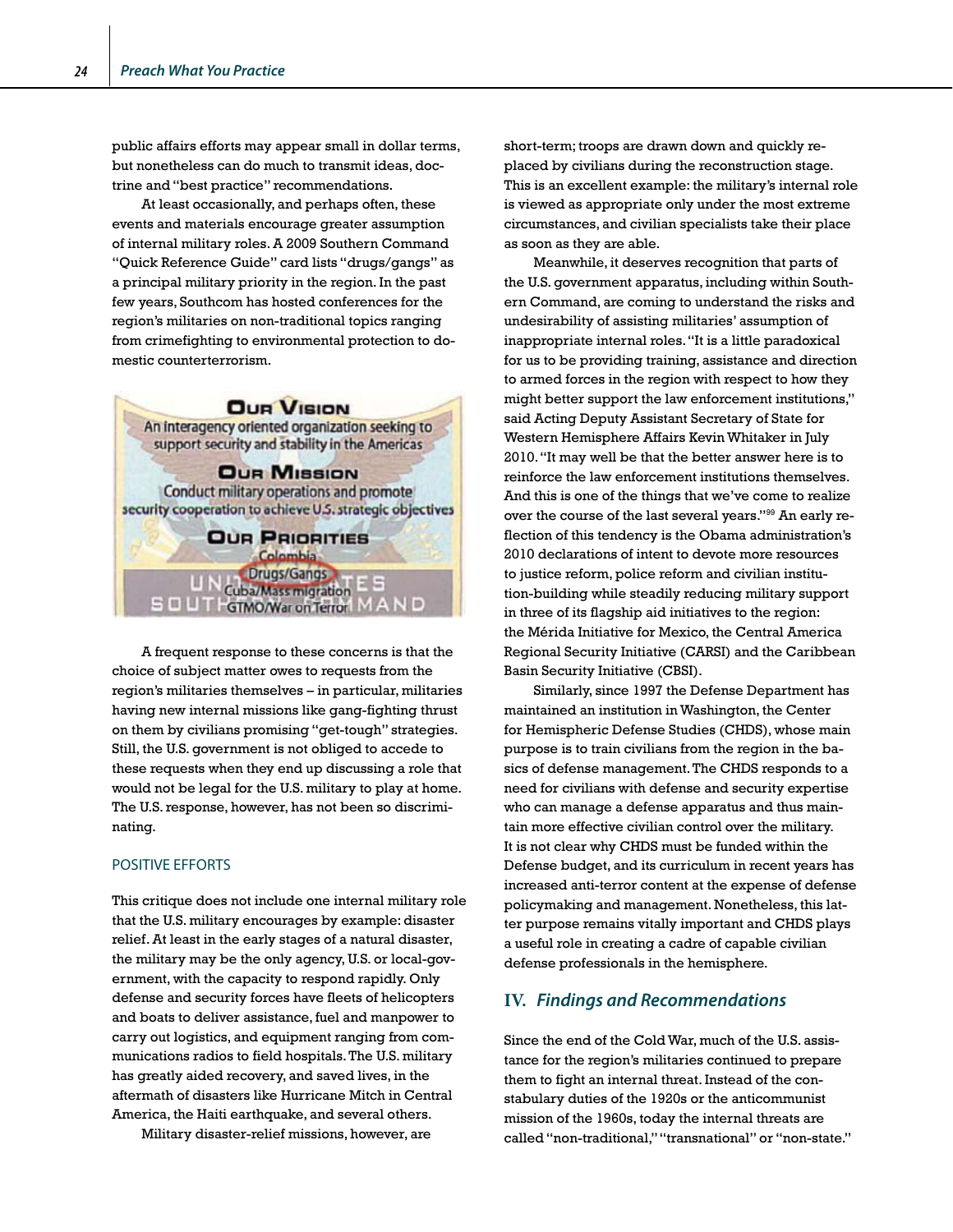In the "changed world" of the 21st century, threats like drug trafficking, organized crime, terrorism and even environmental plundering are a "gray area" where military and police responsibilities appear to overlap, and where rules of engagement are not clear.

Because they are a gray area, though, it does not follow that they should be assumed by armed forces trained to defeat an enemy with maximum force. For the most part, these threats require carefully maintained relations with citizens, sophisticated investigative skills, adherence to procedures for building cases, collecting evidence and questioning suspects and witnesses, and close collaboration with prosecutorial and judicial authorities.

These are attributes of police forces. Police who live among the population, not separately in barracks, and are trained to serve and protect the population with minimal exercise of violence. If they do their job reasonably well – with low levels of corruption, respect for citizens' rights, and quick response times – the population will relate far more positively to the police than it would with soldiers.

### STRONG REASONS TO SEPARATE MILITARY AND POLICE ROLES

Though it was an accident of history – a side effect of the political deal that ended the U.S. Reconstruction era – the Posse Comitatus Act has served the United States well. The clear separation of military and police roles has left the United States safer and its democratic institutions stronger.

It is unfortunate, then, that the United States has historically pursued, and continues to promote, the opposite model in Latin America and the Caribbean. Too many U.S. assistance programs, training and messages reinforce a civil-military tradition that most countries in the region are struggling to undo: the tradition that views armies as the embodiment of the nation, and gives them broad internal security and law-enforcement responsibilities.

There are clear reasons why such responsibilities are best fulfilled by civilians. Whether in Latin America or the United States, several general principles justify the separation of military and police roles:

The military has specific doctrine, training and equipment for defending the national territory from foreign military threats. The logic behind their mission is the defeat of the enemy, which at times involves the opposing force's utter annihilation. Their weapons are designed to kill the enemy and are not appropriate for the purpose of addressing criminal activities. On the contrary, soldiers are not prepared to patrol streets or deal with criminals, who are not distinguishable from civilians and who are presumed innocent until proven guilty. Nor is the military trained to conduct criminal investigations, to collect evidence, to build cases against suspects, or to testify in court, as regular police officers do.

• The military's logic, firepower, and attack capabilities, when exercised for internal security or related missions like counter-drug activities, pose a serious potential threat to citizens' security. Their participation in internal matters has often led to human rights violations.

The military's role in internal security undermines the armed forces' professionalization. As Samuel Huntington (1957) pointed out in one of the first studies of civil-military relations, it prevents the consolidation of an objective civilian control of the military.<sup>122</sup> This is particularly important in Latin America, where weaker civilian control allows the military to maintain spheres of autonomy from elected leaders' decisions.

The military's participation in law-enforcement matters draws it away from its traditional mission. In that sense, national defense and the capacity to dissuade a foreign attack could be eroded by a lack of specificity and professionalization resulting from expanding performance of non-military missions.

The military's participation in the fight against drug trafficking and organized crime exposes it to the risk of penetration by wealthy criminal organiza-



A U.S. Army sergeant teaches crowd control techniques to Nicaraguan Army soldiers during a peacekeeping training exercise, 2008.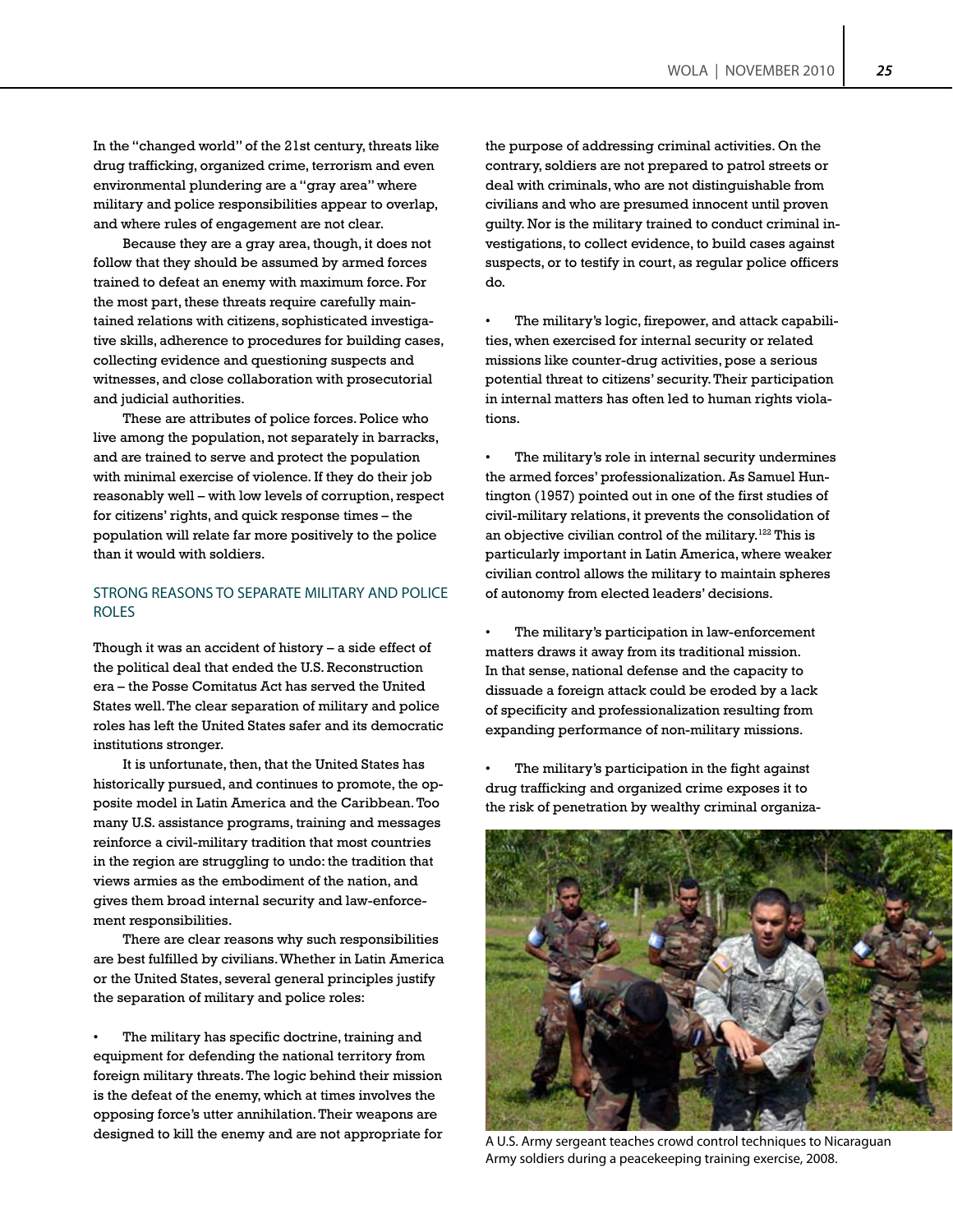tions that depend on state corruption to survive. This argument is often employed in the other direction – politicians and others contend that armed forces must substitute for police seen as hopelessly corrupt. The armed forces, however, are not immune to this phenomenon. It is difficult for military salaries to compete with the enormous economic power that drug-trafficking and organized crime can offer, especially when judicial and internal controls are weak.

The military, in much of the region, is subject to military justice instead of civil law, including in cases where citizens' rights are violated. This has produced a culture of impunity: when the military is allowed to judge itself, personnel accused of human rights abuses are rarely punished. On rare occasions when the military must be employed for internal security purposes (see below), human rights crimes must be tried within the civilian criminal code.

The military's supplanting of law enforcement duties delays or prevents governments from building strong civilian law enforcement institutions. This is a clear case of institutional opportunity cost: as long as governments continue to make up for police forces' deficiencies with military power, law enforcement agencies will never develop to their proper capacities.

### RECOMMENDATIONS IN LATIN AMERICA

In light of this, we recommend the following. We understand that we are making suggestions for the consideration of sovereign countries. We do this in recognition of the benefits that the division of police and military roles has afforded the United States since the 1870s:



Santo Domingo, Dominican Republic, 2008.

The clear separation, by law and doctrine, of military and police roles.

Strong civilian control of the military. This is done through a Ministry of Defense led by a civilian Minister who decides and defines defense policies, budget priorities, and the military's role in democracy. This in turn requires a civil service educated on defense, security and management issues. A strong civilian leadership is a key element of the military's subordination to democratically elected governments.

• Armed forces that are "right-sized," to include possible elimination, in accordance with a realistic appraisal of defense needs – not internal security or law-enforcement challenges, which are the province of police. "Right-sizing" is particularly necessary in a region where the prospects for international force-onforce conflict is relatively low, but where robust militaries continue to grow and can become a force in search of another – all too often domestic – mission.

However, it is undeniable that in their current form, police forces in much of Latin America tend to be understaffed, under-budgeted, insufficiently trained and penetrated by corruption, and thus overwhelmed by law enforcement challenges. Today in the region, these challenges include the increased – or even superior – firepower that organized crime is employing.

Where police capacities are adjudged to be overwhelmed by the firepower and organization of those committing crimes, or undermined by corruption or other organizational dysfunction, governments are often tempted to turn to the military – the only other available national security force – to address problems of citizen insecurity. In many countries, military forces are seen as less corrupt and more competent than police. They are more heavily armed, and their presence on the streets may reassure anxious citizens. But these advantages are at best partial and short-term.

Military forces are unable to perform many common police functions. They have limited, if not nonexistent, investigative capacity, and are unlikely to be able to carry out detective functions (discovering the identity of criminals through witness interviews, carrying out undercover investigations, using forensics, and similar tasks). They cannot pursue the financial crimes and money laundering behind much organized criminal activity. Their strength is in deterring violence on the street through a show of overwhelming force,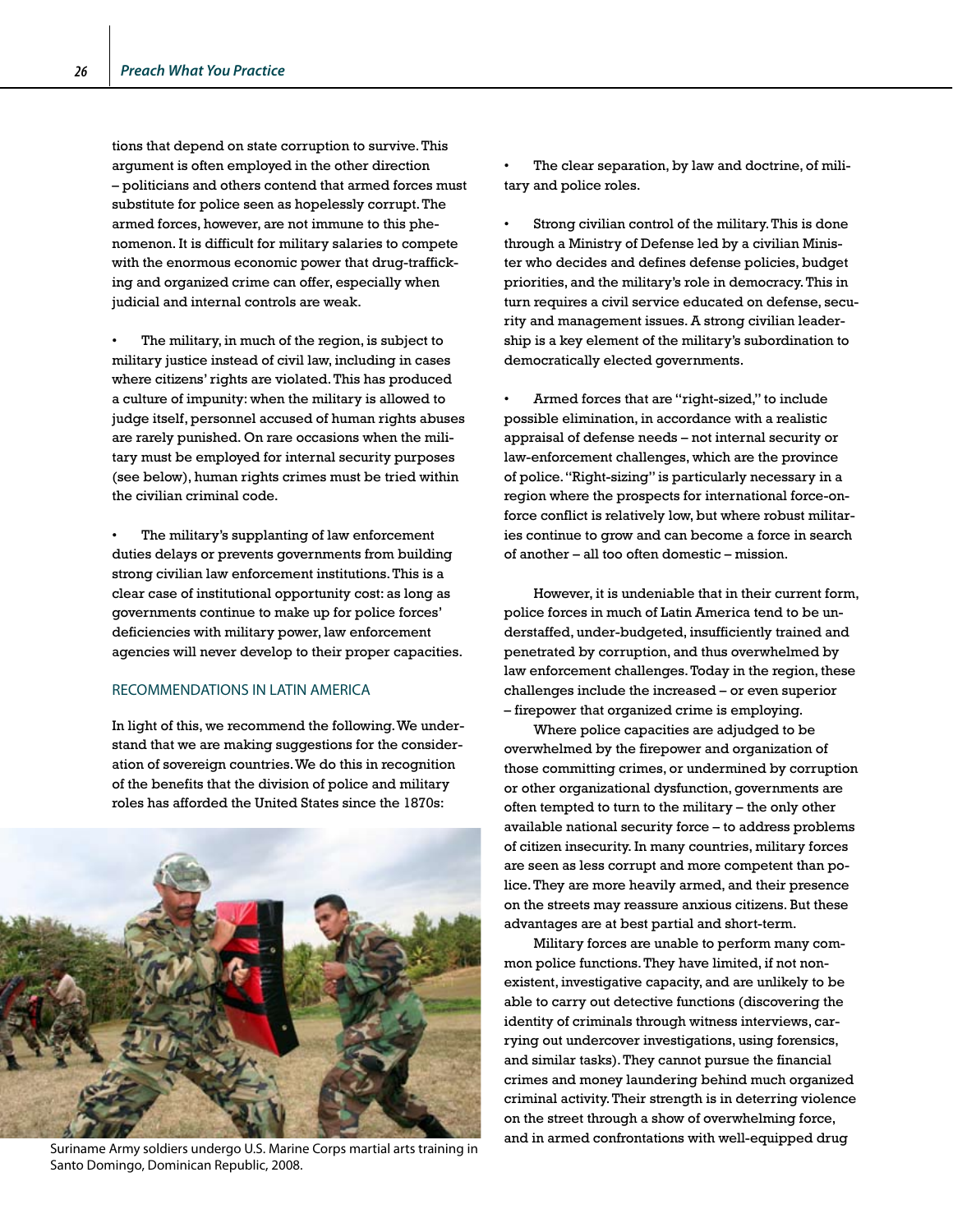trafficking groups.

Sending in the military might bring a short-term respite from out-of-control violence, as street criminals pull back or specific drug trafficking groups are captured or killed (though even this outcome is far from assured). Deploying the military is unlikely to solve the problems of organized crime, drug trafficking, or violence in Latin American societies, because the law enforcement efforts needed to address these problems require far more than the effective deployment of force. (And of course the longer troops are deployed, the more they will be tainted by corrupting criminal influences.)

When governments do deploy troops to address domestic insecurity, human rights and democracy advocates should carefully question these decisions. Questions should include:

• Does the internal deployment have a clear end date, at which point the military fully cedes internal security responsibility to civilian leadership?

• Does the internal deployment come with a wellresourced plan to professionalize the police and strengthen the judicial system, parallel to the military deployment? Does that plan envision an end state in which civilian capacities have improved to the point where any similar future military deployment is unlikely?

Are troops participating in non-traditional internal roles operating under direct order of the highest level of civilian government, approved by the legislature, and in support of law enforcement entities?

Is the military subject to civil law and civil criminal courts' investigation and trial? Military justice codes were devised for exceptional and very specific circumstances, principally combat operations in a state of war. These circumstances do not apply to law enforcement.

• Do police and military forces receive human rights education to deal with civilians among whom they operate in the context of counter-drug and other internal missions?

### RECOMMENDATIONS FOR U.S. POLICY TOWARDS LATIN AMERICA

There is no one-size-fits-all answer to the security issues faced by a region as diverse as Latin America. The recommendations here are meant to inform U.S. policy



A Marine Corps Sergeant gives a toy to a girl at a Peruvian orphanage, 2008.

toward nations of the region that are struggling with the problems that lead to the mixing of police and military roles.

The United States should, first and foremost, end the practice of using its assistance programs to help foreign countries adopt a police/military role that is contrary to its own model. The U.S. government should not encourage mixing or switching the missions and responsibilities of militaries and law enforcement agencies in a way that, if implemented at home, would violate the Posse Comitatus Act, a model that has served us well.

• As such, the United States military should strictly avoid training foreign police in military tactics and foreign military personnel to do law enforcement work. To the extent that law-enforcement training is necessary, it should be conducted by U.S. civilian law enforcement training agencies, as noted below.

In democracies facing public security challenges,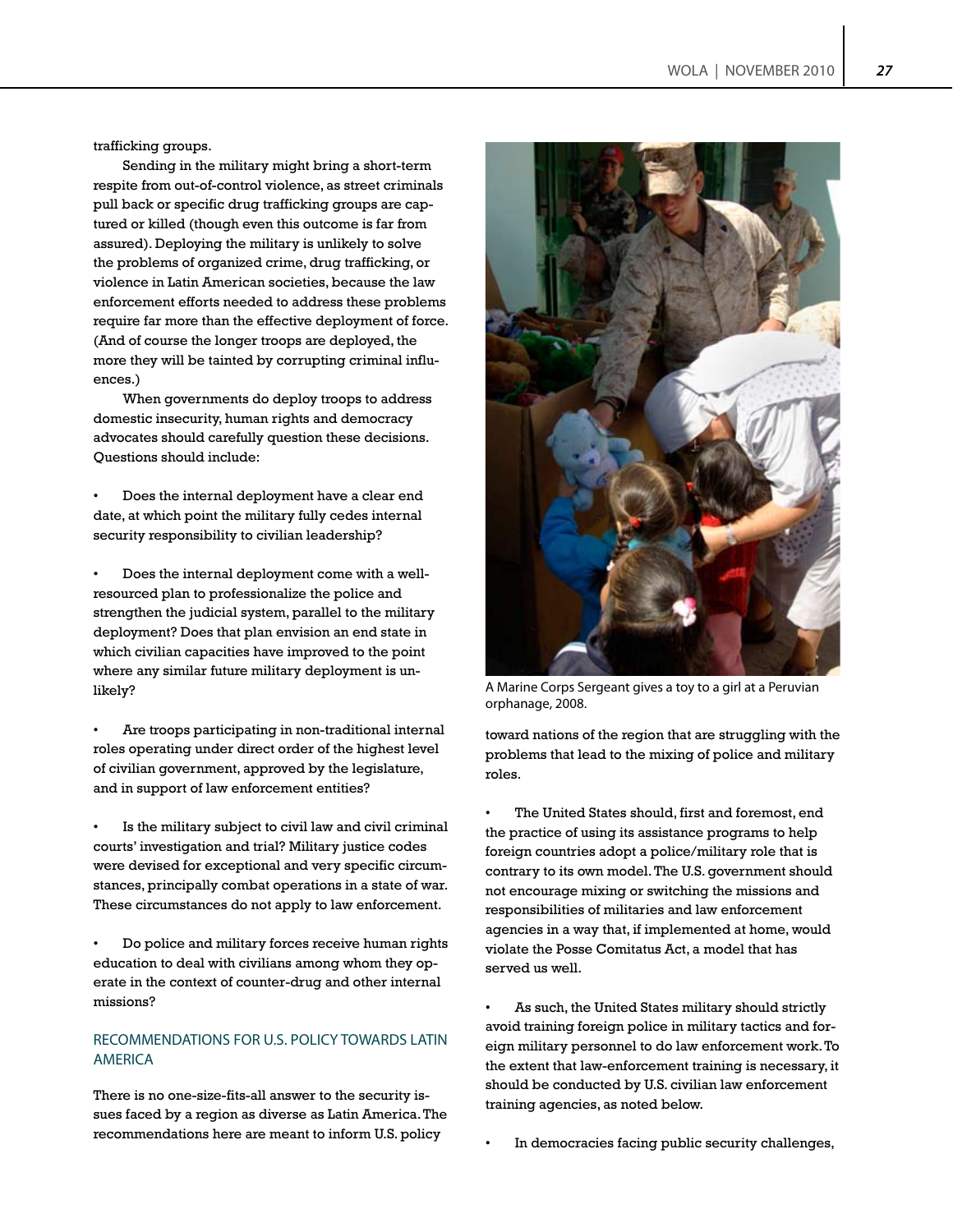instead of supporting a military response, the U.S. government should assign more aid to strengthen police and law enforcement capabilities. This aid should be in the form of law enforcement training, equipment and technology, though recipient countries must show a commitment to sustain the effort. US assistance for police training should focus on comprehensive institutional strengthening of law enforcement (as opposed to just training in counter-drug tactics).

The United States should do this through assistance programs run by the Department of Justice and the United States Agency for International Development, but negotiated with foreign countries by the State Department. These programs should utilize and improve such ongoing programs as the Justice Department's International Criminal Investigative Training Assistance Program (ICITAP), and the inter-agency International Law Enforcement Academy (ILEA).

The United States should ensure that ILEA training is provided by non-military personnel, and that those being trained are non-military. The curriculum should be transparent to the public and designed to teach civilian police tactics and procedures, and should come with a specific restriction against military training and tactics. The Academy's operations should be overseen by an advisory council with the participation of nongovernmental representatives.

The Washington Office on Latin America was a strong advocate for restrictions on U.S. training of foreign police forces after the abuses in Latin America during the Cold War. Many restrictions were subsequently included in Section 660 of the Foreign Assistance Act. Today, however, several subsequent amendments have put in place loopholes, which rendered meaningless many of this Section's human rights protections. At the same time, in many countries it has created a situation in which helping police perform police duties is illegal, but helping militaries perform police duties is permitted.

Now, the U.S. Congress should amend Section 660 to help Latin American police forces (and police forces around the world) to become more professional, by revising the restrictions to such aid while at the same time ensuring or strengthening the human rights protections that triggered the need for the Section in the first place. A new Section 660 should serve as a vehicle for clarifying the need to separate civilian law enforcement and armed forces.

The United States should promote police-to-police cooperation in the hemisphere, for instance by supporting the Organization of American States' annual summit of Ministers of Public Security.

### RECOMMENDATIONS FOR U.S. POLICY WITHIN THE UNITED STATES

In the first section of this report WOLA made the case that the United States has been well served by the legal principles, statutes and directives that separate and define the individual roles of law enforcement agencies and military forces. Whenever the domestic implementation of military and police force has departed from these principles, it has usually had devastating results.

### Therefore, WOLA recommends:

• Whenever possible, instead of deploying the National Guard in support of civilian law enforcement agencies, provide the funding for these agencies' own unmet needs for personnel and technological capabilities.

• Avoid the use of the National Guard for border security work. Putting heavily armed military personnel face to face with the public public – which is likely to occur occasionally even in a behind-the-scenes supporting role – invites disaster. Listening Post/Observation Post duties can and should be performed by civilian law enforcement agencies.

The U.S. Congress should amend § 10 USC 371-381 to prevent the overuse of military personnel, tactics, and equipment in domestic law enforcement situations (for example, the 1993 Branch Davidian raid).

## *Endnotes*

Photos on pages 1, 19, 20, 21, 25, 26 and 27 are from the southcom.mil website. Photo on page 8 is from the defense.gov website. Photo on Page 22 is from a PowerPoint presentation obtained at the publicintelligence. net website.

- Bissonette v. Haig, 776 F. 2d 1384, 1387 (8th Cir. 1985).
- THE FEDERLIST No. 29 (Alexander Hamilton).
- <sup>3</sup> Lorence, Walter E., *The Constitutionality of the Posse Comitatus Act*, 8 U. KAN. CITY L. REV. 164, 164 (1940).
- Title 18, U.S. Code, §1385.
- i.e the 4th amendment protections against illegal searches and seizures, and the 5th amendment rights to due process of law.
- <sup>6</sup> U.S. Const. Art I § 8, cl. 16.
- U.S. Const. Art II § 2, 3.
- 32 CFR 215.4(c)(1).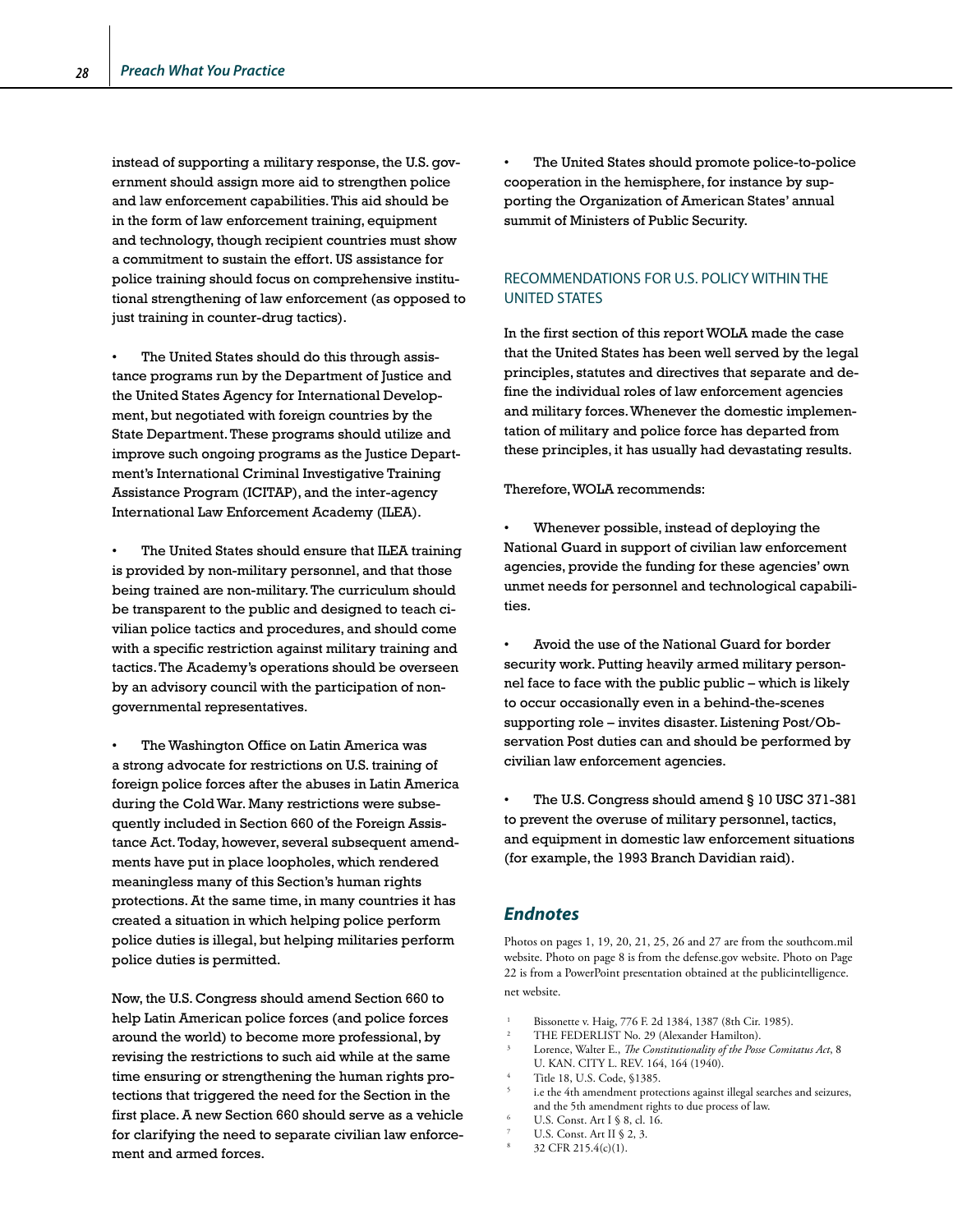10 U.S.C. § 333 (2000). The full text of the section reads: § 333. Interference with State and Federal law

The President, by using the militia or the armed forces, or both, or by any other means, shall take such measures as he considers necessary to suppress, in a State, any insurrection, domestic violence, unlawful combination, or conspiracy, if it—

(1) so hinders the execution of the laws of that State, and of the United States within the State, that any part or class of its people is deprived of a right, privilege, immunity, or protection named in the Constitution and secured by law, and the constituted authorities of that State are unable, fail, or refuse to protect that right, privilege, or immunity, or to give that protection; or

(2) opposes or obstructs the execution of the laws of the United States or impedes the course of justice under those laws. In any situation covered by clause (1), the State shall be considered to have denied the equal protection of the laws secured by the Constitution.

- $^{10}$  14 USC  $\frac{10}{11}$  The IIS Coss
- The U.S. Coast Guard operates under Titles 10 and 14 of the U.S. Code, as well as under Titles 6, 19, 33 and 46.
- <sup>12</sup> Jerry M. Cooper, *Federal Military Intervention in Domestic Disorders* in THE UNITED STATES MILITARY UNDER THE CONSITITU-TION OF THE UNITED STATES, 1789-1989, at 123.
- <sup>13</sup> See Lewis, Jerry M. and Thomas R. Hensley, *The May 4 Shootings at Kent State University: the Search for Historical Accuracy*. http://dept.kent. edu/sociology/lewis/lewihen.htm.
- $14$  10 USC 371-381.
- $^{15}$  10 USC 375.
- See "Lesson in Command and Control for the Los Angeles Riots," Lieutenant Colonel Christopher M. Schnaubelt, *Parameters*. Summer 1997, pp. 88-109.
- <sup>17</sup> Events Surrounding the Branch Davidian Cult Standoff in Waco, Texas: Hearing Before the House Comm. On the Judiciary. 103rd Cong., 1st Sess. (1993).
- <sup>18</sup> Hearing, supra, at 65.<br> $\frac{19}{12}$  Maior Congral John T
- Major General John T. Coyne, United States Marine Corps, Investigation to Inquire Into the Circumstances Surrounding the Joint Task Force-6 (JTF-6) Shooting Incident that Occurred on 20 May
- <sup>20</sup> Gilbert v. United States, 165 F.3d 470, 473 (6th Cir. 1999).<br><sup>21</sup>  $32 \text{ I} \text{ ISC}$  001(1)
- <sup>21</sup> 32 USC 901(1).
- <sup>22</sup> US Const. Art II, § 8, cl. 16.<br><sup>23</sup> 10 USC 371-181
- <sup>23</sup> 10 USC 371-181.<br><sup>24</sup> Lhid at 40
- $\frac{24}{25}$  Ibid. at 40.
- $^{25}$  Ibid. at 287.
- 
- <sup>26</sup> The FY 1989 National Defense Authorization Act.<br><sup>27</sup> The FY 1990 National Defense Authorization Act.<br><sup>28</sup> See Newbern Command Web site bttp://www.per See Northern Command Web site http://www.northcom.
- mil/About/history\_education/posse.html. <sup>29</sup> John Warner Defense Authorization Act for Fiscal Year 2007, § 1076.
- $30$  Most particularly, 10 USC  $$333$ .<br> $31$  Kybox Pobert "Asleep at the Wh
- Kubey, Robert. "Asleep at the Wheel," at http://towardfreedom.com/ home/content/view/1067/1/.
- <sup>32</sup> National Defense Authorization Act for Fiscal Year 2008, § 1068.
- $\frac{33}{44}$  42 USC § 5122, 10 USC § 331-333
- Kayyem, Juliette. "War on Terrorism Will Compel Revisions to Posse Comitatus," *National Defense Magazine* Harvard, Belfer Center for Science and International Affairs, December 2002.
- <sup>35</sup> Dinan, Stephen. "Bush Calls for Guard on Border," *The Washington Times* May 16, 2006.
- <sup>36</sup> Dunn, Timothy. *Blockading the Border and Human Rights*. Texas: 2009, p 226.
- Ibid.
- E-mail exchange with National Guard Bureau spokesman Rod Korba, September 27, 2010.
- Congressional Research Service, 7-5700, Southwest Border Violence: Issues in Identifying and Measuring Spillover Violence.
- Saint Pierre, Hector, "Breve perspective historica de las fuerzas armadas en su relacion con las agendas de seguridad y desarrollo," *Construyendo Roles. Democracia y Fuerzas Armadas*. CELS, Publicacion Nr. 1, Agosto, 2008: p. 15, http://www.cels.org.ar/common/documentos/fuerzas\_armadas\_web.pdf.
- <sup>41</sup> Saint Pierre, Op.cit, p. 15.
- <sup>42</sup> Alain Rouquie. *The Military and the State in Latin America*. Berkeley: University of California Press, 1987, p. 11. http://publishing.cdlib. org/ucpressebooks/view?docId=ft9b69p386&chunk.id=d0e39&toc. depth=1&tocid=d0e39&brand=ucpress.
- Saint Pierre, Op.cit, p. 15.
- Rouquie, Op.cit, p. 49. The figure of the caudillo has been a constant throughout the region's post-independence history, and may still be in existence, with journalists and commentators sometimes using the term to describe leaders like Venezuelan President HugoChávez, a former army colonel who first won election to the presidency in 1998. See, for instance, Tim Padgett, "Hugo Chavez: Man with no limits," *Time* February 11, 2009, http://www.time.com/time/magazine/article/0,9171,1878742,00.html.
- Saint Pierre, Op.cit, p. 15.
- <sup>46</sup> Augusto Varas, "Desafios Economicos y Fuerzas Armadas en America del Sur," *FRIDE*, Working Paper 77, Febrero, 2009, p. 12. http://www. seguridadregional-fes.org/upload/4614-001\_g.pdf.
- 47 Saint Pierre, Op.cit, p. 1<br>48 Rouquie, Op.cit, p. 62.
- 
- Saint Pierre, Op.cit, p. 16.
- Burgeman, Susan. "(Why) Is Police Reform an Emerging Issue for Human Rights Advocates?," Presented at the annual meeting of the International Studies Association: Montreal, Quebec, 20 March 2004, p. 1.
- Burgeman, Susan. "Civilian control of the state's security forces was one of the fundamental norms guiding their political transitions." Op.cit, p. 1.
- $^{52}$  FLACSO, Op.cit, p. 50.<br> $^{53}$  FLACSO, Op.cit, pp. 38
- FLACSO, Op.cit, pp. 38-39.
- According to Bolivia's New Political Constitution of the State, Art. 244: "Las Fuerzas Armadas tienen por misión fundamental defender y conservar la independencia, seguridad y estabilidad del Estado, su honor y la soberanía del país; asegurar el imperio de la Constitución, garantizar la estabilidad del Gobierno legalmente constituido, y participar en el desarrollo integral del país." http://www.fndr.gov. bo/doc\_normas/CPE.pdf
- <sup>55</sup> FLACSO, Op.cit, p. 39.
- Berlin, Pion. Op.cit, p. 52.
- <sup>57</sup> Andersen, Martin Edwin. "Argentine Police and the 'Dirty War': A Study of What Not to Do, and When Not to Do It." *Policing* 2009: Volume 3, Number 3, pp. 264–274, p. 272.
- Saint Pierre, Hector, and Paulo Loyolla Kulhmann and Erica C.A. Winand, "Militares y tareas subsidiarias: la inconsistencia politica de la reglamentación de las misiones de las Fuerzas Armadas en Brasil." *Boletin RESDAL*. August 2008: Año VI, Nr. 30, pp. 3-4.
- Saint Pierre, Loyolla Kulhmann and Winand. Op.cit. p. 9.
- Donadio and Tibiletti. Lei Complementar Nº 117 de 2 de Setembro de 2004 - Dou de 3/9/2004, Art. 16: "Para os efeitos deste artigo, integra as referidas ações de caráter geral a participação em campanhas institucionais de utilidade pública ou de interesse social." pp. 139-143. http://www3.dataprev.gov.br/sislex/paginas/43/2004/117.htm.
- <sup>61</sup> See Telleria, Loreta. "The Armed Forces in Bolivia: the Challenge of Change," in Marcela Donadio and Maria de la Paz Tibiletti, *Atlas comparativo de la defensa en América Latina*. 2008: Buenos Aires: Ser en el 2000, 2008, pp. 127-131.
- $^{62}$  Telleria, Op.cit, p. 127.
- <sup>63</sup> Marcela Donadio and Maria de la Paz Tibiletti, *Atlas comparativo de la defensa en América Latina*. 2008: Buenos Aires: Ser en el 2000, 2008, p. 187.
- Varas, Op.cit, p. 15.
- <sup>65</sup> Vargas Velasquez, Alejo. "The Colombian Singularity: Armed Forces and Internal Security," in Donadio and Tibiletti, Op.cit, p. 165.
- 
- <sup>66</sup> Vargas Velasquez, Op.cit, p. 166. <sup>67</sup> Donadio and Tibiletti, Op.cit, pp. 292-304.
- Jacome, Francine, "La política de seguridad y defensa del gobierno de Venezuela en el 2008," in Hans Mathieu and Paula Rodriguez Arredondo (ed.), *Seguridad Regional en America Latina y el Caribe*. Friedrich Ebert Stiftung, Programa de Cooperación en Seguridad Regional, Bogota: Friedrich Ebert Stiftung en Colombia – Fescol: 2009, p. 167.
- <sup>69</sup> Rivera Joya, Reina. "La seguridad regional en América Latina y el Caribe. Qué es y qué ofrece el Anuario 2009," in Hans Mathieu and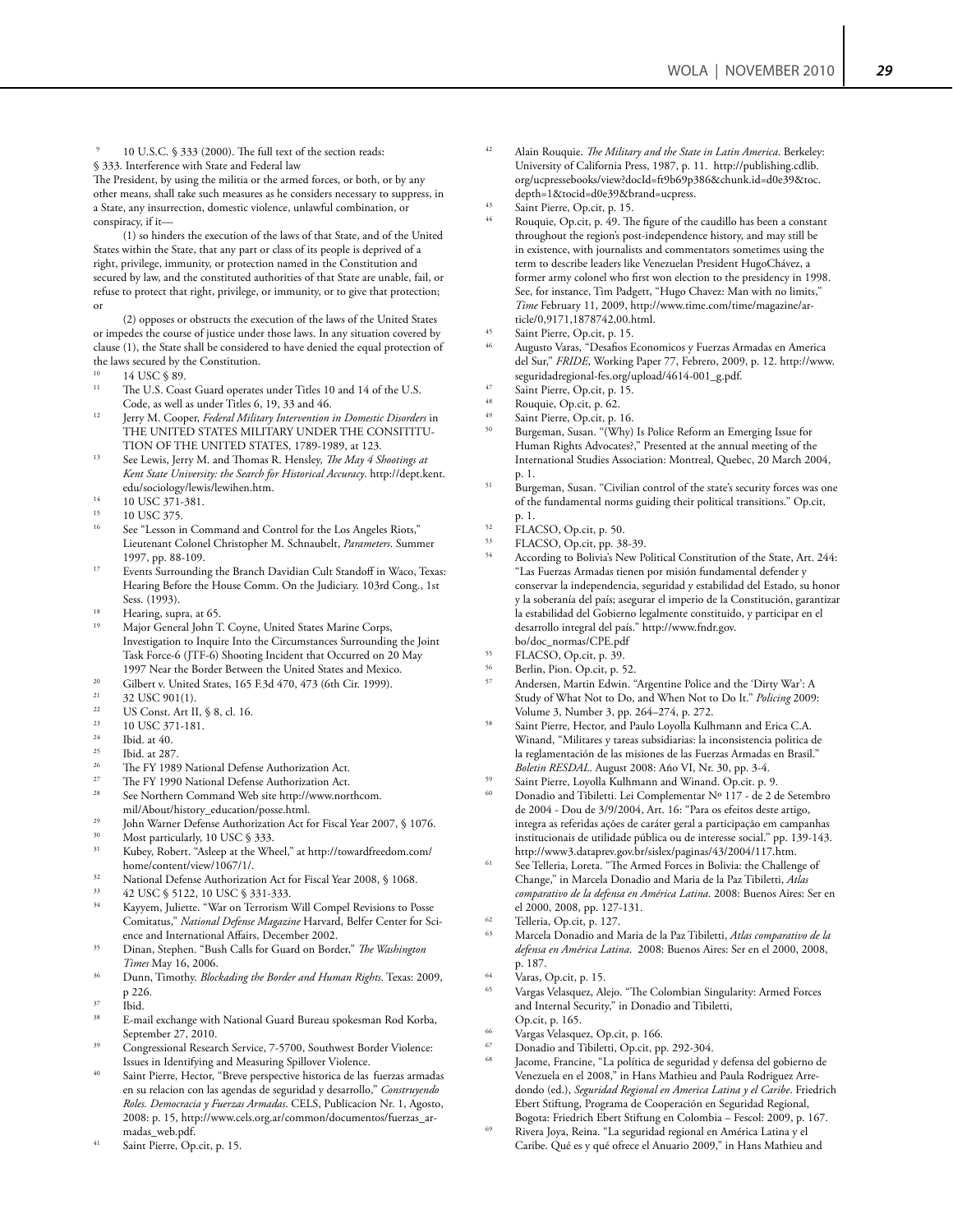Paula Rodriguez Arredondo (ed.), *Seguridad Regional en America Latina y el Caribe*. Friedrich Ebert Stiftung, Programa de Cooperación en Seguridad Regional, Bogota: Friedrich Ebert Stiftung en Colombia –Fescol: 2009, p. 72.

- $70$  See Donadio and Tibiletti, Op.cit.
- <sup>71</sup> Rivera Joya Op.cit. pp. 72-73.<br><sup>72</sup> Martinez-Uribe, Antonio, "Pea
- Martinez-Uribe, Antonio. "Peace Accords and Armed Forces in El Salvador: Sixteen Years Later," in Donadio and Tibiletti, Op.cit, p. 205.
- See Hernandez, Iduvina. "The Defense Reform in Guatemala," in Donadio and Tibiletti, Op.cit, pp. 215-217.
- <sup>74</sup> See Donadio and Tibiletti. Op.cit, pp. 230-238.
- Benitez Manaut, Raul. "The Mexican Armed Forces: Challenges and Structures in the Face of Democracy," in Donadio and Tibiletti, Op.cit, p. 241.
- Benitez Manaut, Op.cit, p. 243.
- Thelma Mejia, "The military still have veto power," IPS, June 28, 2010, http://ipsnews.net/news.asp?idnews=51981.
- Honduras' Constitution, Sec. 272 and 274, in Donadio and Tibiletti, Op.cit, p. 225.
- Inter-American Commission on Human Rights, "Preliminary Observations of the Inter-American Commission on Human Rights on its visit to Honduras, May15 to 18, 2010. http://www.cidh.org/countryrep/Honduras10eng/Honduras10.Situation.htm#The%20Bajo%20A gu%C3%A1n%20Situation.
- "Legislativo hondureño ignora recomendación de la CIDH sobre militares en tareas de seguridad," *Resistencia.* June 13, 2010. http://www.resistenciahonduras.net/index.php?option=com\_content& view=article&id=373:legislativo-hondureno-ignora-recomendacion-dela-cidh-sobre-militares-en-tareas-de-seguridad&catid=60:derechoshumanos&Itemid=244.
- <sup>81</sup> "Militares rodean comunidades campesinas," ALAI, April 12, 2010, http://alainet.org/active/37303.
- <sup>82</sup> COFADEH. "Informe Situación de Derechos Humanos en Honduras," III Informe del Cofadeh en el marco del golpe de Estado Tegucigalpa, Honduras, Centro América Período Octubre 2009—Enero 2010, http://www.cofadeh.org/html/documentos/tercer\_informe\_cofadeh.pdf.
- <sup>83</sup> See Comite para la Defensa de los Derechos Humanos en Honduras. "Muertes Extralegales Sumarias." http://codeh.hn/v1/index. php?option=com\_k2&view=itemlist&layout=category&task=category& id=30&Itemid=36.
- <sup>84</sup> http://www.cofadeh.org/html/documentos/tercer\_informe\_cofadeh.pdf.
- Inter-American Commission on Human Rights. "Honduras and the Coup d'Etat" OEA/Ser.L/V/II, Doc. 55, December 30, 2009 http://cidh.org/countryrep/Honduras09eng/Toc.htm.
- del Rey Morato, Javier. "De por qué Uruguay debe prescindir de sus fuerzas armadas. Un posible tema para la campaña electoral," Safe Democracy Foundation: August 14, 2009. http://seguridadregional-fes. org/upload/4939-001\_g.pdf.
- See Ministerio de Seguridad Publica: http://www.msp.go.cr/.
- del Rey Morato, Javier. "Las lecciones de un viaje a Costa Rica," *La Republica*. August 26, 2009. http://www.larepublica.com. uy/editorial/377970-las-lecciones-de-un-viaje-a-costa-rica. The author's translation.
- <sup>89</sup> Hunter, Wendy, "Contradictions of civilian control: Argentina, Brazil and Chile in the 1990s," *Third World Quarterly* Vol 15, No. 4: 1994, p. 646.
- Grimmett, Richard F. "Instances of Use of United States Armed Forces Abroad, 1798-2007." Washington: Congressional Research Service, January 14, 2008. <http://www.au.af.mil/au/awc/awcgate/crs/rl32170. pdf>.
- <sup>91</sup> Loveman, Brian. *For la Patria: Politics and the Armed Forces in Latin America*. Wilmington, DE: Scholarly Resources, 1999: 71.
- See, in particular, Langguth, A.J. *Hidden Terrors: The Truth About U.S. Police Operations in Latin America.* New York: Pantheon, 1979.
- See http://justf.org/All\_Grants\_Program.
- Ledebur, Kathryn, "Bolivia: Clear Consequences," in Coletta A. Youngers and Eileen Rosin, *Drugs and Democracy in Latin America: The Impact of U.S. Policy Boulder*. Lynne Rienner / WOLA, 2005: 149.
- Washington Office on Latin America, "Clear and Present Dangers: The U.S. Military and the War on Drugs in the Andes Washington." WOLA, October 1997: 37.
- WOLA, "Clear and Present," 10.
- <sup>97</sup> "Mexico returns helicopters to U.S." *Associated Press* October 5, 1999. <http://www.helis.com/news/1999/mexret.htm>. Suverza, Alejandro. "'Los Zetas' se salen de control," *El Universal* Mexico City: January 12, 2008. <http://www.eluniversal.com.mx/nacion/156964.html>.
- "Just the Facts" program, "U.S. Military and Police Trainees Listed By Program, All Programs, Entire Region, 2004-2007" <http:// justf.org/All\_Trainees\_Program?year1=2004&year2=2007>.
- Whitaker, Kevin, acting Deputy Assistant Secretary of State for Western Hemisphere Affairs, remarks at Center for Strategic and International Studies "Military Strategy Forum" Washington: CSIS, July 29, 2010. <http://csis.org/multimedia/audio-military-strategy-forum-gen-douglasm-fraser-commander-us-southern-command-panel>.
- <sup>100</sup> Kirk, Robin. *More Terrible Than Death: Massacres, Drugs and America's War in Colombia*. New York: PublicAffairs, 2003: 188.
- <sup>101</sup> Evans, Michael (ed.) *War in Colombia: Guerrillas, Drugs and Human Rights in U.S.-Colombia Policy, 1988-2002*. Washington: National Security Archive, May 3, 2002. <http://www.gwu.edu/ ~nsarchiv/NSAEBB/NSAEBB69/index.html>.
- "Just the Facts" program, "U.S. Aid to Colombia, Counter-Narcotics Programs, 2000-2010," (Washington: WOLA-LAWGEF-CIP, 2011) <http://justf.org/Country?country=Colombia&year1=2000&year2=201 0&funding=Counter-Narcotics+Programs>.<br>
103 Ledebur. Op.cit. p. 149.<br>
104 Evans Michael (ed.) Op.cit.
- 
- $\frac{104}{105}$  Evans, Michael (ed.) Op.cit.
- <sup>105</sup> Ledebur. Op.cit. p. 150.<br>Congressional Budget O
- Congressional Budget Office. "The Andean Initiative: Objectives and Support." March 1994, http://www.cbo.gov/doccfm?index=4885&ty pe=0.
- $107$  Ledebur. Op.cit., p. 150.
- <sup>108</sup> Ledebur. Op.cit., p. 150.<br><sup>109</sup> Ledebur, Op.cit., p. 144
- <sup>109</sup> Ledebur. Op.cit., p. 144.
- Patton, James, "Counterdevelopment and the Bolivian Coca War," The Fletcher Journal of Development Studies Vol. XVII. 2002: p. 3.
- <sup>111</sup> Breuer, Lanny A., William Hoover and Anthony P. Placido. Statement for the "The Rise of Mexican Drug Cartels and U.S. National Security" Hearing, United States House of Representatives Committee on Oversight and Government Reform. July 9, 2009. http://www.justice. gov/dea/pubs/cngrtest/ct070909.pdf.
- <sup>112</sup> Cook, Colleen W., Rebecca G. Rush, and Clare Ribando Seelke. "Merida Initiative: Proposed U.S. Anticrime and Counterdrug Assistance for Mexico and Central America," CRS Report for Congress, June 3, 2008. http://fpc.state.gov/documents/organization/103694.pdf.
- <sup>113</sup> Benitez Manaut, Raul. http://seguridadregional-fes.org/upload/5177-  $001$ <sub>-g.pdf</sub>.
- <sup>114</sup> "Cabinet-Level Mérida Meeting in Mexico: Changing dynamics of organized crime and the need for further institutional building."Washington Office on Latin America: March 22, 2010. http://www.wola. org/index.php?option=com\_content&task=viewp&id=1078&Itemid=8.
- $115$  Ibid.
- <sup>116</sup> Benitez Manaut, Raul. http://seguridadregional-fes.org/upload/5177-  $001$ <sub>-g.pdf</sub>.
- <sup>117</sup> Seelke, Clare Ribando. "Mérida Initiative for Mexico and Central America: Funding and Policy Issues," Congressional Research Service, January 21, 2010. http://www.wilsoncenter.org/topics/pubs/M%C3%A 9rida%20Initiative%20for%20Mexico%20and%20Central%20Americ a%20Funding%20and%20Policy%20Issues.pdf.
- <sup>118</sup> Seelke, Clare Ribando. "Gangs in Central America." Washington: Congressional Research Service website of Federation of American Scientists: December 4, 2009. <http://www.fas.org/sgp/crs/row/RL34112. pdf>.
- <sup>119</sup> Fyke, Joel and Maureen Meyer. "No todo lo que es oro brilla y no todo lo que brilla es oro" México: *Foreign Affairs en Español* 8:1, 2008. <http://www.wilsoncenter.org/news/docs/FAE8,1-FykeyMeyer-IniciativaMrida.pdf>.
- <sup>120</sup> Ribando Seelke. Op.cit.<br><sup>121</sup> Llpited States Congress.
- United States Congress. "Combating Gangs: Federal Agencies Have Implemented a Central American Gang Strategy, but Could Strengthen Oversight and Measurement of Efforts." Washington: Government Accountability Office: April 2010. <http://www.gao.gov/new.items/ d10395.pdf>.
- <sup>122</sup> See Huntington, Samuel. *The Soldier and The State: The Theory and Politics of Civil-Military Relations*. Belknap Press of Harvard University Press: 1957.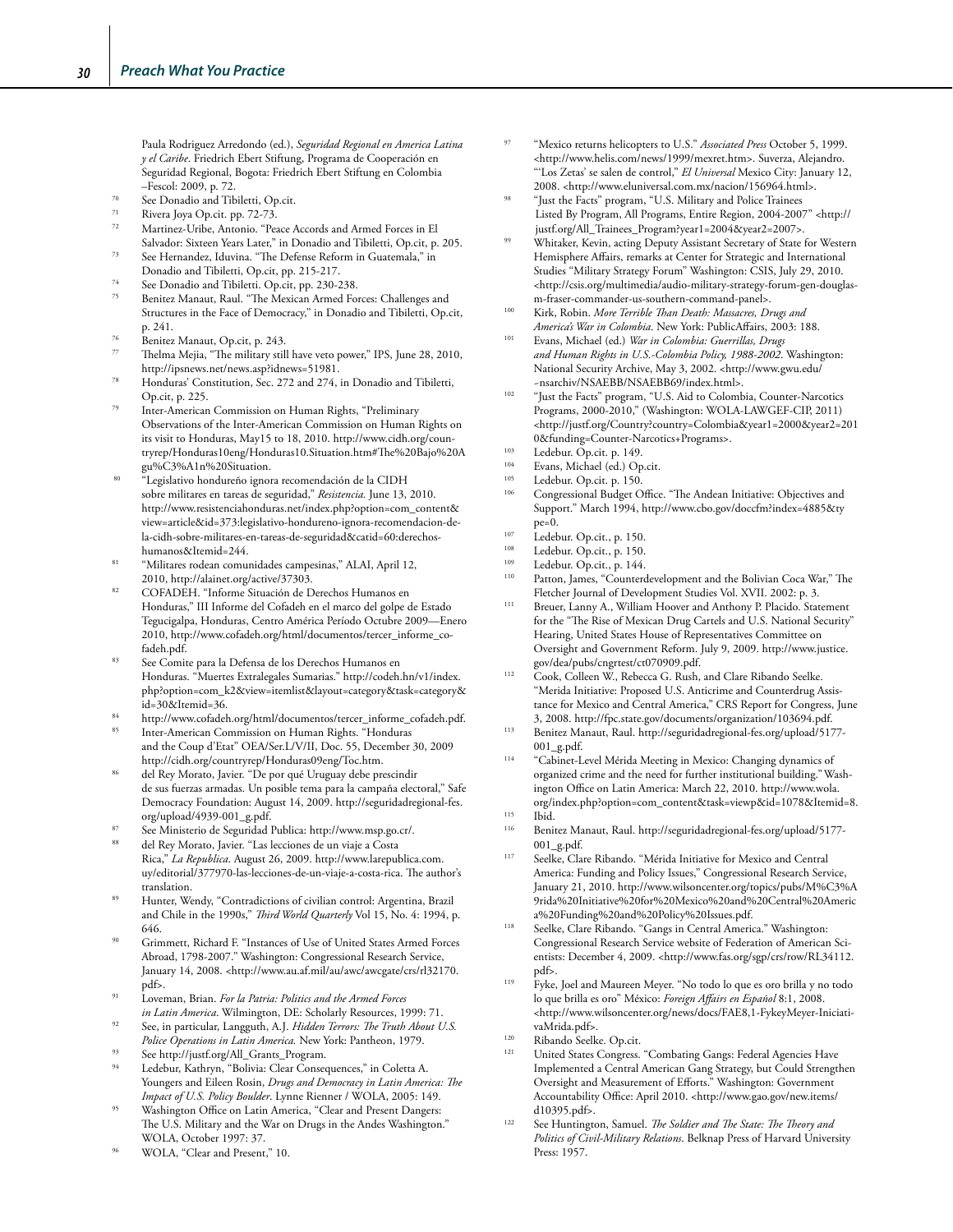# *Bibliography*

Agüero, Felipe and Claudio Fuentes, eds. *Influencias y Resistencias: Militares y Poder en América Latina*. Santiago: FLACSO Chile, 2009.

Beaver, Janice Cheryl. "US International Borders: Brief Facts," CRS Report for Congress, order code RS21729. 1 February 2007.

CELS. *Construyendo Roles. Democracia y Fuerzas Armadas*. Buenos Aires: CELS, Publicacion Nr. 1, Agosto 2008. http://www.cels.org. ar/common/documentos/fuerzas\_armadas\_web.pdf.

Dammert, Lucia (coord.). *Report on the Security Sector in Latin America and the Caribbean*. Santiago de Chile: Flacso, 2007.

Department of Defense. Washington, D.C. "Strategy for Homeland Defense and Civil Support." June 2005.

Donadio, Marcela, and Maria de la Paz Tibiletti (coord.). *Atlas comparativo de la defensa en América Latina: edición 2008*. Buenos Aires: Ser en el 2000, 2008.

Doyle, Charles. "The Pose Comitatus Act and Related Matters: The Use of the Military to Execute Civilian Law," CRS Report for Congress: Received through the CRS Web, order code 95-964S. 1 June 2000.

Dunn, Timothy J. *Blockading the Border and Human Rights*. Austin: University of Texas Press, 2009.

Dunn, Timothy J. *The Militarization of the U.S.-Mexico Border 1978-1992*. Austin: University of Texas Press, May 1995.

Elsea, Jennifer K, and Mason, R. Chuck. "The Use of Federal Troops for Disaster Assistance: Legal Issues," CRS Report for Congress, order code RS22266. 28 November 2008.

Engdahl, David E., Renzo, Anthony F. and Laitos, Luize Z. "A Comprehensive Study Of The Use Of Military Troops In Civil Disorders With Proposals For Legislative Reform." 43 University of Colorado Law Revision Center, 1972.

Fitch, J. Samuel. *The Armed Forces and Democracy in Latin America*. Baltimore: Johns Hopkins, 1998.

Hunter, Wendy. "Contradictions of civilian control: Argentina, Brazil and Chile in the 1990s," *Third World Quarterly* Vol 15, No. 4, 1994.

Kopel, David B., and Blackman, Paul M. "Can Soldiers Be Peace Officers? The Waco Disaster And The Militarization of American Law Enforcement," *Akron Law Review* VOL. 30:4. 1996-1997.

Loveman, Brian. *Por La Patria: Politics and the Armed Forces in Latin America*. Wilmington: Scholarly Resources, 1999.

Mathieu, Hans, and Paula Rodriguez Arredondo (ed.). *Seguridad Regional en America Latina y el Caribe. Anuario 2009*. Friedrich Ebert Stiftung, Programa de Cooperación en Seguridad Regional, Bogota: Friedrich Ebert Stiftung en Colombia –Fescol, 2009.

Pion Berlin, David. "Militares y democracia en el nuevo siglo. Cuatro descubrimientos inesperados y una conclusión sorprendente," *Nueva Sociedad* Nr. 213, enero-febrero, 2008.

Rouquie, Alain. *The Military and the State in Latin America*. Berkeley: University of California Press, 1987.

Schoultz, Lars. *Beneath the United States: A History of U.S. Policy Toward Latin America*. Cambridge: Harvard, 1998.

Stepan, Alfred. *Rethinking Military Politics: Brazil and the Southern Cone*. Princeton: Princeton University Press, 1988.

Varas, Augusto. "Desafíos Económicos y Fuerzas Armadas en America del Sur," *FRIDE* Working Paper 77, Febrero 2009. http://www. seguridadregional-fes.org/upload/4614-001\_g.pdf.

Viña R, Stephen. "Border Security and Military Support: Legal Authorizations and Restrictions," CRS Report for Congress: Received through CRS Web, order code RS22443. 23 May 2006.

Youngers, Coletta A. and Eileen Rosin, eds. *Drugs and Democracy in Latin America: The Impact of U.S. Policy*. Boulder: Lynne Rienner / WOLA, 2005.